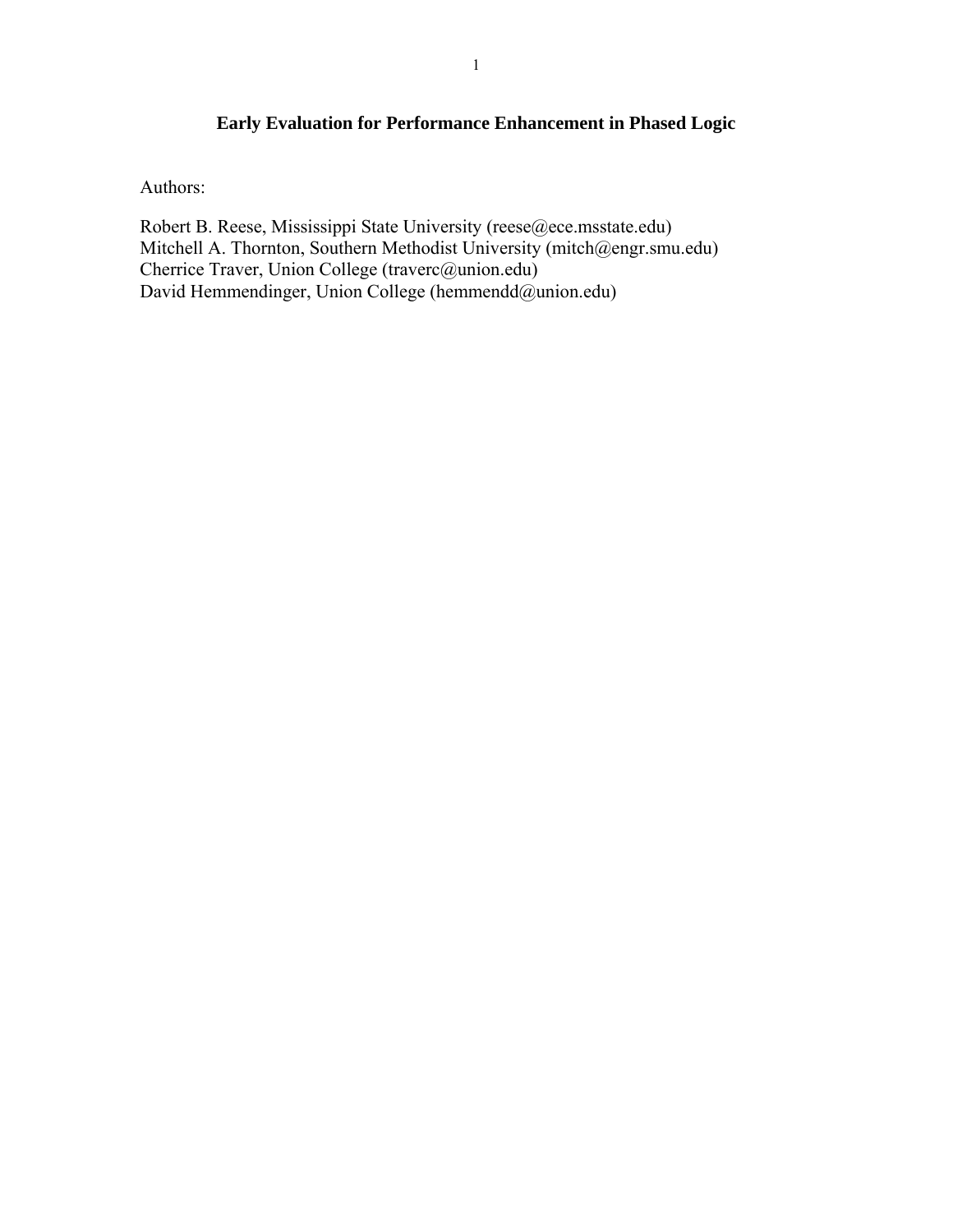## **Early Evaluation for Performance Enhancement in Phased Logic**

#### **Abstract**

Data-dependent completion time is a well-known advantage of self-timed circuits, one that allows them to operate at average rather than worst-case execution rates. A technique called *early evaluation* that extends this advantage by allowing self-timed modules to produce results before all of their inputs have arrived is described here. The technique can be applied to any combinational function and is integrated into the *phased logic* design methodology that accepts synchronous design entry and produces delayinsensitive self-timed circuits. We describe an algorithm that ensures that the resulting delay-insensitive circuits are safe, and develop a generalized method for inserting early evaluation gates into any phased logic netlist. We give performance results that compare several benchmark circuits, including a 5-stage pipelined CPU and a microprogrammed floating point unit, using early evaluation with non-early evaluation phased logic circuits and with clocked circuits. Simulation results show a clear performance benefit for PL circuits that use early evaluation.

## **I. Introduction**

The ITRS-2001 Roadmap on Design refers throughout to the synchronization and global signaling challenges facing System-On-a-Chip designers up to and beyond 2007. It envisions the common use of hybrid synchronous and asynchronous modules and methods for efficient and predictable implementation of such systems. As a step toward that goal, we describe enhancements to a self-timed design technique that bridges the synchronous and asynchronous worlds. In [1] a two-wire data encoding technique known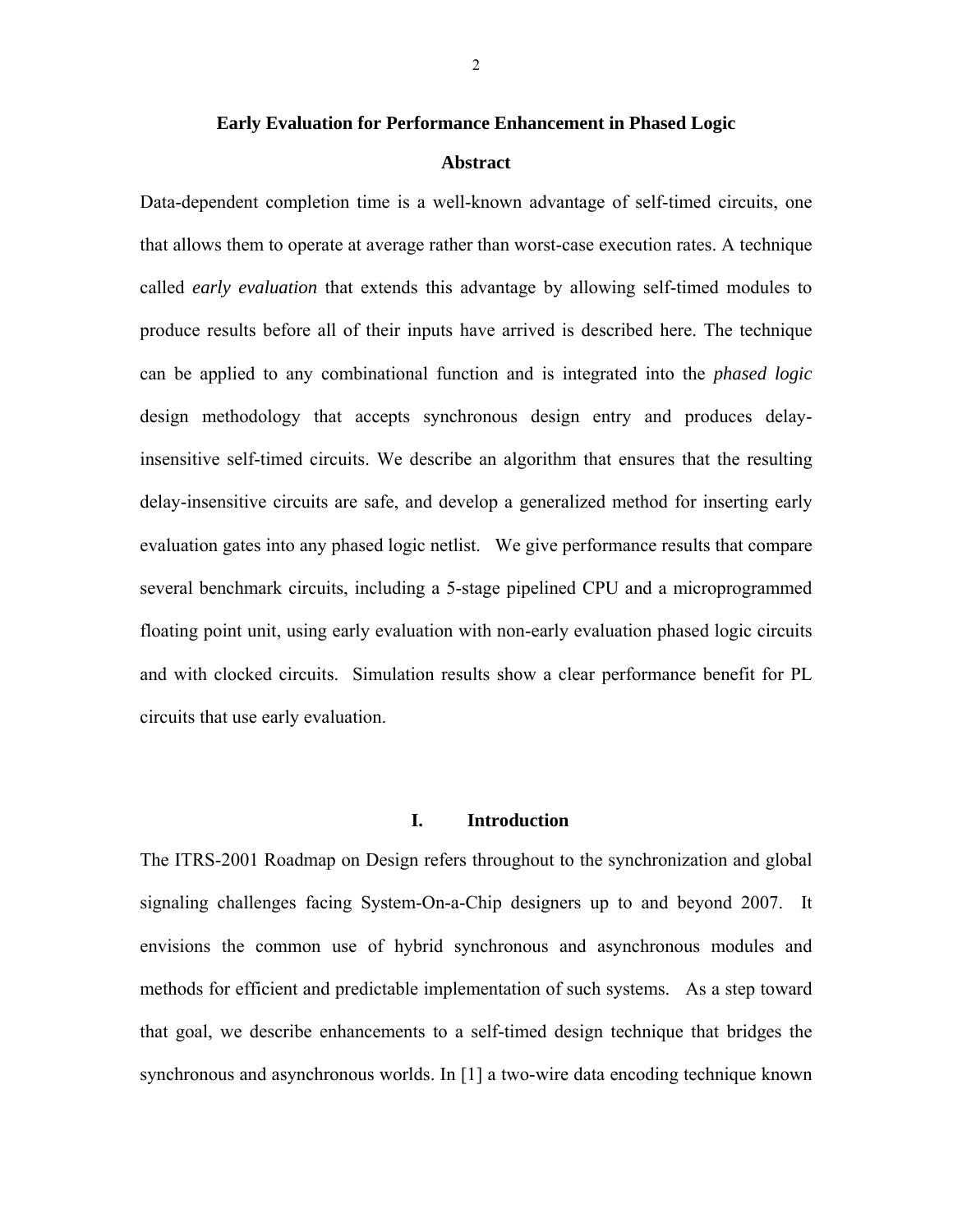as level-encoded dual-rail (LEDR) was introduced and applied to self-timed pipelines with compute blocks. Linder and Harden used marked graph theory [6] to generalize this technique in [2][3] to synthesize a safe and live self-timed, delay-insensitive circuit automatically from a netlist of D flip-flops and combinational logic driven by a global clock. They called this self-timed design technique *Phased Logic* (henceforth: *PL*). This paper describes a new technique, *early evaluation* (EE), for improving the performance of PL systems. This technique uses special PL gates that can sometimes evaluate their outputs before all of their inputs have been defined, thus increasing the computation rate. We present a new algorithm to ensure circuit safety with early evaluation gates and a method for automated insertion of early evaluation PL gates into arbitrary netlists [9]. We apply the technique to standard benchmark circuits and to a processor design and compare the results with clocked and non-early evaluation implementations.

In the remainder of this paper, Section II includes an overview of PL, its relationship to marked graphs, and a discussion of the transformation of clocked systems to PL systems. Section III compares the PL approach with similar work. Section IV introduces new work on Phased Logic concerning the definition of an early evaluation gate, a marked graph model of an early evaluation gate, and an algorithm for feedback signal insertion that ensures safety and liveness in the presence of early evaluation. Section V describes a general method for inserting early evaluation PL gates into any PL netlist and two approaches for extracting trigger functions. Section VI discusses other factors that affect the performance of PL systems, and presents a performance-oriented algorithm for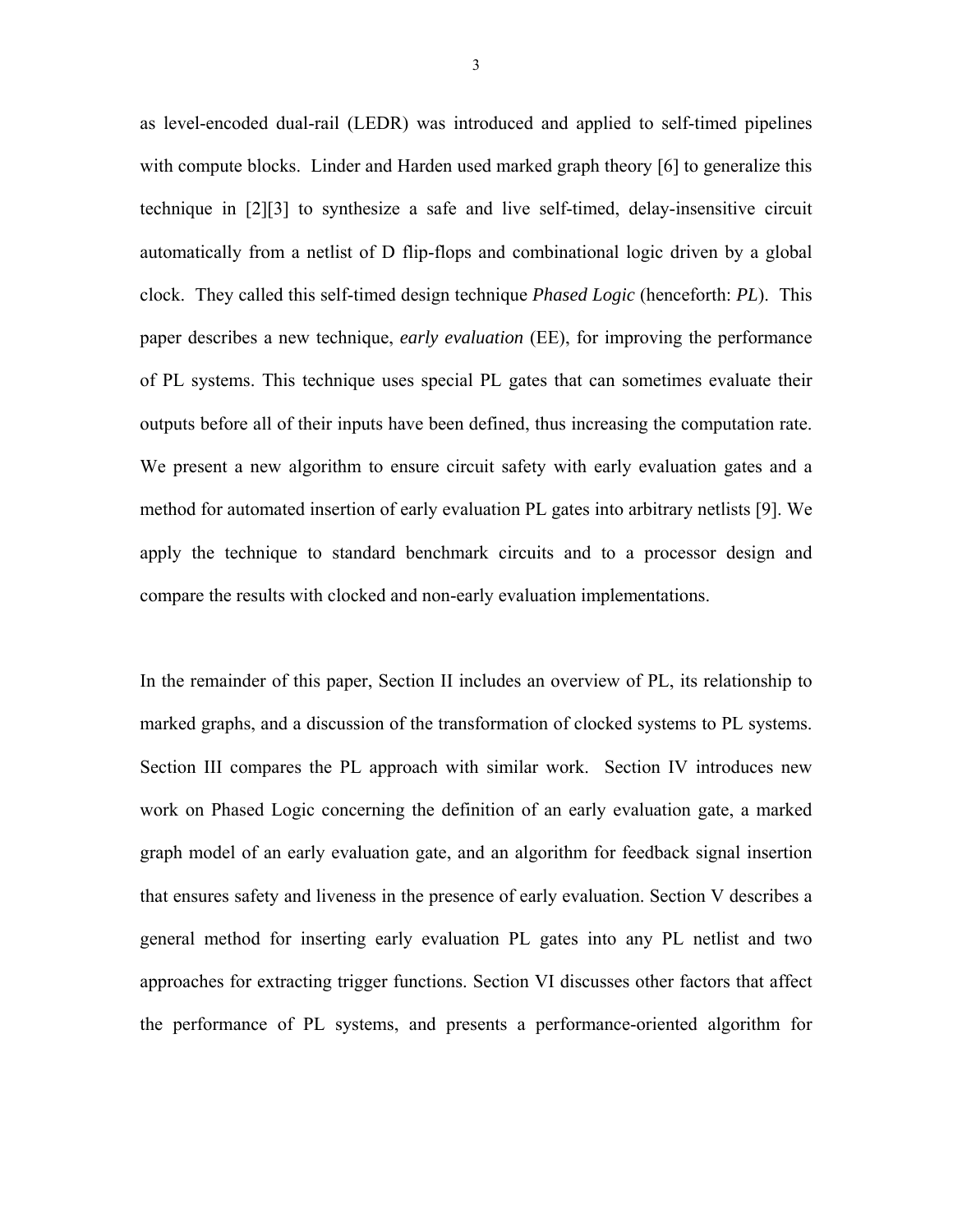feedback insertion. Section VII presents performance results for synthesized PL circuits using early evaluation, and section VIII contains a summary and conclusions.

## **II. Phased Logic Background**

## **A. Phased Logic**

The term "phased logic" was coined by Linder [2] [3] to describe a methodology and logic style that uses an abstraction of signal and gate "phase" to describe circuit behavior. The goal of the work was to produce a digital design methodology that eliminates global clocks, yet keeps the synchronous design paradigm. The methodology allows the use of familiar synchronous design and synthesis tools to produce a clocked netlist of D flipflops and combinational logic that is then translated to a delay-insensitive PL netlist. A PL netlist consists of PL gates, data signals, and feedback signals. A PL netlist can be considered a Marked Graph (MG) with data tokens flowing throughout the graph. Each data token has a phase that is either *even* or *odd*. The phase is implemented with a LEDR encoding of data signals as illustrated in Figure 1a. Each LEDR signal is composed of a *value* (V) and *timing* (T) wire, and the phase is defined by the parity of the combined dual-rail signal. A PL gate also has an even or odd phase, and it *fires* whenever the phase of all inputs matches the internal gate phase. When the gate fires, the internal phase and the output signal's phase toggles. A sample gate firing is illustrated in Figure 1b,c. A useful property of LEDR signaling is that the V signal always reflects the current value, 0 or 1, of the signal, so this can be used directly in a computation block without decoding. Another useful property is that the phase of a LEDR signal can be changed from even to odd or vice-versa by inverting the T signal. In this way, a PL gate can have both even and odd phase outputs by supplying a version of the LEDR output with the T signal inverted.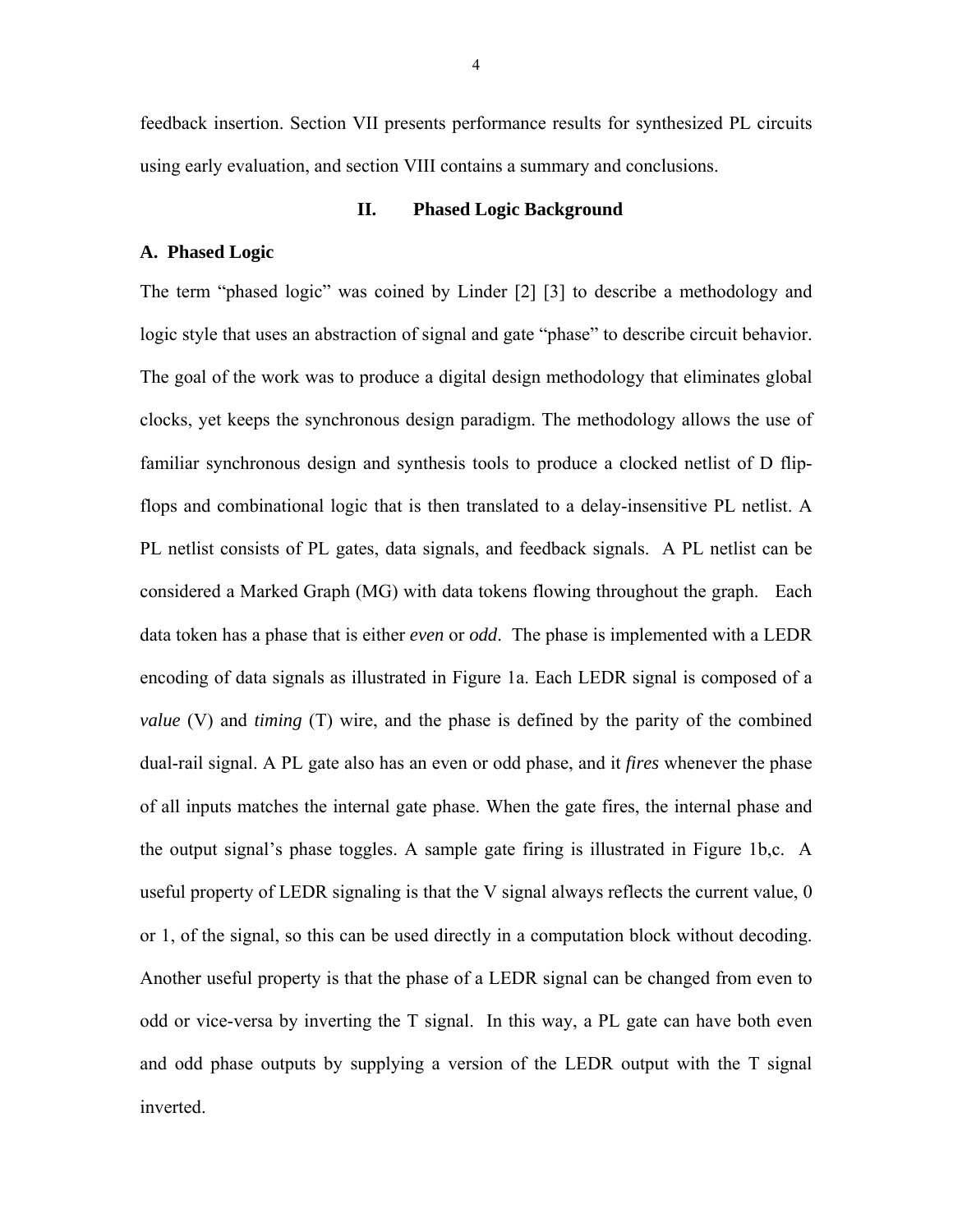Some definitions are required before discussing the MG model of a PL circuit. The following definitions are paraphrased from [5] as they are concise and complete. Expanded definitions can be found in [4].

A Petri net (PN) is a triple  $PN = \{T, P, F\}$  where:

- T is a non-empty finite set of transitions
- P is a non-empty finite set of places, and
- F  $\subseteq$  (P  $\times$  T)  $\cup$  (T  $\times$  P) is the flow relation between transitions and places.

A PN can be represented as a directed bipartite graph, where the arcs represent elements in a flow relation. A PN marking is a function  $m : P \to \{0,1,2...\}$ , where  $m(p)$  is called the number of tokens in *p* under marking *m*. A transition  $t \in T$  is *enabled* at a marking *m* if all its predecessor places are marked. An enabled transition *t* may fire, producing a new marking *m'* with one less token in each predecessor place and one more in each successor place (denoted by  $m[t > m$ <sup>'</sup>).

A sequence of transitions and intermediate markings  $m[t_1 > m_1[t_2 > ... m]$  is called a firing sequence from *m*. The set of markings reachable from marking *m* through a firing sequence is denoted by *[m>*, the *reachability set* of a PN with initial marking *m*. A marking  $m \in \{m\}$  is called a reachable marking.

A PN marking is *live* if for each  $m' \in [m]$  for each transition *t* there exists a marking  $m'' \in$ *[m'>* that enables *t*. Similarly, a transition t is live if for each *m'*∈ *[m* there exists a marking  $m'' \in [m'$  that enables *t*. A marked PN is live if its initial marking is live. A marked PN is *k-bounded* if there exists an integer k such that for each place *p*, for each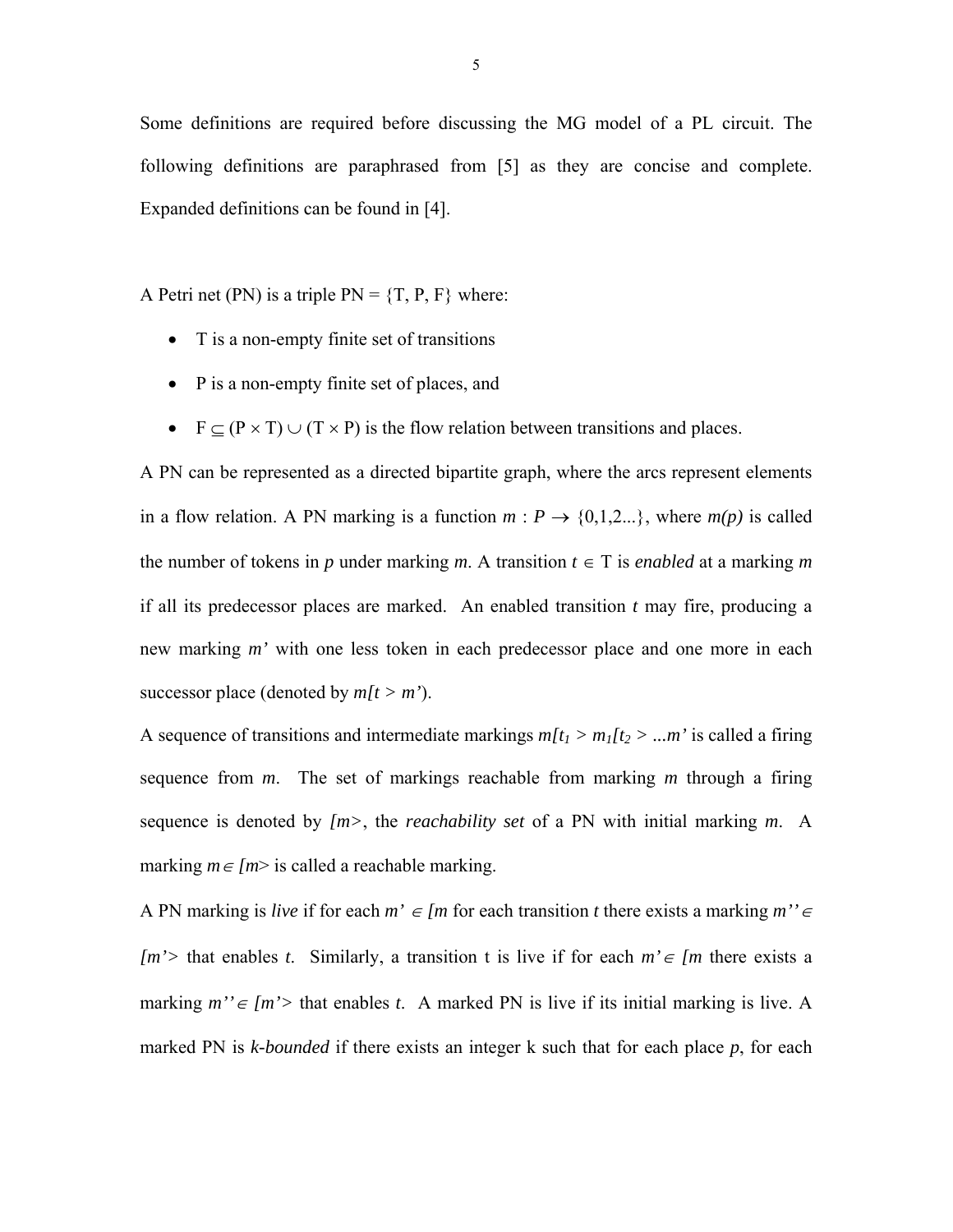reachable marking *m*, we have  $m(p) \leq k$ . A marked PN is *safe* if it is 1-bounded (this ends the definitions used from [5]).

A PN is a marked graph if every place has exactly one predecessor and one successor. A shorthand graphical notation is usually adopted for MGs in which transitions are the vertices of a graph G and arcs lie between transitions, with the intervening places understood. We use this shorthand notation for MGs in our figures unless explicitly noted otherwise. A Marked Graph G with an initial marking  $m_0$  is denoted  $(G, m_0)$ . In a MG  $(G, m_0)$ , a *directed circuit* is a directed path that begins at a transition *t* and ends at the same transition *t*. The sum of the tokens in the set of places contained in C for a marking *m* is the token count of C, designated by *m*(C). Two important theorems [6] about the liveness and safety of MGs are:

**Theorem 1**. A marked graph  $(G, m_0)$  is **live** if and only if for all directed circuits C of G,  $m_0(C) > 0$ , i.e.  $m_0$  places at least one token on each directed circuit in G.

**Theorem 2.** A marked graph  $(G, m_0)$  is **safe** if and only if every edge of G belongs to some directed circuit C with  $m_0(C) \leq 1$ . As a corollary, a live marked graph is safe if and only if every edge belongs to a directed circuit C with  $m_0(C) = 1$ .

If a PL netlist is not live, then signal transitions do not occur (tokens do not circulate), and thus there is no activity in the netlist. A PL netlist requires token circulation for computation, so a dead PL circuit is not useful. If a PL netlist is unsafe, then a PL gate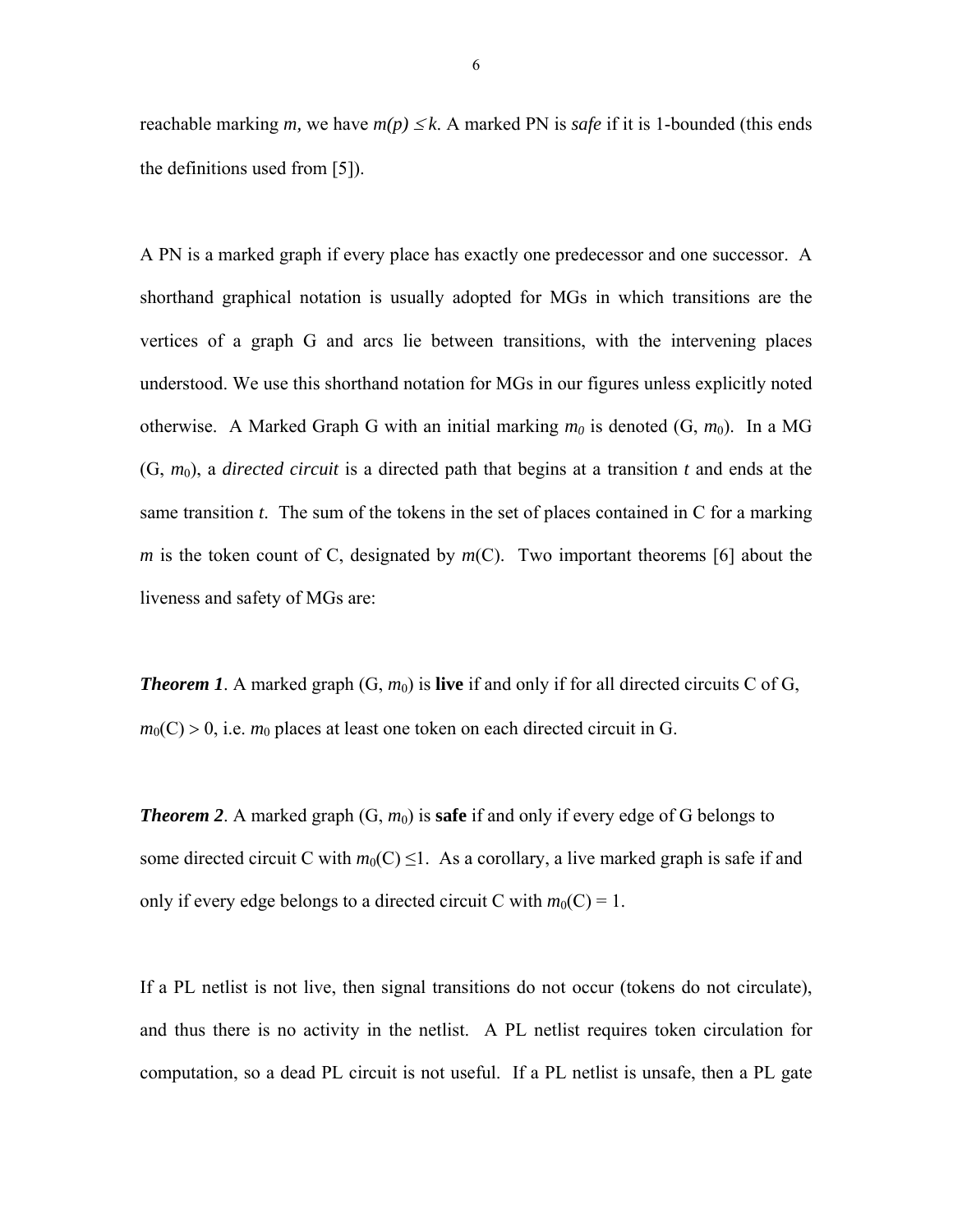can fire and produce a second output value before a destination gate has consumed the first output value, resulting in incorrect operation.

The MG model for a PL netlist allows representation of gates and LEDR signals with transitions and tokens. Figure 2 shows the token abstraction given an odd or even input signal and an odd or even gate phase using LEDR signaling. An input signal contains a token if the input phase matches the gate phase. When a gate fires, the internal gate phase toggles, thus *consuming* the input tokens. Figure 3 shows that a gate output signal can be viewed as either having a token or not having a token, depending on the destination(s). Because each fanout counts as a separate arc (place) in the MG equivalent, this paper always uses individual signals for fanouts  $> 1$  even though in the physical circuit only two wires are used for an output, regardless of fanout. Figure 4 shows that the initial marking of the MG equivalent of a PL gate is a wiring choice. In the implementation described here, all PL gates are reset to *even* phase at startup. PL gates have both the normal and inverted phase versions of a signal available, accomplished by inverting the internal T signal of the LEDR output. An initial token is placed on an input signal by connecting the signal to the PL gate output whose phase is the same as the internal gate phase.

## **B. The Transformation Process**

The translation of clocked netlists to PL netlists distinguishes between sequential and combinational functions in the clocked netlist. Sequential functions, such as flip-flops, are mapped to *barrier* gates, while combinational functions are mapped to *through* gates.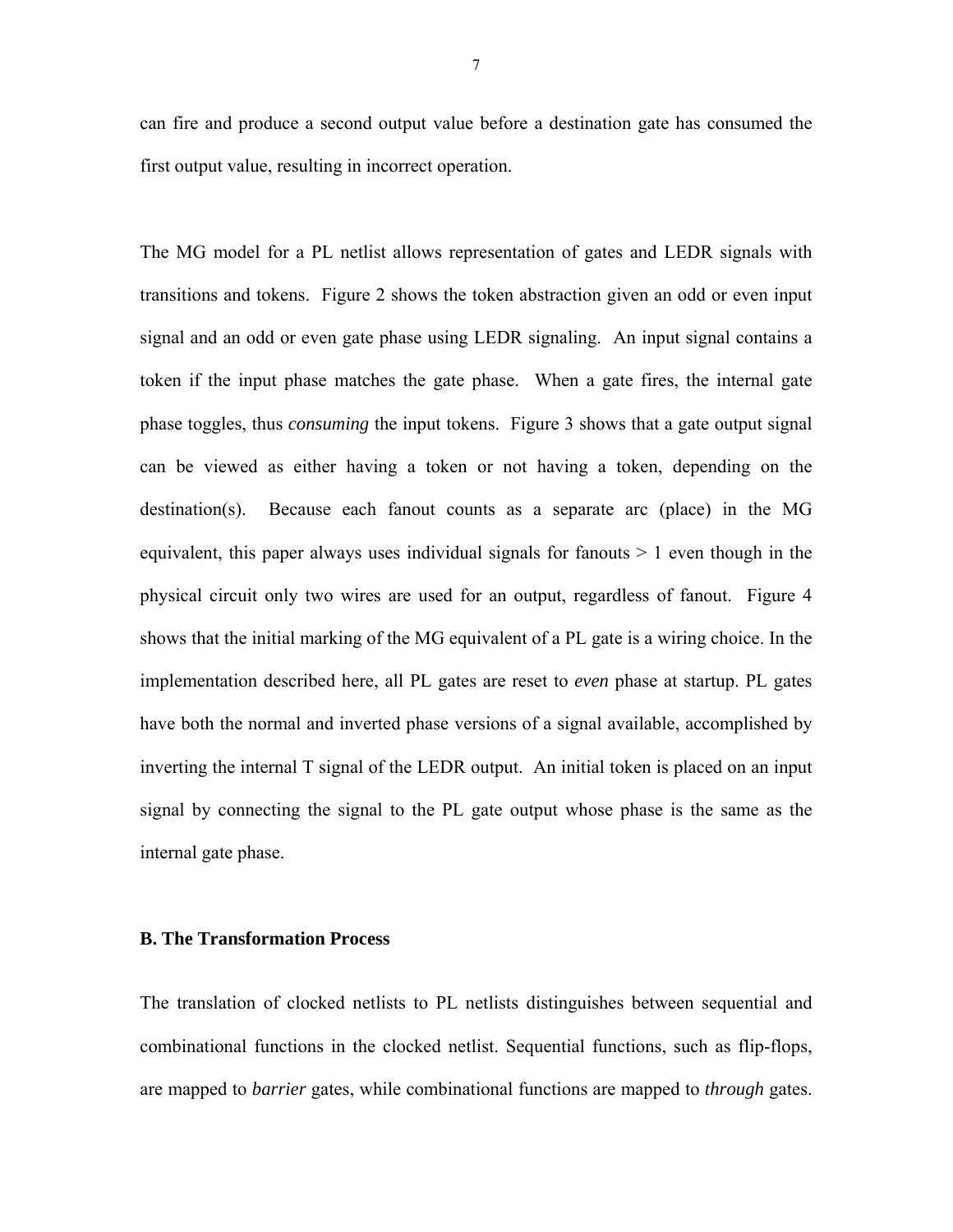The terms *barrier* and *through* are used to distinguish these gates for the purpose of initial token marking rules, which are specified later in this section. The logic function of the data values of the LEDR inputs of barrier and through gates are the same as the logic function in the original netlist (i.e., a barrier gate is simply a buffer function in the PL netlist if it does not have any integrated combinational function in the clocked netlist). The translation procedure may need to insert additional signals termed *feedback* signals to make the resulting PL netlist live and safe (a more familiar term is *acknowledgement*  signals, but we will use the terminology developed in [2]). In the MG equivalent, a feedback signal is the same as any other directed arc between transitions. However, in the PL netlist, a feedback signal does not have any data associated with it, so a feedback signal from a gate is a single rail signal that is the T wire of the LEDR output of the gate.

The translation algorithm that maps clocked netlists to PL netlists consists of the steps that are outlined below. These steps are illustrated in Figure 5a-d. See [2] and [3] for more details. These rules assume the PL netlist forms a closed system, i.e, that the global reset is the only external input signal. The method for addressing external I/O signals is discussed after the presentation of the translation rules.

Step 1. All sequential functions in the clocked netlist are mapped one-to-one to barrier gates in the PL netlist. All combinational gates are mapped one-to-one to through gates in the PL netlist. LEDR signals connect the PL gates to copy the original topology of the clocked netlist, excluding the clock signal. The initial token marking rules assume that inputs from barrier gates always have an initial token on them. This means that a gate with an input from a barrier gate is

8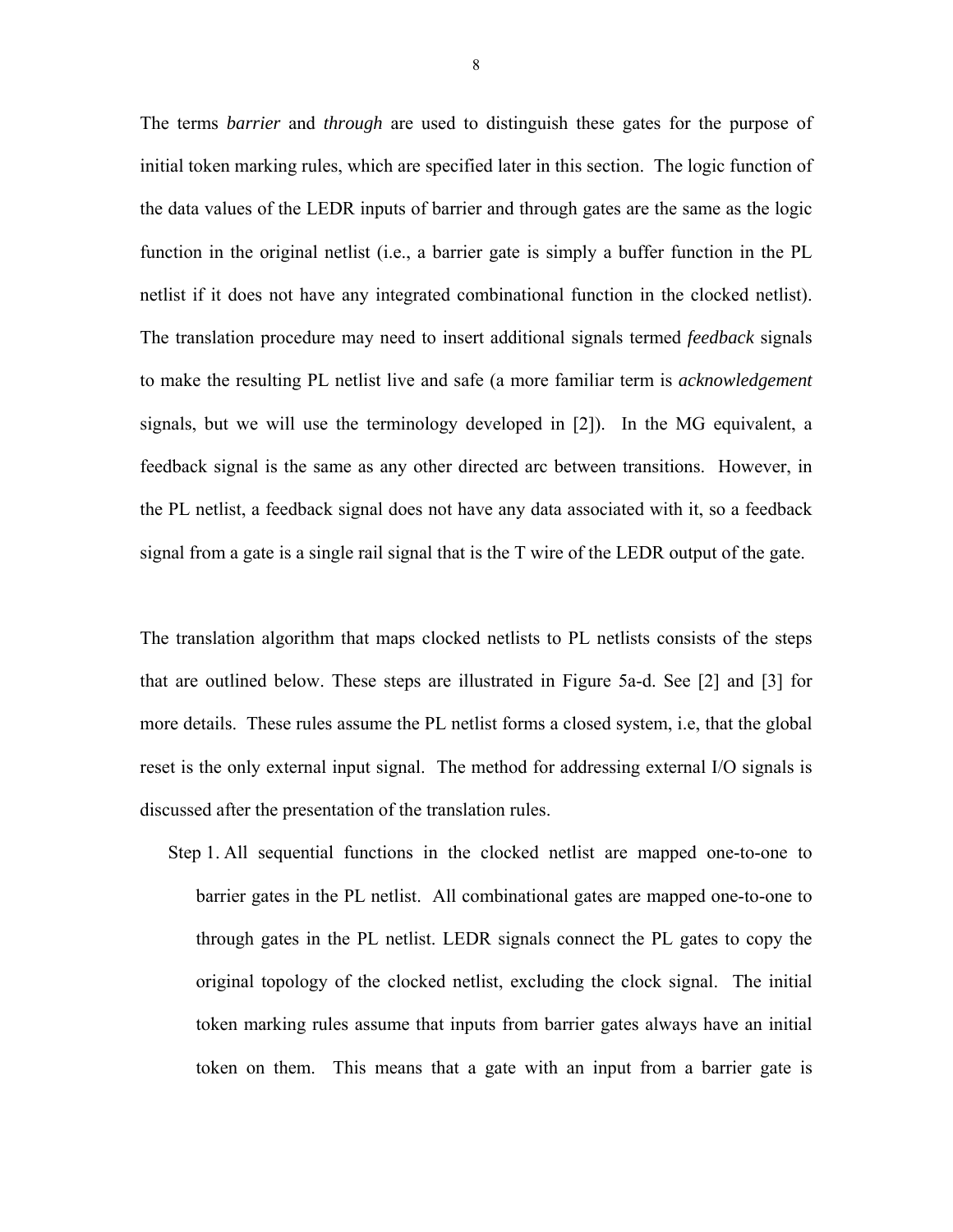connected to the barrier gate output whose phase matches the barrier gate's internal phase. The initial token marking rules require that any non-feedback input signals from through gates do not have an initial token, so these input signals are connected to the through gate output whose phase is opposite the through gate's internal phase. A global reset signal is used to reset all gates to even phase at startup (the even reset choice is arbitrary, it is only necessary that all gates be reset to the same phase value). Figure 5a,b illustrates this step.

- Step 2. Extra gates termed *splitter gates* are inserted to break any direct connection between barrier gates. Splitter gates are through gates that implement buffer functions. Splitter gates are required so that the initial token marking rules and feedback insertion rules can result in a live and safe MG. In Figure 5c, through gate *u7* is a splitter gate inserted between barrier gates u5 and u6.
- Step 3. The network is traversed, and any signals that are part of a directed circuit C where  $m_0(C)=1$  are marked as *safe* signals. At this point, only output signals from barrier gates are marked with initial tokens, so a signal is safe iff it is in a directed circuit that contains a single barrier gate. It is important to understand that each fanout from an output counts as a separate signal for safety checking. If all signals are safe, then the transformation process is finished, and the PL netlist is live and safe.
- Step 4. Single rail signals called *feedbacks* are now added to make the remaining signals safe. A feedback signal is added from the output of a source gate to the input of a destination gate to form a directed circuit C with  $m_0(C)=1$ . Any initially unsafe signals contained in this directed circuit are now safe. Any signals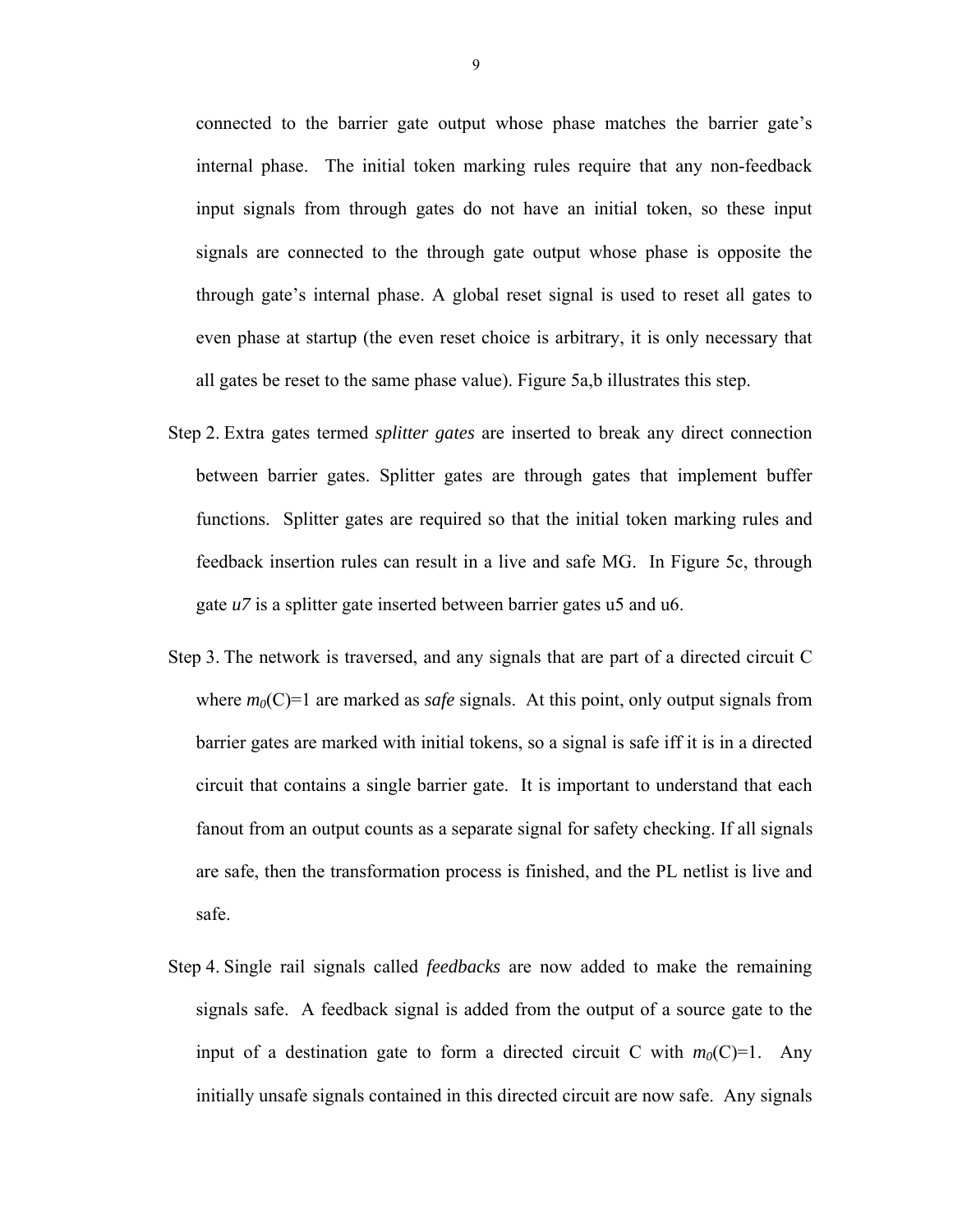made safe by the addition of the feedback are *covered* by that feedback. The directed circuit cannot include a barrier gate unless the barrier gate is either the source or destination of the feedback. Figure 6 summarizes the rules for feedback insertion and initial token marking. A feedback originating from a through gate and terminating on a through gate has an initial token (this marking supplies the token in the directed circuit since the non-feedback output of a through gate does not have an initial token, see figure 6a). A feedback originating from a through gate and terminating on a barrier gate does not have a token (the initial token on the directed circuit is provided by the barrier gate, see Figure 6b). Any feedbacks originating from barrier gates have initial tokens (i.e, all signals originating from barrier gates have initial tokens, see Figure 6c). A feedback cannot both originate from a barrier gate and also terminate on a barrier gate (the directed circuit formed would be unsafe as it would have an initial token count  $> 1$ , see Figure 6d). Figure 6e shows how this problem is solved by splitter gate insertion to break barrier-to-barrier gate paths.

Safety is ensured if every signal is part of a directed circuit that contains a single token in the initial marking. To select from multiple feedback signal placement options, a scoring function is used. This scoring function takes into account the number of signals that are covered (made safe), the number of feedback signals previously connected to a gate, and the length of the feedback signal. A general form of the scoring function defined in [2] is given below:

$$
score = S - F/k - p*L
$$
 (1)

where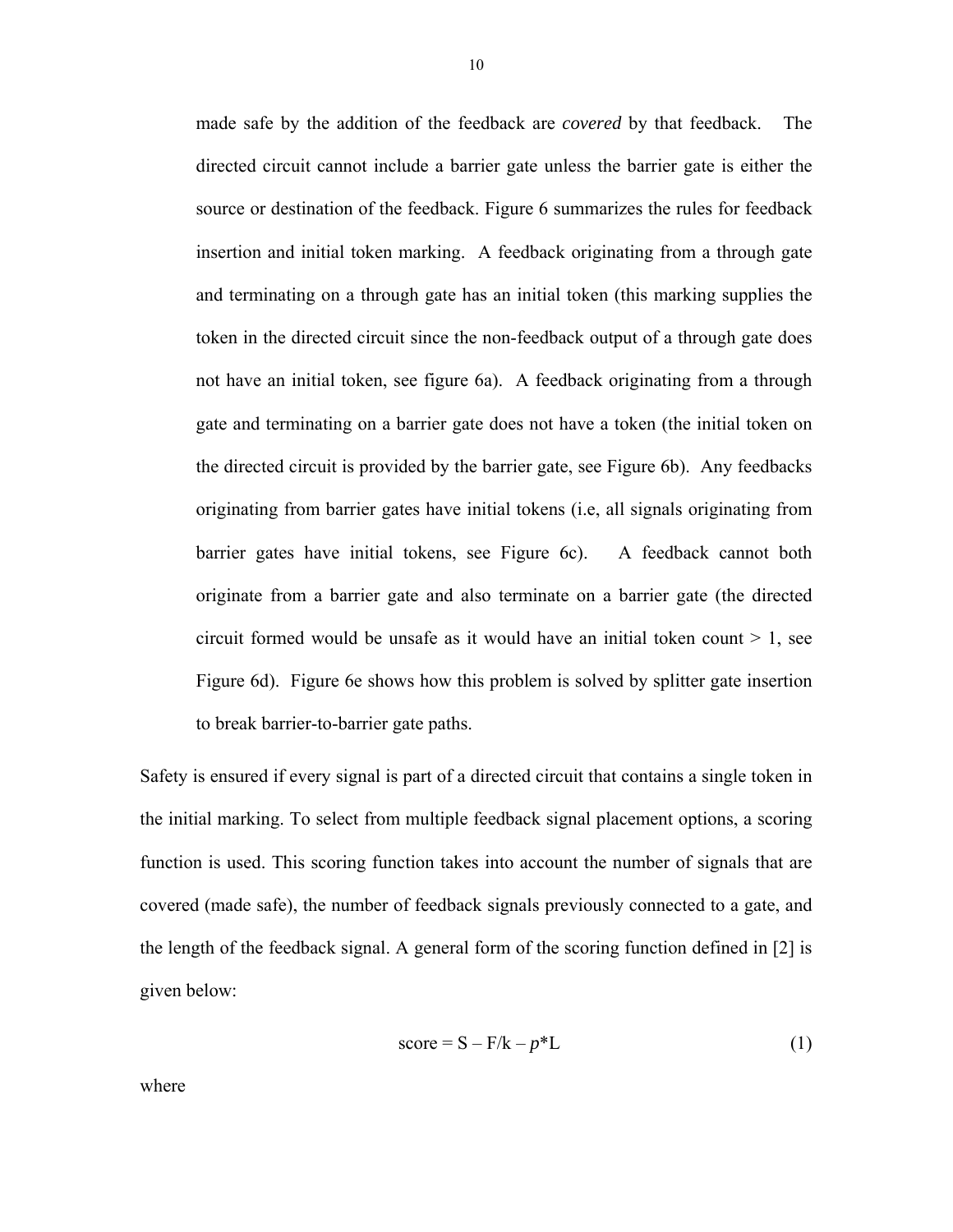- *S* is the number of unsafe signals covered
- *F* is the number of feedbacks present at the destination, and *k* is a user-specified constant. This term is a penalty term that encourages spreading of feedbacks among different nodes. The *k* factor can be used to reduce this penalty if desired. Our mapping code produces PL netlists that use 4-input Muller C-elements [11] for feedback concentration at a node, so  $k=4$  is used in the netlist mappings results in Section VIII. High-fanout C-elements are built from trees of 4-input C-elements, so spreading fanout among different gates can decrease the delay associated with a feedback input by decreasing the depth of the C-element tree.
- *L* is the number of gate levels between destination and source gates (if the destination is directly connected to the source,  $F= 1$ ), and  $p$  is a user-specified constant. This term is a penalty term that favors shorter feedbacks over longer feedbacks as shorter feedbacks can improve the cycle time of the resulting circuit (the effect of feedback length on performance will be discussed more in Section VI). The *p* constant is a weighting factor for this penalty term; our results in Section VII use  $p=0.1$ .

Note that for  $k = \infty$  and  $p = 0$  the scoring function selects the feedback that covers the largest number of signals. The algorithm [3] for selecting feedbacks using the above scoring function is as follows:

While there are unsafe signals

- o For each gate G1 do the following
	- Perform a backward depth-first search starting at G1 along *clear paths*. A *clear path* is one that excludes barrier gates and feedback signals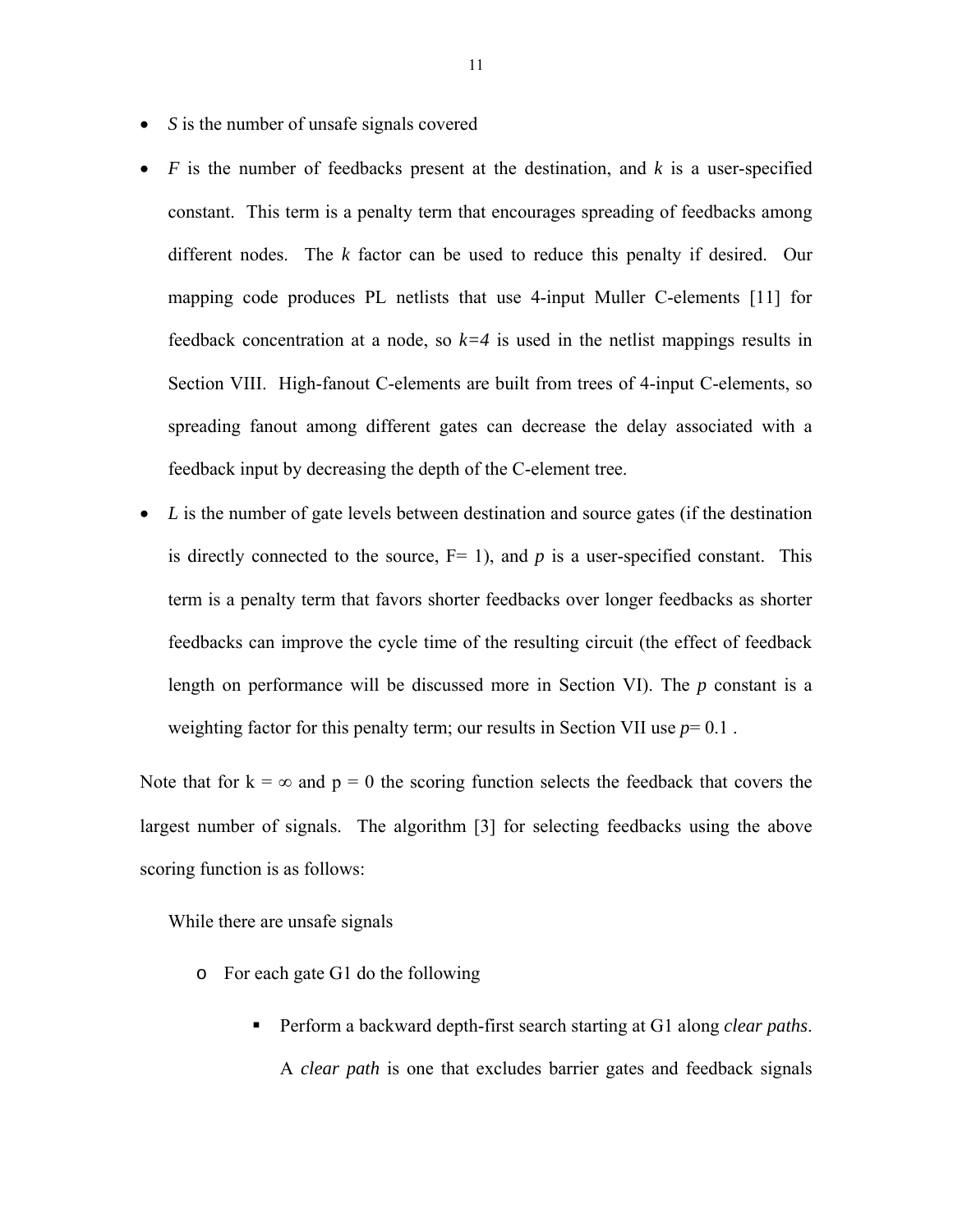except for barrier gates at the beginning or end of the path. This prevents a feedback from forming a directed circuit that includes more than one barrier gate, which would place more than one token on the circuit, forming an unsafe directed circuit.

- For each gate G2 found in the backward depth-first search, determine the number of signals covered if a feedback signal is added from G1 to G2.
- Calculate the score for a feedback signal from G1 to G2.
- If the score is the best seen so far for any  $G1$ , save the feedback signal as the current best.
- o Add the best feedback signal seen to the netlist and mark as safe all the signals that are covered by it.

The principle goal of this scoring function is to minimize the number of feedbacks inserted into the PL netlist, and is thus area-oriented. In section VI, we discuss a performance-oriented approach to feedback insertion.

Figure 5 illustrates the mapping of a clocked circuit to a PL circuit with  $k = \infty$  and  $p = 0$ used in the scoring function. It is evident from Figure 5(d) that multiple solutions exist to feedback insertion for liveness and safety. For example, feedback *f1* was inserted to cover signals *s3* and *s10*. Feedback *f1* originates from gate *u4* and terminates on gate *u2*, where the inputs to  $u^2$  are two gate levels away tracing backwards from  $u^2$  inputs. Feedback *f1* is said to have a *path length* = 2. However, *s3* could also be covered by a feedback from  $u4$  to  $u3$  (a path length = 1), and  $s10$  by a feedback from  $u3$  to  $u2$  (a path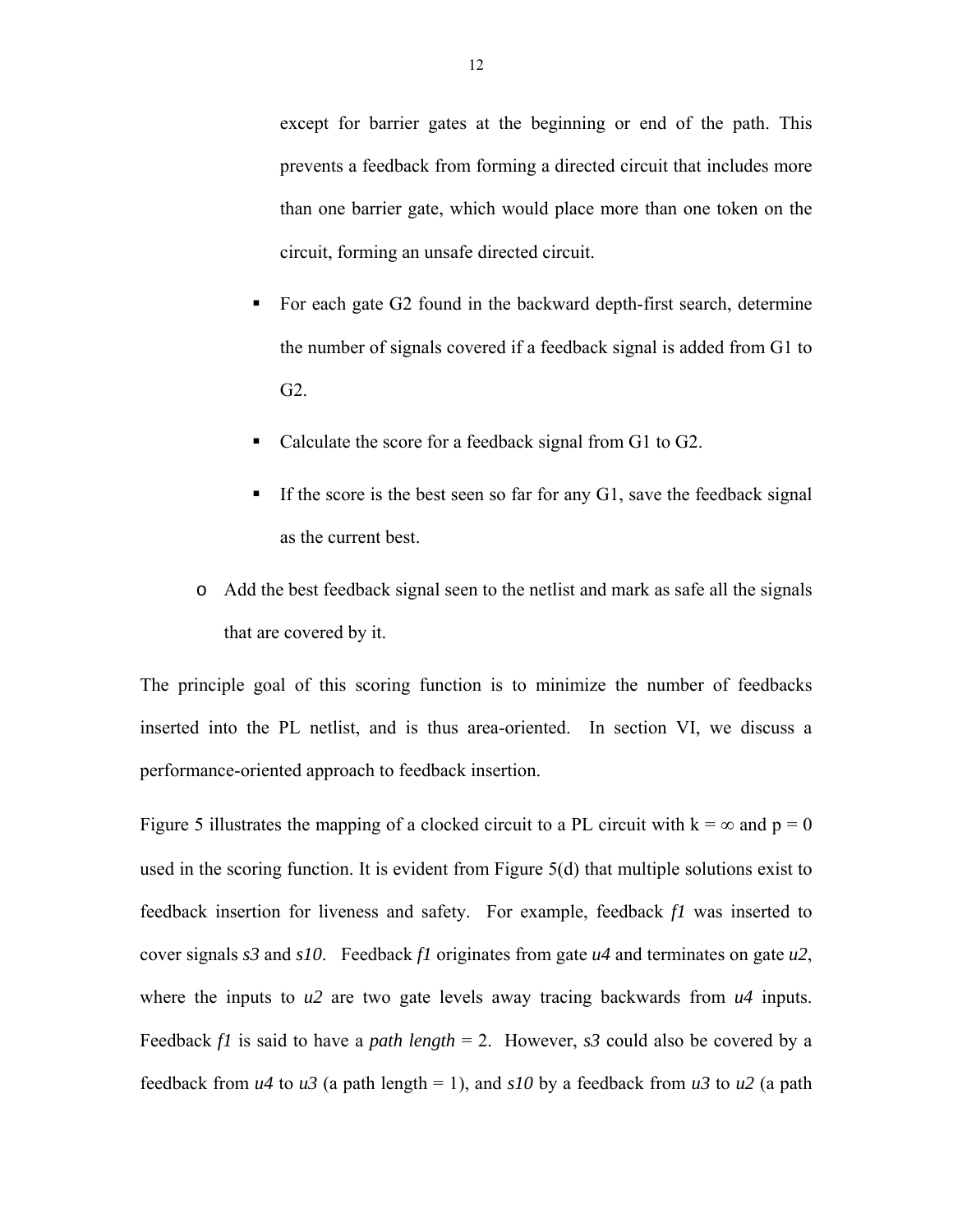length  $= 1$ ). The effect of maximum allowable feedback path length on the performance of PL circuits and on the CPU time required for feedback insertion is discussed in Sections VI and VII, respectively.

The clocked-to-PL translation algorithm has been proven to result in PL circuits that are delay-insensitive, but display the same cyclic, synchronous, deterministic behavior as the clocked netlist [3]. Many example circuits have been translated and compared to their original clocked netlist implementations[7][8][10]. Section IV discusses modifications to the feedback insertion rules to support early evaluation. The safety and liveness of external inputs are handled at the VHDL testbench level during simulation; the PL netlist provides a feedback output to the testbench for each input, and accepts a feedback input from the testbench for each output. The same token marking rules are applied to these feedbacks as are applied in the clocked-to-PL transformation process.

## **III. Related Work**

Several types of delay-insensitive circuits that use LEDR signals have been proposed in the literature. Dean, et al. propose PLA-based, domino logic, and series stack circuit styles in [1]. The sequential behavior of these circuits differs slightly from phased logic gates and they are applied only to pipeline structures. D. L. How describes a self-timed FPGA based upon 3-input lookup tables and LEDR signaling in [13] and uses this cell in the context of Sutherland's micropipelines [16] and self-timed iterative rings [17]. That work does not address the design methodology or EDA tools for the FPGA architecture. McAuley implements wavefront array circuits with a sequential multiplexer cell in [26] and compares their performance with that of clocked systolic arrays. Phased logic differs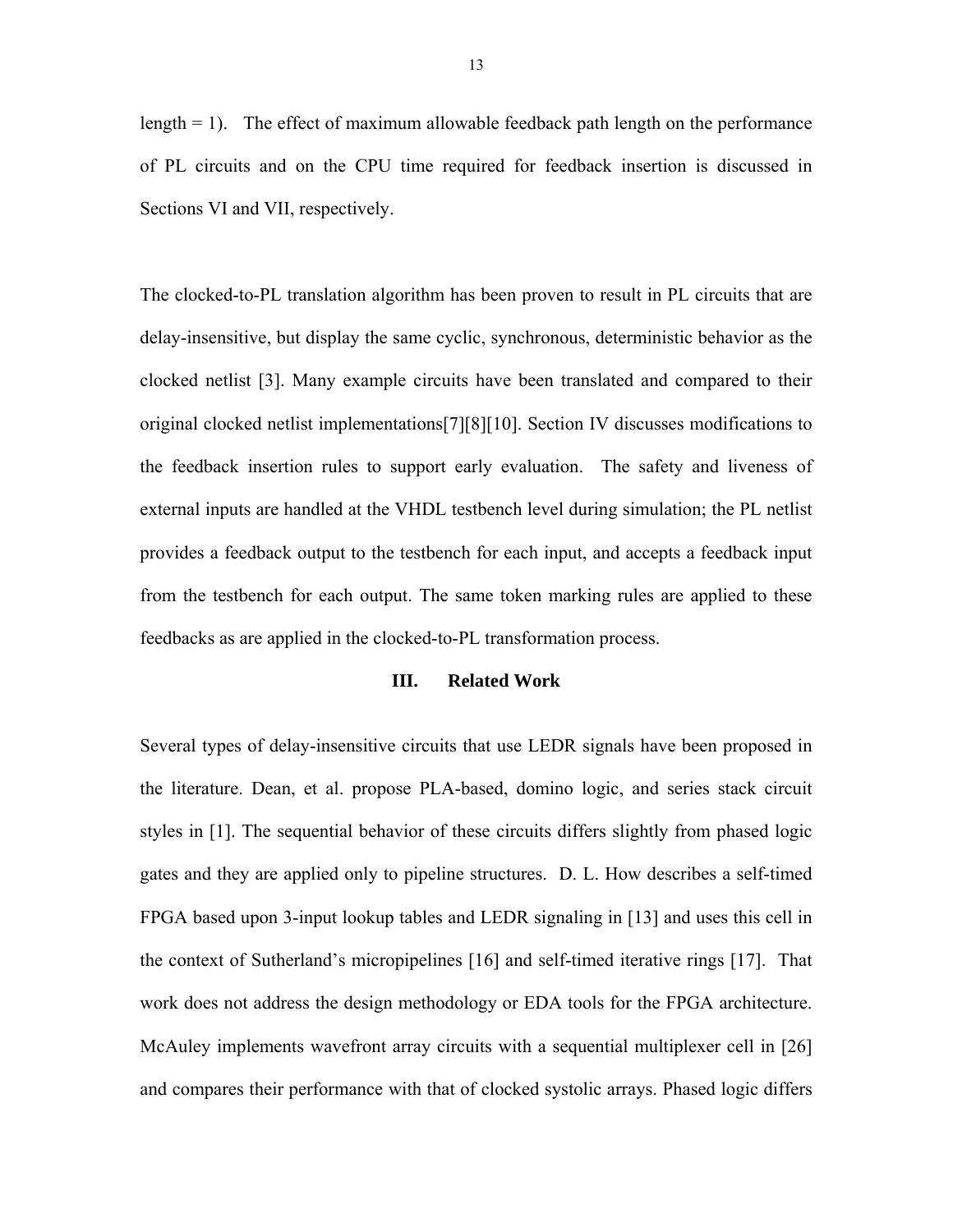from all of these approaches by providing a formalization based on graph theory that relates delay-insensitive phased logic circuits to general clocked circuits. Using this formalization, general synchronous circuits can be transformed to phased logic circuits automatically, preserving the synchronous behavior specified by the designer, using commercial EDA tools and a netlist translation tool.

Automated translation of asynchronous designs from synchronous design specifications using commercial synthesis tools has also been proposed in [18]. This asynchronous design methodology, known as Null Convention Logic (NCL), differs from phased logic in several ways. It uses a (NULL/DATA/NULL) signaling convention rather than LEDR and has some delay sensitivity between NCL gates in the final implementation, requiring a final timing analysis. The NCL circuit implementation uses *m*-of-*n* threshold gates. Although both PL and NCL specifications can be written in VHDL RTL, the NCL methodology is restricted to RTL that separates combinational logic and register descriptions.

Performance enhancement techniques for self-timed circuits have been investigated by other researchers under names such as *Eager Evaluation, Speculative Execution*, and *Early Completion* [1][19][20][21][22]. In [1] an "eager" implementation is described for LEDR signaling that is similar in concept to the early evaluation phased logic gates described here. An example of an eager AND gate is given that computes its output value without waiting for both inputs, if one of the inputs has a value of zero. Because the phase of the output is computed from both inputs, for some cases the output phase does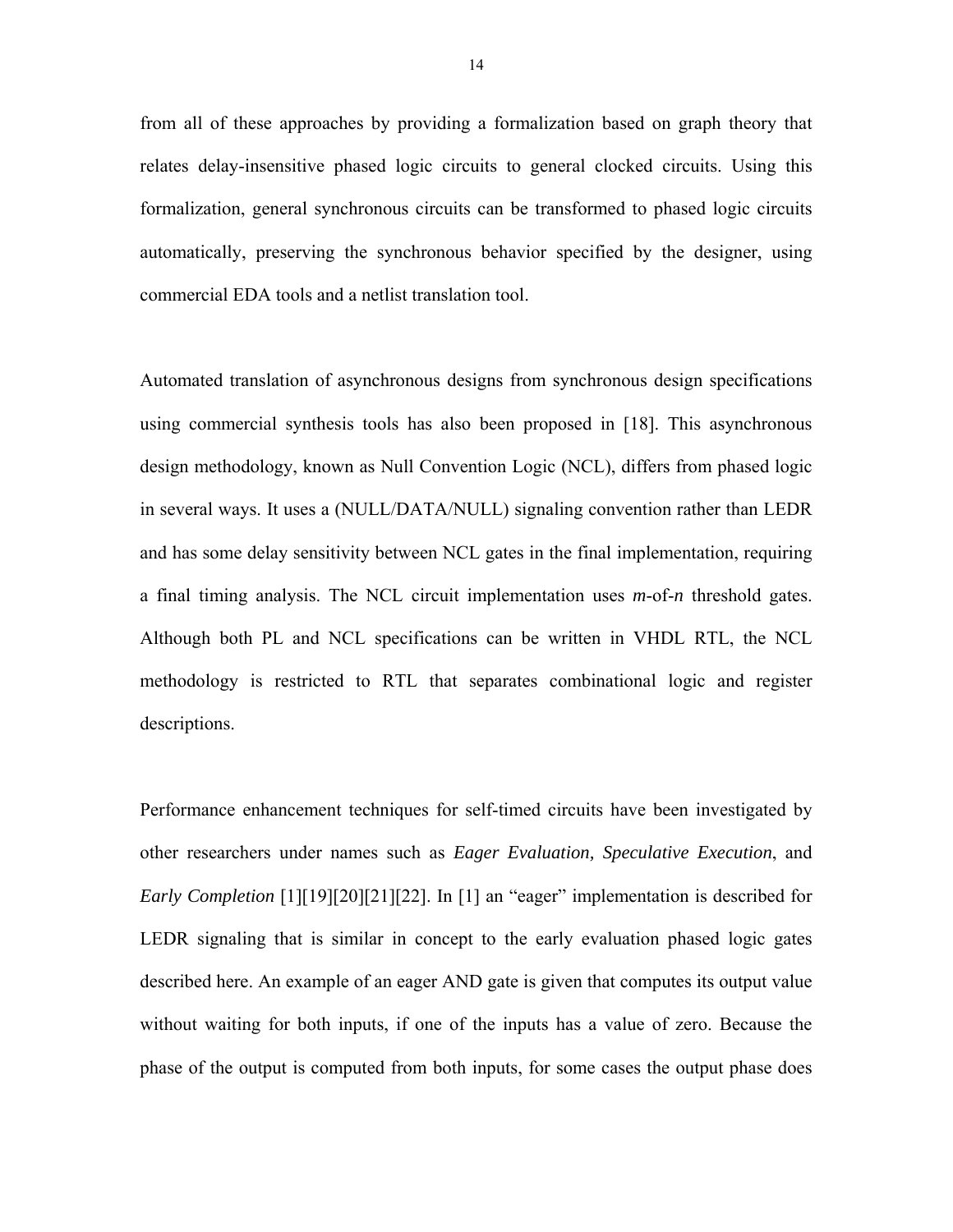not change until both inputs arrive. This dependence limits the speedup to a subset of the potential "eager" transitions that occur for the AND gate. The authors mention the potential problem for eager circuits with feed-forward branches, but they do not provide a solution since the focus of this work was on strict (non-eager) LEDR implementations.

Some speculative completion techniques are applicable only to addition sub-circuits[19]. In [19] a completion detection technique is described for carry-select adders. Another speculative completion technique [20], which uses bundled data and a discrete set of data-dependant matched delays, is a more general design style, but is applied in [20] only to adder circuits. Other performance enhancement techniques that involve completion differ from early evaluation by using optimizations that are unrelated to data dependencies[21][22]. In [21] parallel circuits are used to reduce the delay caused by the NULL part of the DATA/NULL/DATA cycle of NULL Convention Logic. In [22] a technique for detecting completion of NCL circuits at the input of the register, rather than the outputs is described. This optimization is called "early completion" but it is independent of the value of the data inputs. The novelty in the early evaluation approach described here is that it is not limited to addition circuits, it is easily automated, and it takes advantage of data-dependencies in general combinational circuits.

It is also noted that similar methods referred to as "telescopic units" have been employed to speed-up synchronous pipelines [23][24]. The telescopic unit approach considers the early computation of combinational blocks in pipeline stages. The concept of *controlling*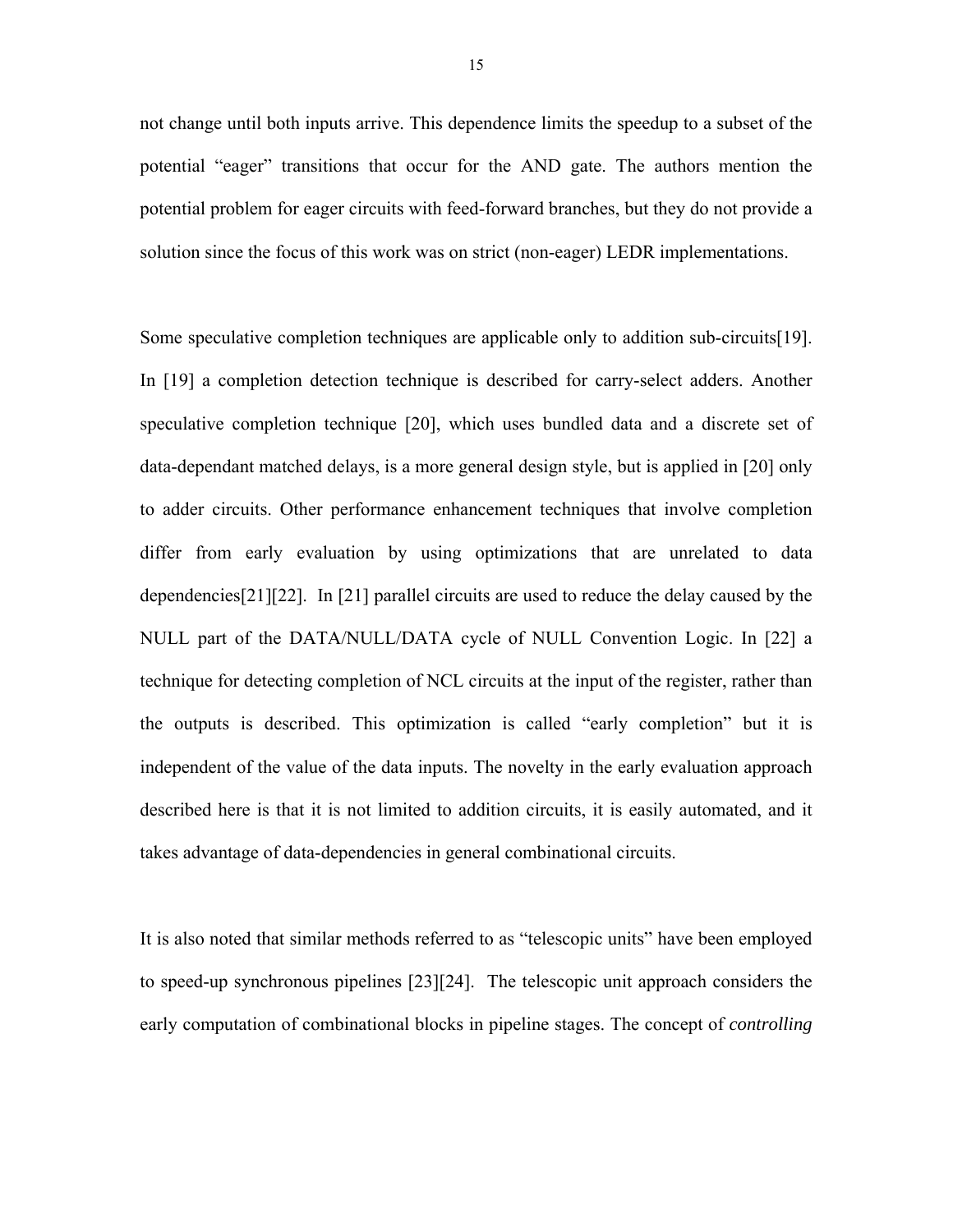values is similar to the concept of early evaluation inputs that compute a trigger function (explained in section IV).

## **IV. Early Evaluation in Phased Logic**

Our extension to the PL methodology is the support for *early evaluation (EE)* within PL netlists. The PL gates discussed in the previous section satisfy the *firing rule,* which states: "A PL gate recalculates its output once all of its inputs have tokens. An input has a token [or: an input has arrived] when the input phase matches the phase of the gate." An output *update* means that the phase portion of the output is toggled from even-to-odd or vice-versa, and the value portion is updated by the gate compute function. In early evaluation, we divide the set of input signals into two sets, early arriving signals *EI =*   $\{EI_0, EI_1, . . . . EI_i\}$  and late arriving signals  $LI = \{LI_0, LI_1, . . . . . LI_k\}$ . The firing rule for an early evaluation gate (EEgate) is relaxed so that output update is allowed whenever the early inputs *EI* arrive and the *trigger function Tf= f(EI)*, a boolean function of the value bits of the early arriving signals, evaluates to 1. The trigger function *Tf* is chosen so that the value portion of the gate output is fully determined by the value bits of the early arriving inputs. This technique can provide increased system performance if the signals that form the early fire subset arrive substantially earlier than the remaining signals, as it allows successor gates to begin firing before the remaining inputs arrive. An *early firing* of an EEgate is defined as an output update after all of the early inputs have arrived, but before all of the late inputs have arrived. A *normal firing* of an EEgate is defined as an output update after all inputs  $EI \cup LI$  have arrived. An EEgate has two internal gate phases, an *early phase* and a *normal phase,* with a natural extension of the notion of arrival to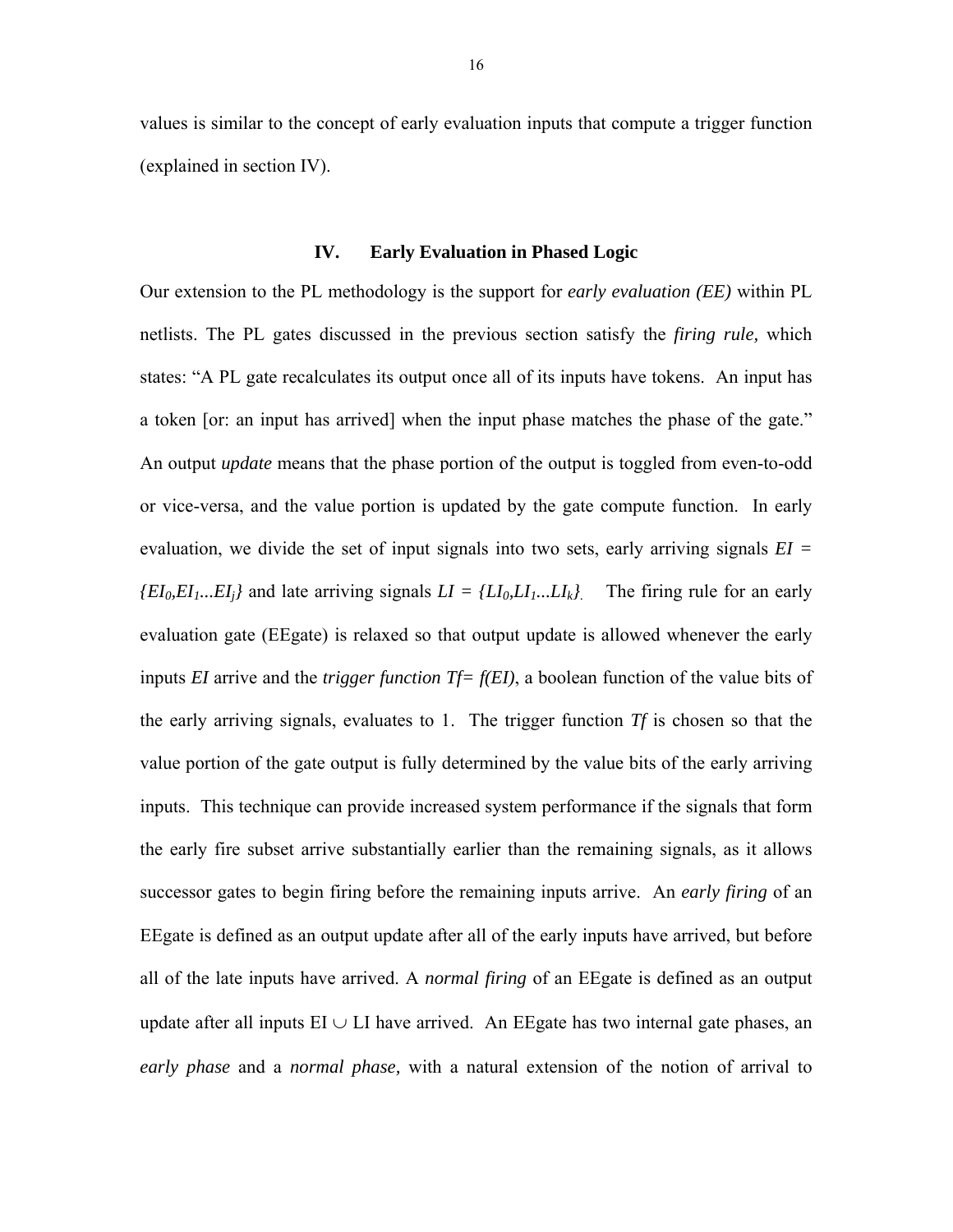characterize arrivals of early or late inputs in terms of the corresponding gate phase. Arrival of all early inputs toggles the early phase; arrival of all inputs  $EI \cup LI$  toggles the normal phase. A feedback output from an EEgate is updated only after all inputs have arrived (toggling of the normal phase implies toggling of the feedback output phase). Feedback inputs to an EEgate are always inputs to the early phase.

## **A. Safety and Liveness in Marked Graphs with Early Evaluation**

We intend to show that a PL netlist with EEgates can still be modeled as a marked graph, and that only a few simple changes are required to the original feedback insertion rules to produce a MG with EEgates that is live and safe. Figure 7 gives PN models *Eg* and *Ng*, for the early and normal fire behavior, respectively, of an EEgate. Firing of the *Et* transition corresponds to toggling of the early phase, while firing of the *Nt* transition corresponds to toggling of the normal phase. Figure 8 shows *Eg* and *Ng* embedded in PNs  ${Ge, m_0}$  and  ${Gn, m_0}$  respectively. It is evident that both  ${Ge, m_0}$  and  ${Gn, m_0}$ are marked graphs, and that both are live and safe. *Ge* corresponds to trigger function *Tf*   $= 1$  (the EEgate always fires early), while *Gn* corresponds to trigger function *Tf* = 0 (the EEgate never fires early).

 Places *Pint = {P1, P2}* and transitions *Tint = {Nt, Et, Ot}* form the marked graphs of the early  $(E_g)$  and normal  $(N_g)$  fire subnets. Places  $Pext = \{P3, P4, P5, P6, P7\}$ , transitions *Text ={EIt, LIt},* and the initial marking  $m_0$  are added to *Eg* and *Ng* to form PNs {*Ge, m<sub>0</sub>*} and {*Gn, m0*}, respectively. Initial tokens are placed only within members of *Pext*. In Figure 8, the transition  $EI_t$  has an input (place P3) from transition  $N_t$ , ensuring that P1 is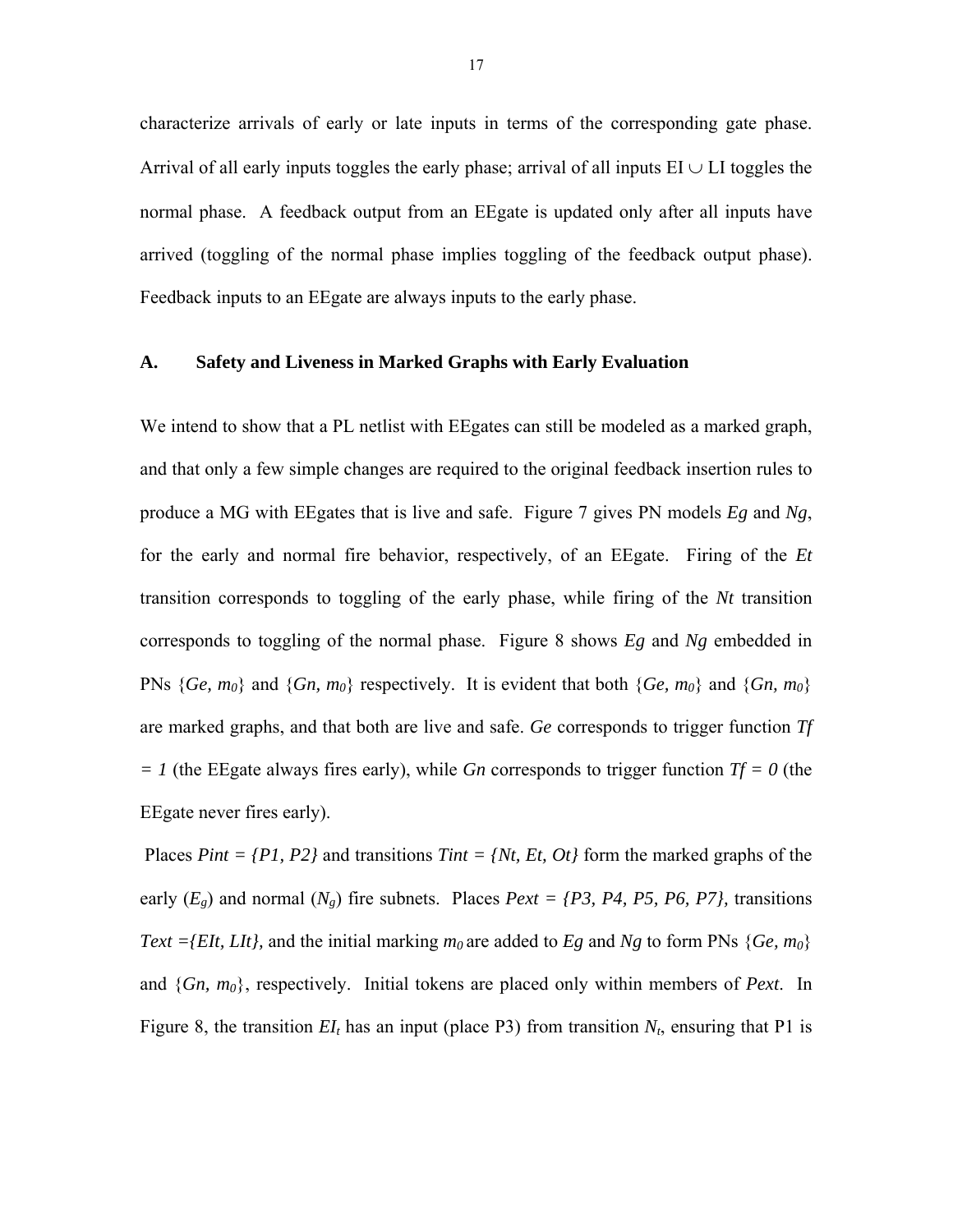in a directed circuit C with  $m_0(C) = 1$ , which prevents a second fire of *Et* from occurring in *Ge* until all inputs have arrived.

Given that an EEgate may fire either early or normally, depending on the trigger function *Tf*, we must express the relationship between these graphs to understand the complete behavior and to show safety and liveness. To explore this point, Figure 9a,b shows the coverability graphs [4] of  ${Ge, m_0}$  and  ${Gn, m_0}$ . The coverability graph of a PN gives all reachable markings for that PN. Each node in a coverability graph is the marking of the places in the PN. In Figure 9, each node lists places P1 to P7, left to right, represented as a bit string formed from the count of tokens in each place. To emphasize the state of the external places, we assign the identifier for each node to be the decimal representation of the bitstring formed from P3,P4,P5,P6,P7 (shown in bold face in Figure 9). The arcs from each node point to the marking that results when the enabled transition on the arc fires. The set of reachable markings of the set of external places *Pext* is important, as these markings on the input/output arcs of the EEgate define the behavior of the gate to the successor and predecessor gates in the MG model of the PL netlist.

In a safe PN, only '1's and '0's can appear for place values in the coverability graph. Liveness for a PN cannot be determined solely from the coverability graph. However, if a PN is live and is also a MG, then every marking in the coverability graph is live. Therefore, all markings in *Ge* and *Gn* coverability graphs are safe and live. In the coverability graphs in Figure 9c, the dotted arrows show the alternate arcs based on the decision point for the trigger function *Tf* that is evaluated when the early inputs arrive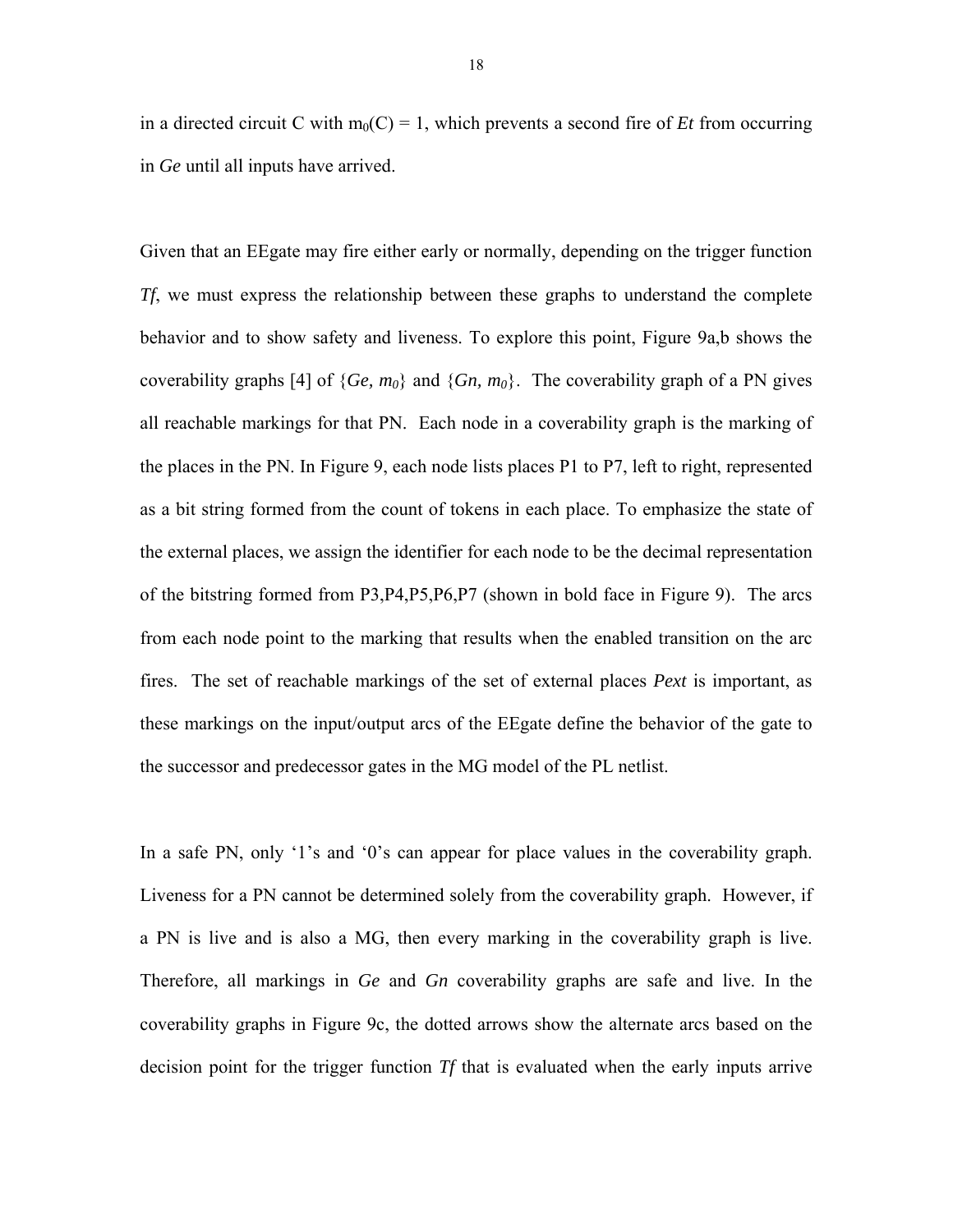(transition *Et*). These illustrate the reconfiguration from a marking in the early fire coverability graph to the normal fire coverability graph and vice versa. From these coverability graphs, we form the following key observations:

*The set of reachable markings of Pext for Tf=0 is a subset of its reachable markings for Tf = 1. Furthermore, the alternate arcs for an early or normal fire in Ge lead to a marking in Gn when Tf evaluates to 0, and every marking in Gn is live and safe. The decision point for an early or normal fire in Gn leads to a marking in Ge when Tf evaluates to a 1, and every marking in Ge is live and safe*.

If we restrict consideration to graphs of interest, namely, those that are live and safe, then this observation can be supported by noting that the nodes of the normal-fire coverability graphs form a subset of the nodes of the early-fire graph (since we have identified nodes that differ only in the markings of internal places). Hence, the set of reachable markings for *Pext* is independent of the trigger function *Tf* as long as the *Eg* net is used for the early fire model.

We argue from these observations that the dynamic choice behavior of an EEgate can be modeled as a conditional arc between coverability graphs of MGs. Taking the arc from one graph to another is a *configuration change* in the graph. We define the two possible changes as follows: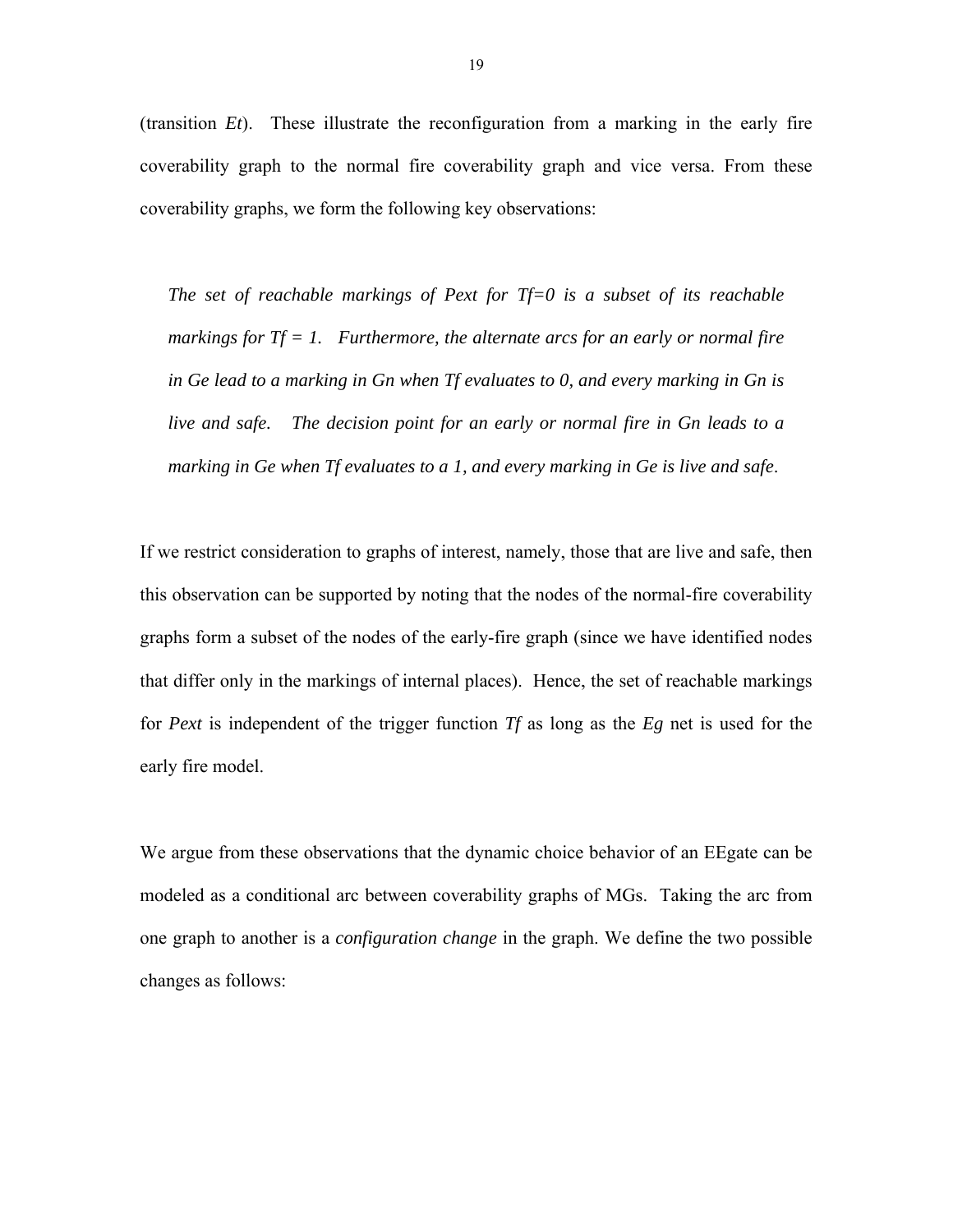- An *early-to-normal configuration change* for an EEgate is a change from the *Eg* graph to the *Ng* graph, triggered by the *Et* transition when  $Tf = 0$ . The P2 predecessor transition changes from *Et* to *Nt*, and a token appears in P1, but not in P2.
- A *normal-to-early configuration change* for an EEgate is a change from the *Ng* graph to the  $E_g$  graph, triggered by the  $Et$  transition when  $Tf = 1$ . The P2 predecessor place changes from *Nt* to *Et*, and a token appears in both P1 and P2.

We will use the above two configuration change definitions in the proof of liveness and safety of EEgates in PL netlists. We begin with a marked graph G composed of EEgates and non-EEgates, where EEgates are represented by  $E_g$  ( $T_f = 1$ , always early fire) and non-EEgates by a single transition for all input arcs as used in [2]. Initially G has no feedback arcs, and we produce a live and safe marked graph  $(G', m_0)$  by a modified version of the feedback insertion rules presented in Section II. We show that any combination of early-to-normal and normal-to-early configuration changes in the EEgates in G' results in a live and safe MG. We start with three lemmas that characterize the safe and live G'.

*Lemma 1*: In  $(G', m_0)$ , each late input  $LI_i$  to an EEgate *u* must be in a directed circuit C with  $m_0(C) = 1$  that contains a feedback output arc *fo* from *Nt*.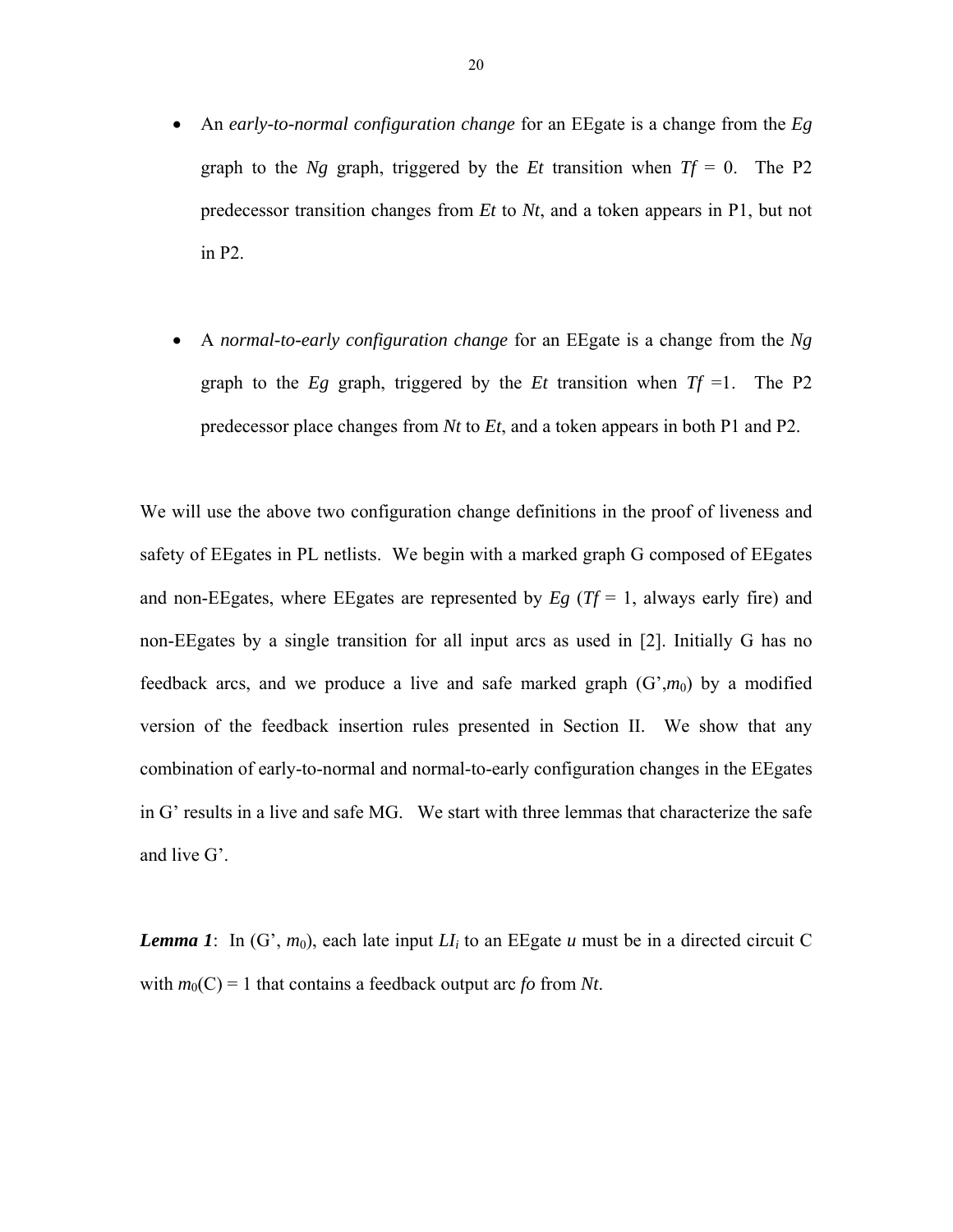Proof: Because the EEgate is represented by the early-fire *Eg* net, no late inputs in G are in directed circuits, as no *Nt* transition has output arcs in G. So, a feedback arc *fo* must be added for each late input in order to form a directed circuit for that late input.

*Lemma 2*: In  $(G', m_0)$ , at least one early input  $EI_i$  to an EEgate *u* must be in a directed circuit C with  $m_0(C) = 1$  that contains a feedback output arc *fo* from *Nt*.

Proof: This is evident from PN *Ge* of Figure 8. If the *EI<sub>t</sub>* transition did not include as an input a feedback output arc, then the firing sequence  $EI_t > E_t > O_t > EI_t > E_t$  places two tokens in P1, which is a safety violation.

*Lemma 3*: In  $(G', m_0)$ , each output arc  $O_i$  from  $O_i$  of an EE gate must be in a directed circuit C with  $m_0(C) = 1$  that contains either a feedback input arc fi terminating on *Et* or an early input *EIi*.

Proof. This is evident from net  $E_g$  as there is no path from  $Nt$  to an output arc  $O_i$  from *Ot*. This restricts directed circuits containing an output arc  $O_i$  to either contain a feedback input arc or early input arc.

Based on Lemmas 1-3, the modifications to the clocked-to-PL translation rules presented in Section II are:

a) In Step 3, during the marking of initial safe signals, only early inputs are traced through EEgates. This is because *Eg* is used to represent an EEgate, and as such, there is no path from a late input to an output. This means that no late inputs will be marked as initially safe, and must be covered by inserted feedback signals as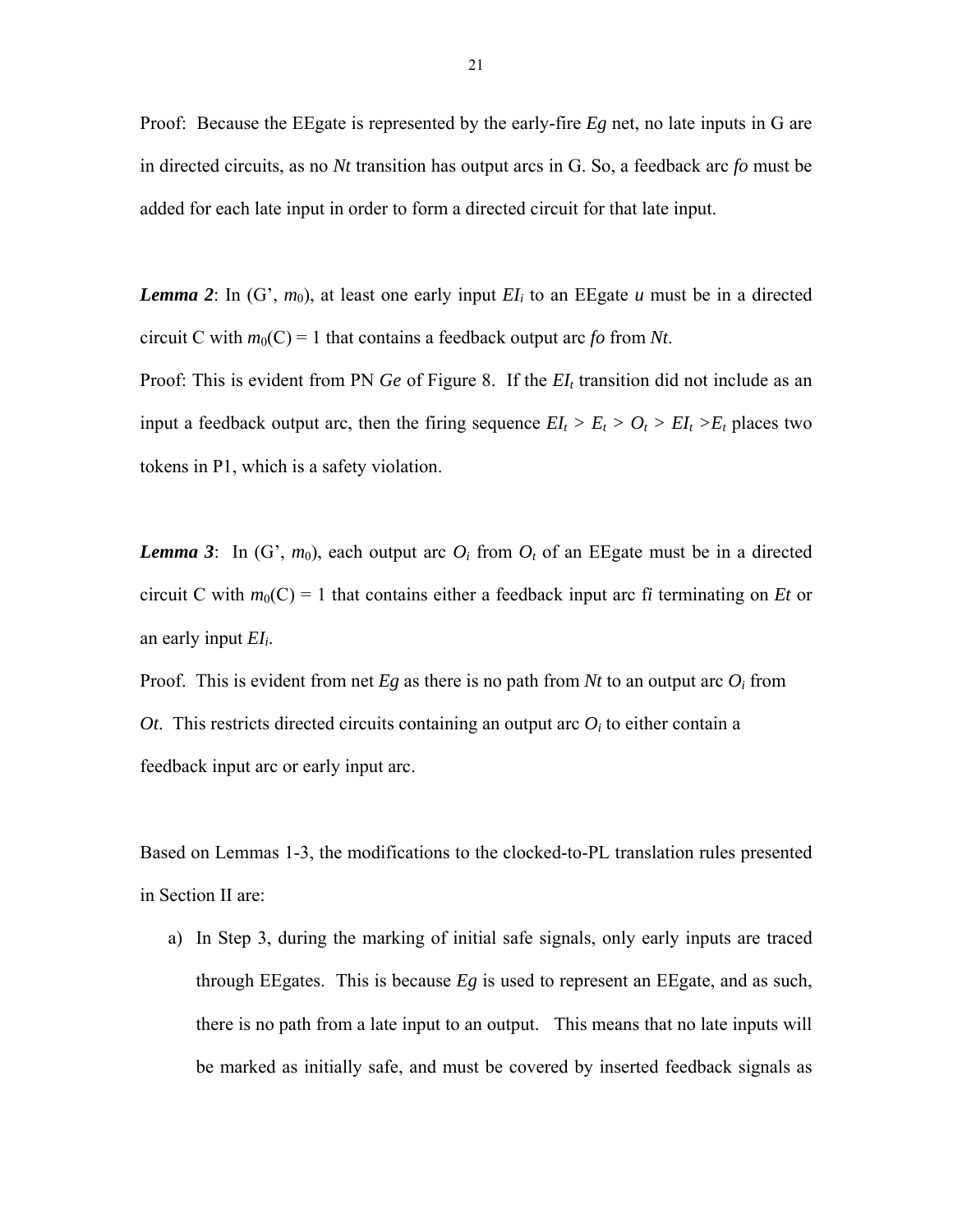per Lemma 1. It also means that outputs of EEgates are only marked initially safe if the directed circuit used to mark an EEgate output as initially safe contains an early input (Lemma 3).

- b) In Step 3, after the marking of initially safe signals, examine each  $E$ Egate  $u_i$ . If all early inputs to *ui* have been marked as safe, then mark any one early input signal as unsafe. This modification forces a feedback signal to be added in Step 4 to cover this signal as per Lemma 2, preventing a second early fire from occurring until all late inputs for the previous early fire have arrived. Recall that this early input signal can only be initially marked as safe if it is in a directed circuit C containing only one barrier gate. The initial token marking  $m_0$  places initial tokens on the outputs of all barrier gates, so  $m_0(C)=1$ , making the signals contained in C safe. Marking one early input signal unsafe within C does not invalidate the safety of the other signals within C as this directed circuit still exists. Thus the feedback to be added in Step 4 only has to cover this early input signal.
- c) In Step 4, during the backtracking along clear paths, the path through an EEgate can only include early inputs, as there is no path in *Eg* from the output of an EEgate to a late input.

These changes to the feedback insertion rules will create directed circuits that contain *Pint*, the set of internal places (P1, P2) for the *Eg* nets of all EEgates. These directed circuits will always contain one or more places  $Pi \in$  *Pext*, the set of places external to all EEgates *Eg*. The initial token marking rules for MGs without EEgates only place tokens within *Pext* to created directed circuits  $C_i$  with  $m_0(C_i) = 1$ . The validity of these rules has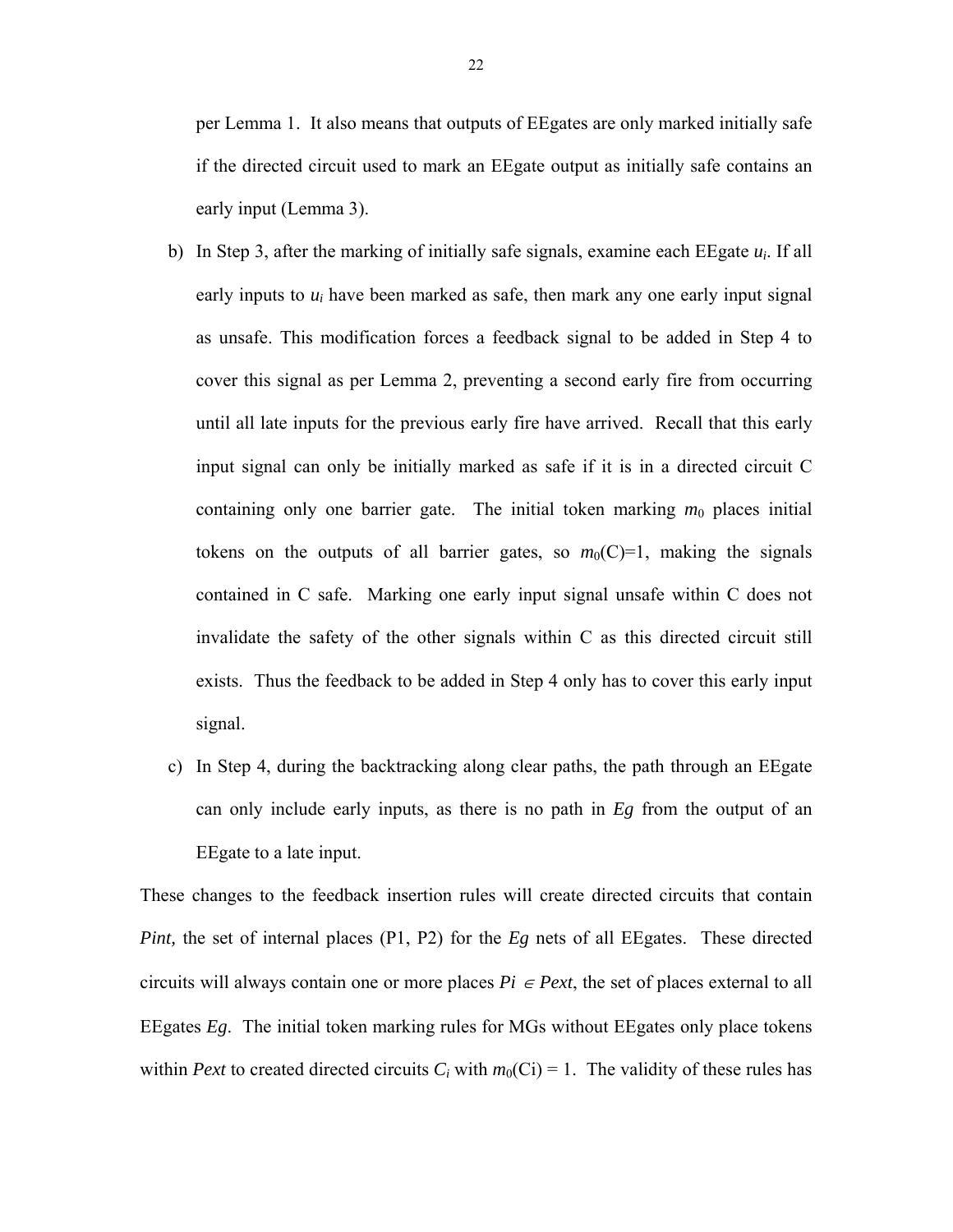already been proven in [2]. These same initial token marking rules can be used for G' with no modifications, as places P1 and P2 in *Eg* contain no initial tokens.

With these revised feedback insertion rules, the marked graph  $(G', m_0)$  is live and safe if early evaluation gates always fire early (ie,  $Tf = 1$ ). We now show that any combination of early-to-normal or normal-to-early configuration changes still result in a live and safe MG.

*Theorem 3*: From any marking  $m_i$  reachable from  $(G', m_0)$ , allow a single EEgate  $u_i$  to perform an early-to-normal configuration change. The resulting graph  $(G^{\prime\prime}, m_0^{\prime})$  is live and safe.

Proof: The only directed circuits C with  $m_i(C) = 1$  affected by the early-to-normal configuration change are the ones containing an output arc from  $Ot$ , as the predecessor transition to P2 is now *Nt*. All these directed circuits now contain P1 as a result of the configuration change. P1 has a token from the firing of *Et*, so these directed circuits are live,  $m_i(C) > 0$ . When *Et* fired, the only arcs in these directed circuits that could have contained a token are the arcs incident on *Et*. The firing of *Et* consumed these tokens, so the token count of these directed circuits remain unchanged, at  $m_i(C) = 1$ .

*Theorem 4*: From any marking  $m_i$  reachable from  $(G', m_0)$ , allow any set of EEgates  $U = {u_0, u_1, u_2, \ldots, u_n}$  to perform early-to-normal configuration changes. The resulting graph  $(G^{\prime\prime}, m_0^{\prime})$  is live and safe.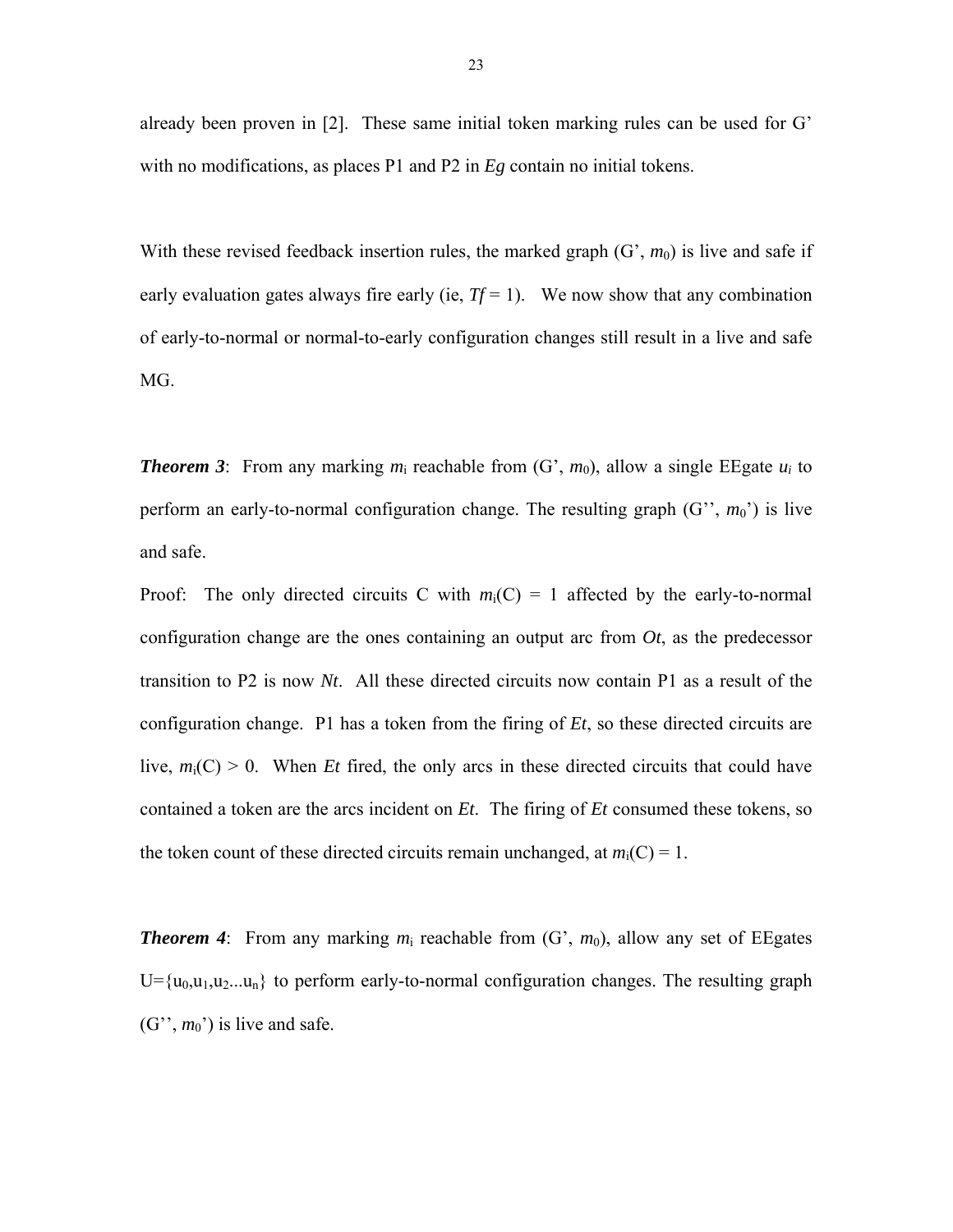Proof: The only directed circuits C with  $m_i(C) = 1$  affected by the early-to-normal configuration changes are the ones containing an output arc from *Ot* within a gate  $u_i \in U$ . Pick any directed circuit Ci affected by an early-to-normal configuration change. Because Ci was live and safe in (G', *m*i), the *Et* transition change within Ci that triggers the earlyto-normal configuration change is the only fireable transition on this directed circuit. Thus, any of the other early-to-normal configurations changes do not affect this directed circuit, so by the same reasoning in the proof of Theorem 6, Ci is live and safe. Because all directed circuits Ci can be affected by only one of the early-to-normal configuration changes in U, then all directed circuits with  $m_i(C) = 1$  affected by these configuration changes are live and safe.

At this point, we have proven that any combination of early-to-normal configuration changes from  $(G', m_i)$  result in a marked graph  $(G'', m_0')$  that is live and safe. As long as no normal-to-early configuration changes occur in G'', the graph is live and safe as all markings reachable from  $(G'', m_0')$  are live and safe. Also, any combinations of additional early-to-normal configuration changes from any  $(G^{\prime\prime}, m_i^{\prime})$  resulting in  $(G^{\prime\prime\prime}, m_i^{\prime})$ *m*<sup>0</sup>") are also live and safe by Theorems 3 and 4. We will now consider normal-to-early configurations changes from G''.

**Theorem 5**: From any marking  $m_i$ ' reachable from  $(G^{\prime\prime}, m_0^{\prime\prime})$ , allow a single EEgate  $u_i$  to perform a normal-to-early configuration change. The resulting graph  $(G''', m_0'')$  is live and safe.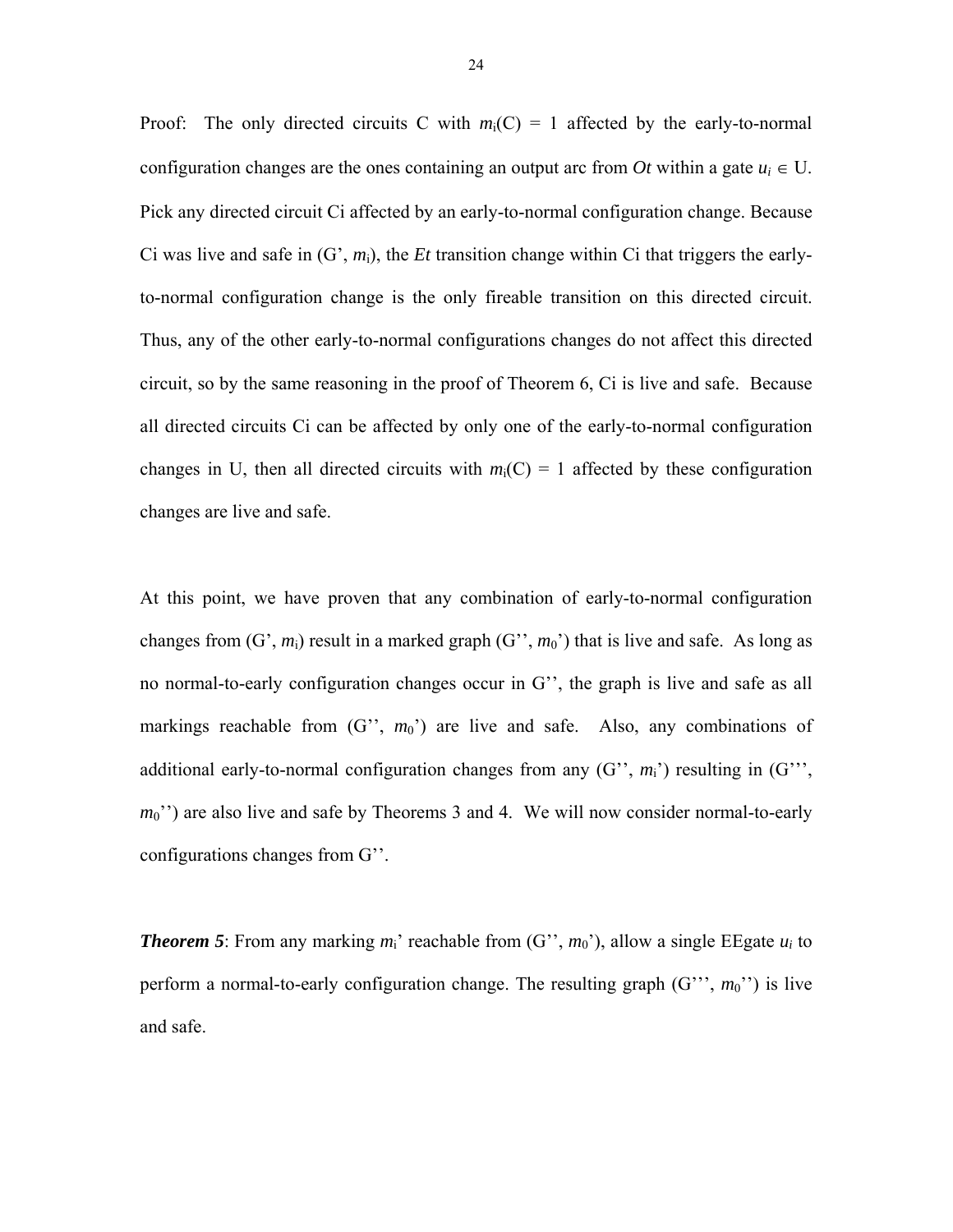Proof: The only directed circuits C with  $m_i'(C) = 1$  affected by the normal-to-early configuration change are the ones containing an output arc from *Ot*, as the predecessor transition to P2 is now *Et*. All these directed circuits now no longer contain P1 as a result of the configuration change, but they do still contain P2. The firing of *Et* that causes the normal-to-early configuration change places a token in P2, so these directed circuits are live,  $m_i'(C) > 0$ . As these directed circuits have  $m_i'(C) = 1$  at the time of *Et* firing, the only arcs in these directed circuits that could have contained a token are the arcs incident on *Et*. The firing of *Et* consumed these tokens, so the token count of these directed circuits remain unchanged, at  $m_i'(C) = 1$ .

*Theorem 6*: From any marking  $m_i$ ' reachable from  $(G^{\prime\prime}, m_0^{\prime})$ , allow any set of EEgates  $U = {u_0, u_1, u_2, \ldots, u_n}$  to perform normal-to-early configuration changes. The resulting graph  $(G''', m_0'')$  is live and safe.

Proof: The only directed circuits C with  $m_i'(C) = 1$  affected by the normal-to-early configuration changes are the ones containing an output arc from *Ot* within a gate  $u_i \in U$ . Pick any directed circuit Ci affected by an normal-to-early configuration change. Because Ci was live and safe in  $(G^{\prime\prime}, m_i^{\prime})$ , the *Et* transition change within Ci that triggers the normal-to-early configuration change is the only fireable transition on this directed circuit. Thus, any of the other normal-to-early configurations changes do not affect this directed circuit, so by the same reasoning in the proof of Theorem 5, Ci is live and safe. Because all directed circuits Ci can be affected by only one of the normal-to-early configuration changes in U, then all directed circuits with  $m_i^{\prime\prime}$  (C) = 1 affected by these configuration changes are live and safe.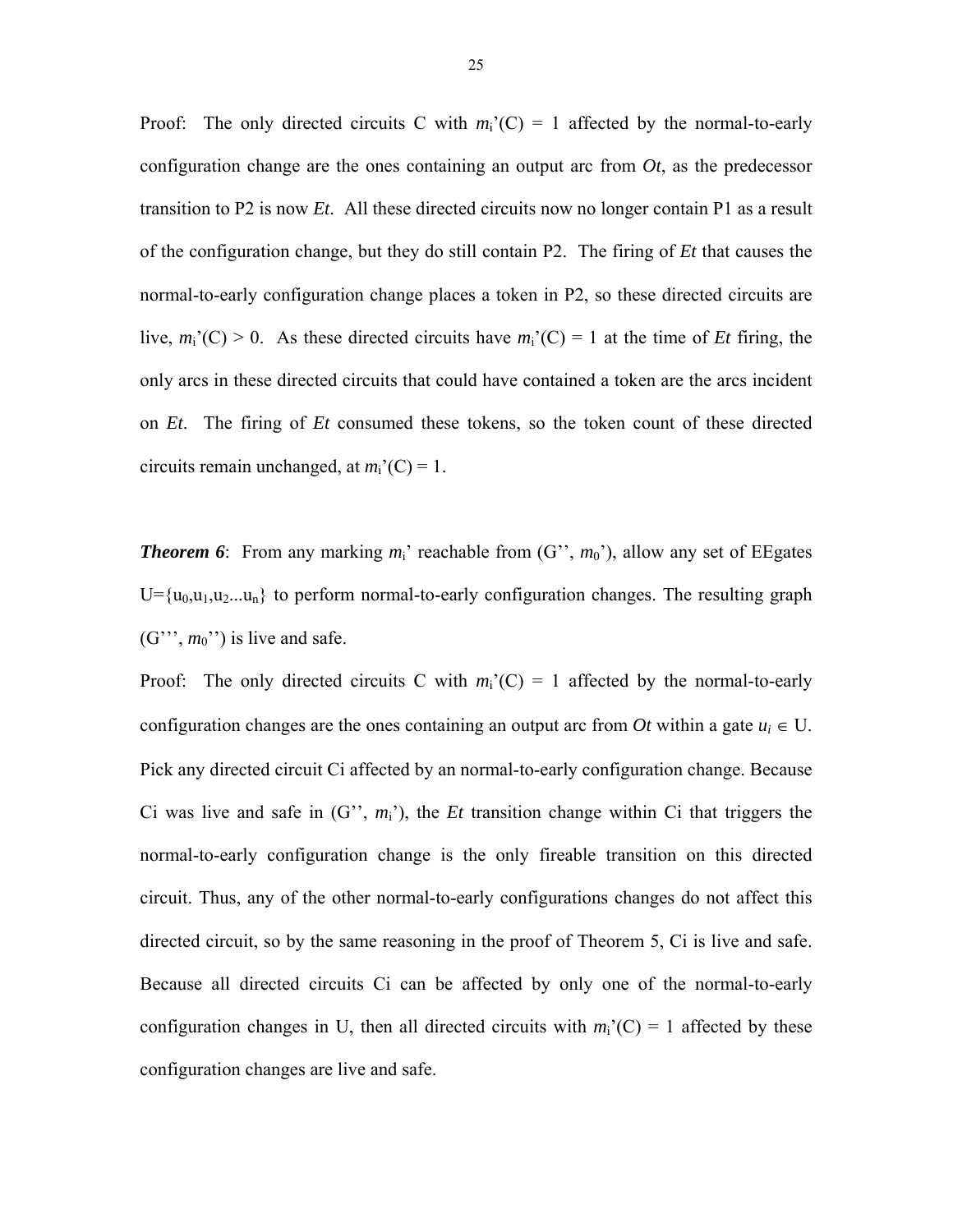Theorems 3-6 prove that any combination of early-to-normal and normal-to-early configuration changes in the live and safe marked graph  $(G, m_0)$  produce another live and safe MG. The key point in inserting feedbacks in a PL netlist to provide liveness/safety in the presence of EEgates is to make the graph live and safe assuming that the EEgates always fire early; then any combination of early and normal fires are live and safe.

One outcome of using the same initial token marking rules for a PL netlist with or without EEgates, is that an EEgate can either be a barrier gate or a through gate, as early evaluation is independent of initial token marking. Of course, it is meaningless for a barrier gate to be an EEgate if it implements a buffer function, as there is only one input to the gate. However, there are two situations where a barrier gate with early evaluation capability could be useful:

- (a) the DFFs in the original clocked netlist have multiple inputs that implement a combinational function (this accommodates the common situation in ASIC libraries that embed logic within DFFs).
- (b) If a DFF does not have embedded combinational logic, then after Step 1 of the translation process and before splitter gates are inserted, a netlist transformation is performed in which DFFs are absorbed into the combinational gate that supplies their data input. Absorption of a DFF into a combinational gate can be done if the DFF is the unique fanout of that combinational gate. This can reduce the critical path of the circuit, improving performance. However, this can also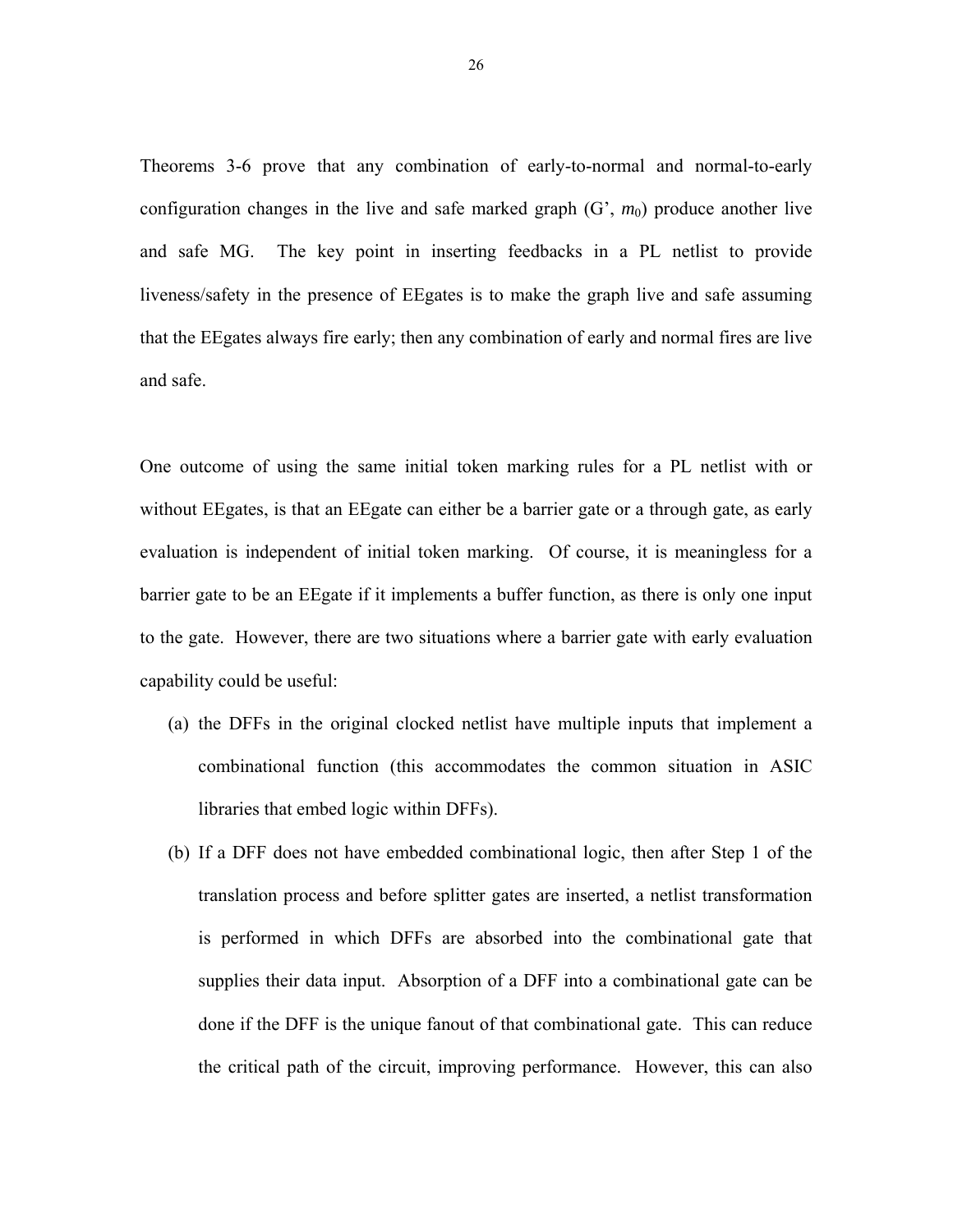create a direct DFF-to-DFF path if there was only one combinational gate between DFFs, and this performance gain is lost when splitter gates are inserted in Step 2 of the clocked-to-PL transformation process.

## **V. Generalized Insertion of Early Evaluation Gates**

The previous section shows that the insertion of early evaluation gates can be accomplished without making phased logic circuits unsafe. However, early evaluation gates will be more expensive to implement than standard PL gates, so it is important to use them only when a significant performance advantage can be obtained. An early evaluation gate implements two logic functions. The *master* function, M(I), is the original function mapped to the gate from its corresponding clocked netlist element. The *trigger* function,  $T(I_T)$ , has only a subset of the inputs of the master function,  $I_T \subset I$ . The trigger function is true for those values of  $I_T$  such that  $M(I_T) = M(I)$ . A technique for finding potential trigger functions for these logic functions, selecting the optimal trigger functions, and then selecting which netlist elements should be implemented with early evaluation gates is described in this section.

Two approaches are taken for the generation of trigger functions; an exhaustive search for small functions and a heuristic method for larger functions. We will first assume 4 input logic functions. This is a reasonable upper bound for standard logic cells and a common size for field-programmable gate array lookup tables. With this assumption, all 14 possible subfunctions with three or fewer inputs can be evaluated as trigger functions and a merit function can be applied to choose the trigger function with the best characteristics. A function can be a trigger function if it is true for at least some cases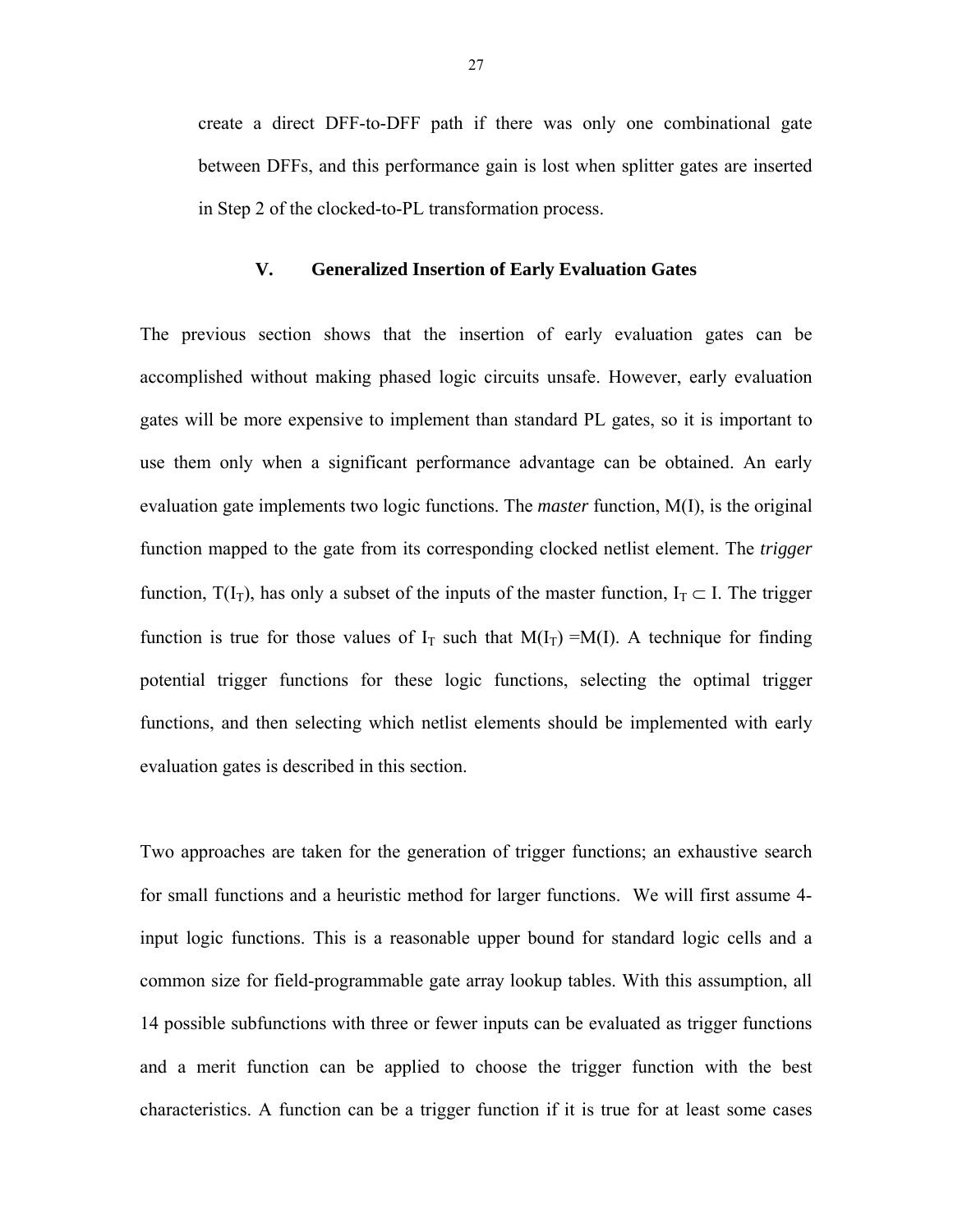when the master function value is independent of the non-trigger inputs. Candidate trigger functions are computed by processing the cube list representation of the  $f^{ON}$  and  $f^{\text{OFF}}$  functions for the master function, M(I).

As an example, consider the truth table for a carry-out function of a full adder cell,  $M(a,b,c) = c(a+b)+ab$ , as shown in the Master column of Table 1. Since this function depends on three input signals, a search for the trigger function would consist of generating all candidate functions with support sets of  $\{a\}$ ,  $\{b\}$ ,  $\{c\}$ ,  $\{a,b\}$ ,  $\{a,c\}$  and  ${b,c}$ . In the Trigger column of Table 1 a potential trigger function is shown,  $T(a,b)$  =  $ab+a'b'$ , that is based on the support set  $\{a,b\}$ .

Table 1: Truth Tables for Master and Trigger Functions

| a              | h | $\mathcal{C}_{0}$ | <b>Master</b> | Trigger |
|----------------|---|-------------------|---------------|---------|
| 0              |   |                   |               |         |
| 0              | U |                   | 0             |         |
| $\overline{0}$ |   | 0                 | O             | 0       |
| 0              |   |                   |               | 0       |
|                | 0 | 0                 | 0             | 0       |
|                | 0 |                   |               | 0       |
|                |   | 0                 |               |         |
|                |   |                   |               |         |

Each time the trigger function is true, the master gate can evaluate even if the input signal *c* has not arrived since its value is a don't-care in these cases.

The best trigger function may be determined by means of a merit function that measures the degree of coverage that the trigger function provides in relation to the master Boolean function. The c*overage* is the number of times a master function may early evaluate divided by  $2^n$  where n is the number of elements in the set *I* (i.e. |*I*|). The higher this percentage is, the more often early evaluation can occur. Table 2 shows the cube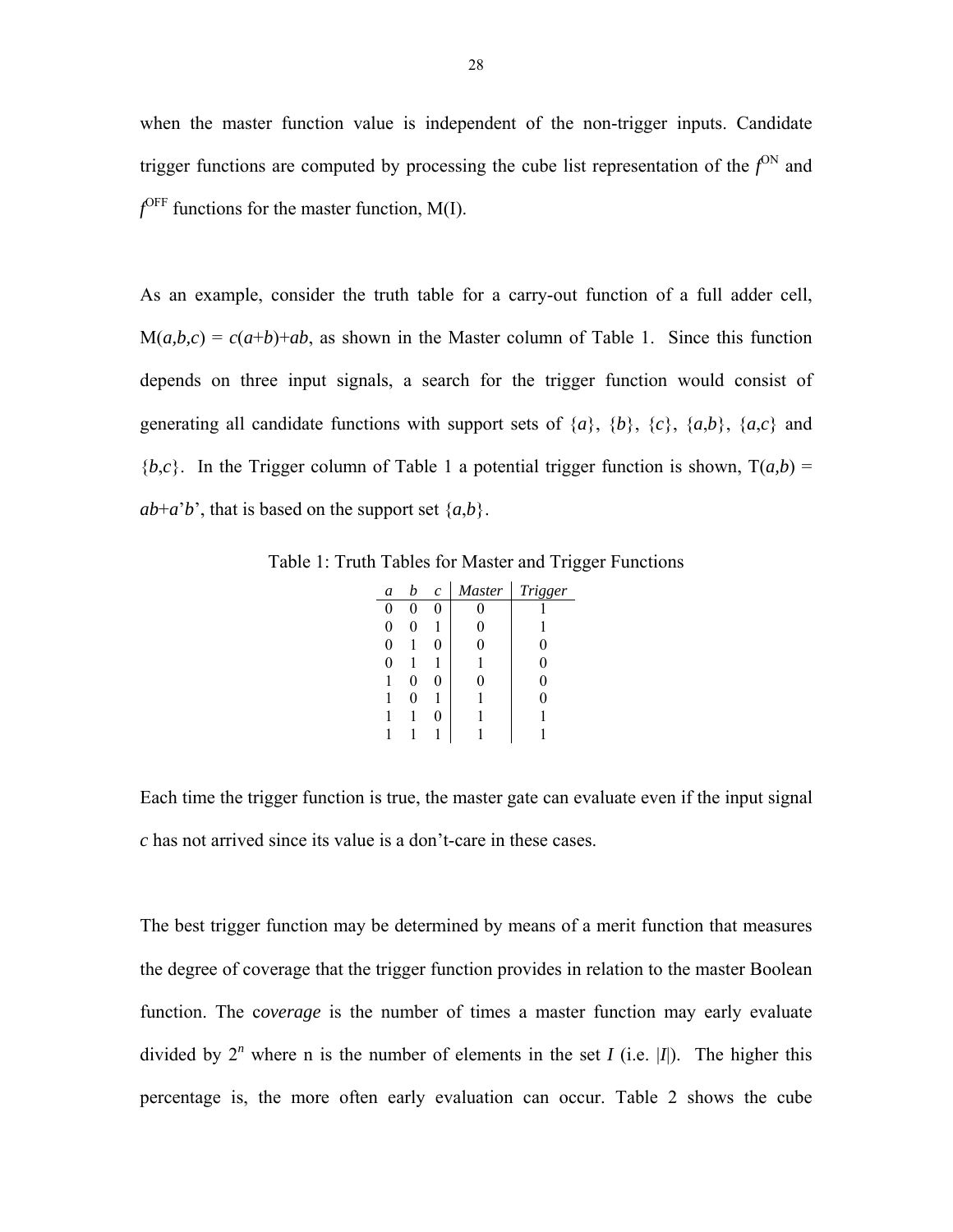representation of the master full-adder carry-out function along with the computed coverage. Since 2 cubes in Table 2 depend only upon master inputs *a* and *b* and each of those cubes cover 4 of the 8 possible outputs of the master function, a coverage of 50% is computed for the trigger function  $f_{\text{trig}}=ab+a'b'$ . The trigger function corresponds to the cube list given by  $f^{\text{ON}}_{\text{trig}} = \{00-, 11-\}$ .

|     |  | Master Cube   Master Outputs   $\{a,b\}$ Coverage   Trigger Function |
|-----|--|----------------------------------------------------------------------|
| 00- |  |                                                                      |
| )10 |  |                                                                      |
| 100 |  |                                                                      |
|     |  |                                                                      |
|     |  |                                                                      |
|     |  |                                                                      |

Table 2: Determination of Candidate Trigger Functions

The merit function is also weighted by the relative arrival times of the input signals to the master and candidate trigger PL gates. This is necessary since, unlike the case of the adder circuit, a potential trigger function with large coverage may depend on slowly arriving signals and hence provide less effective speed-up than a trigger function with less coverage but depending on faster arriving inputs. The arrival times are computed by finding the maximum path length in terms of PL gates from the primary circuit inputs or from barrier gate outputs to PL gate inputs. The merit function is given in Equation (2).

$$
Merit = \frac{9}{Coverage} \times \frac{M_{\text{max}}}{T_{\text{max}}} \tag{2}
$$

 $M_{\text{max}}$  and  $T_{\text{max}}$  are the maximum delay of the input signals to the master and trigger PL functions, respectively. This merit function works well if data movement in the forward direction from external inputs or barrier gates limits performance, as is the case in a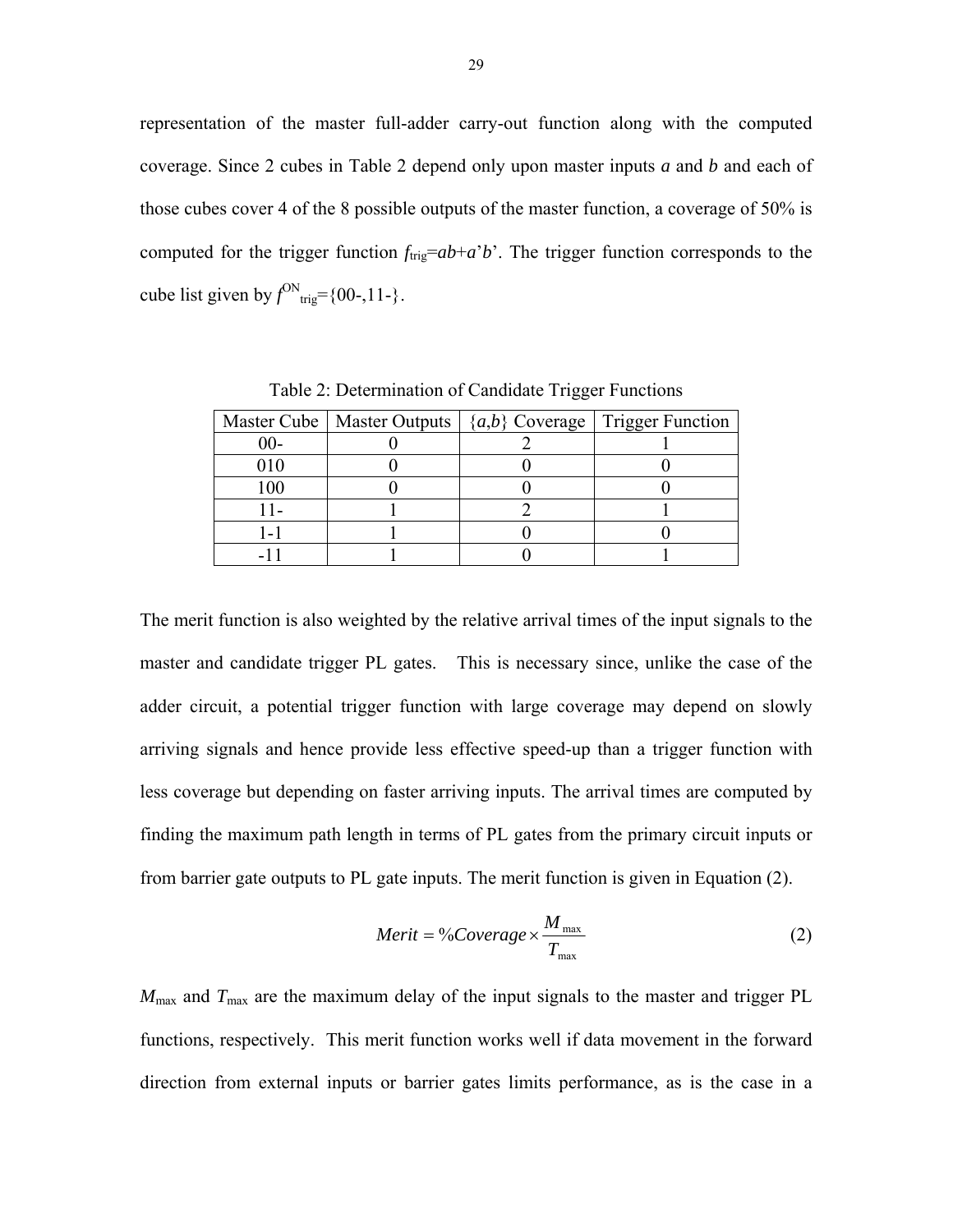clocked system. However, if performance is limited at a gate by feedback arrival, then insertion of an EEgate will not help. To account for this, the effect on cycle time of the PL netlist by the proposed EEgate insertion could be incorporated into the merit function. However, this is a difficult issue, as typically the insertion of just one early evaluation gate does not improve cycle time. Instead, groups of gates (i.e, one gate for each bit of a datapath) have to be inserted before improvement in cycle time is seen. Also, how to determine cycle time in a netlist that has data-dependent cycle times caused by the presence of EEgates is a difficult problem. Future work is planned on evaluating different merit functions for EEgate insertion.

This technique presented here generalizes EE to work for any arbitrary master function since candidate trigger functions are automatically extracted based on the structure of the master function. If the merit function is low for all trigger functions, the use of early evaluation gates may not be worth the additional overhead, and in those cases a standard PL gate can be used instead. The designer can select a threshold value for the merit function, below which an early evaluation gate is not inserted.

As the size of the master functions increase in terms of the variable support set, it becomes impractical to search over all possible candidate functions since a total of  $2<sup>n</sup> - 2$ functions must be evaluated. To avoid this exponentially large exhaustive search, a heuristic method using *Binary Decision Diagrams* (BDDs) can be used [14]. A BDD is a directed acyclic graph that represents a fully specified switching function  $f : \mathbf{B}^n \to \mathbf{B}$ . All vertices in a BDD are annotated with either a Boolean constant or a dependent variable. Those vertices annotated with a constant are terminal nodes with the remainder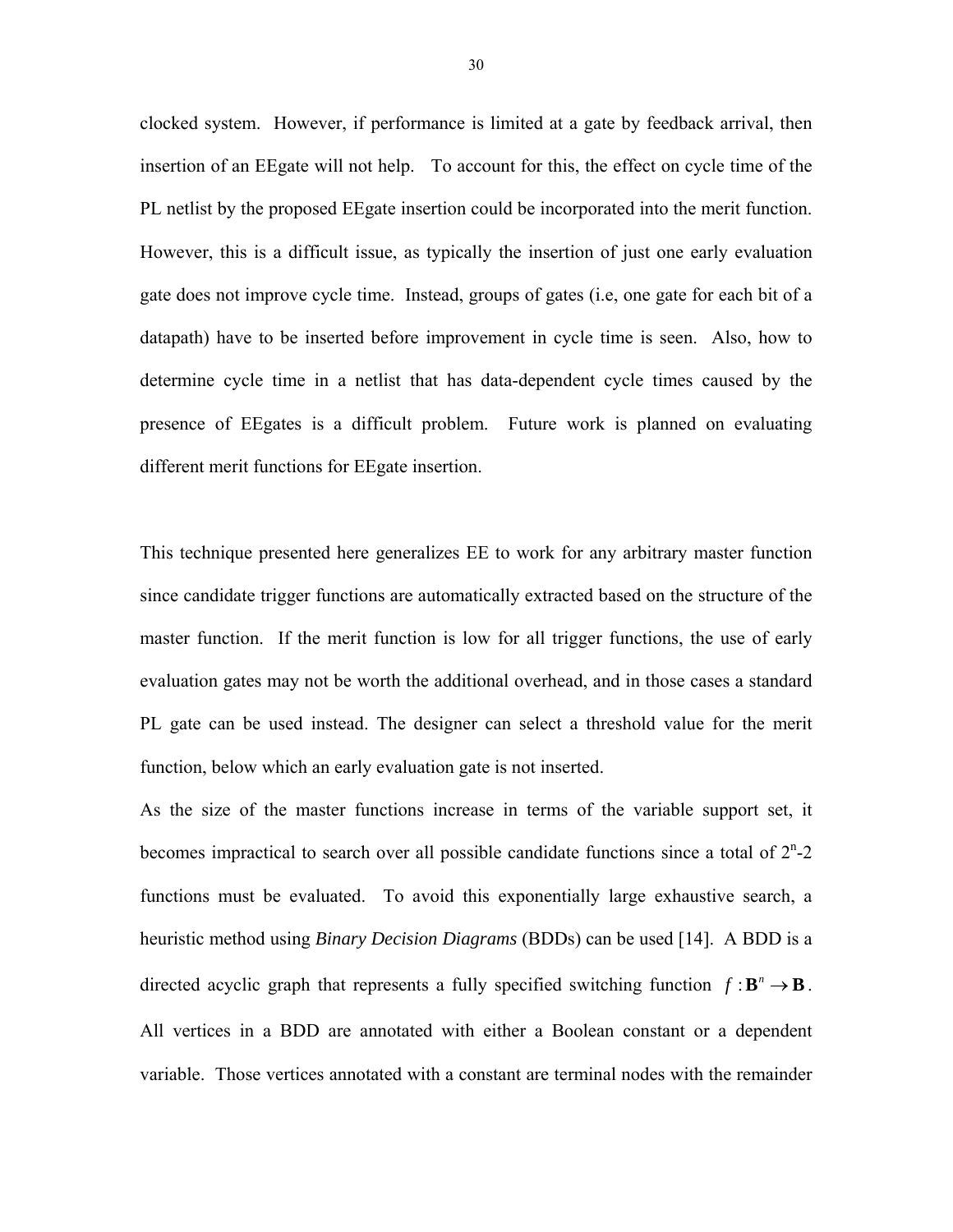of the vertices referred to as non-terminal nodes. All non-terminal vertices have two exiting directed arcs while terminal vertices have no exiting edges. One of the nonterminal vertices is denoted as the initial node of the BDD and it has no edges pointing to it. These graphs are ordered in the sense that for any given path from an initial to a terminal vertex, all intermediate vertices encountered are annotated with variables that may occur only once during the traversal and always in the same order regardless of the path. BDDs are also reduced in the sense that all isomorphic subgraphs are shared and that no redundant vertices exist. Additionally the edge set of a BDD also carries annotations in the form of Boolean constants. Each non-terminal vertex has two exiting edges labeled with a 1 or a 0. A switching function may be evaluated for a particular variable assignment by traversing a path from the initial to a root node and following the directed edges that correspond to the polarity of each variable for the particular assignment. The annotation of the root node is then the evaluation of the function. As an example, Figure 10 contains a diagram representing a BDD for the master function given in Table 1 with a variable ordering of a, b, c respectively.

It is a property of BDDs that all paths from the initial to a root vertex represent disjoint cubes in the on- or off-set of the function being represented. By definition, a trigger function is one that is composed of a set of cubes in the on-set that represent cubes in either the on- or off-set of the master function and which depend on fewer variables than the master function. Such cubes are easily identified from a BDD representation of the master function by extracting those that correspond to paths from the initial to a terminal node such that the paths do not include all variables. In the example master function in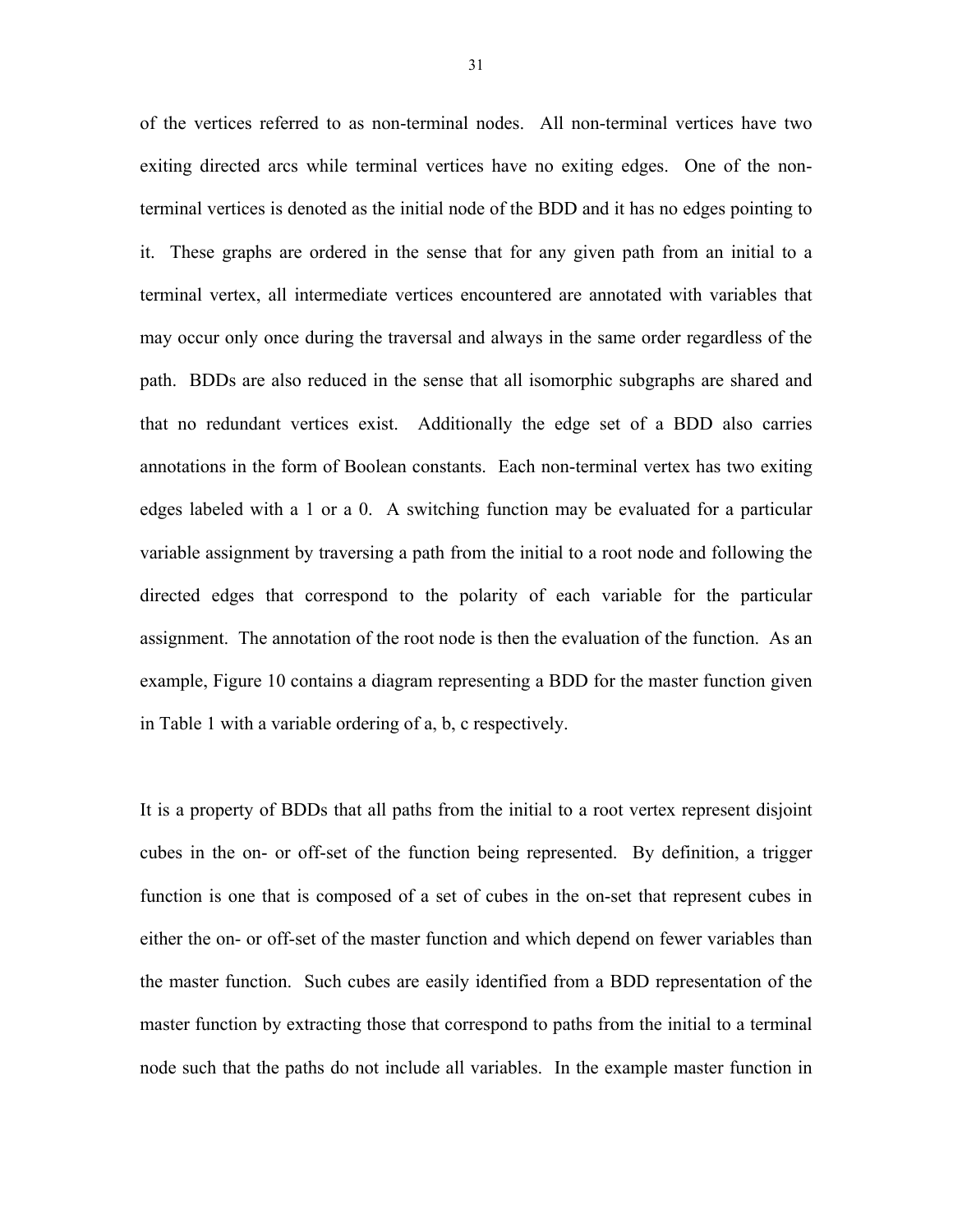Table 1, a trigger function can be extracted depending only on variables *a* and *b*. In the corresponding BDD shown in Figure 10a, note that variables *a* and *b* are ordered first and that complete paths exist by following the 0-edge of variables *a* and *b* yielding the cube as the on-set of the trigger function. These complete paths are illustrated in the BDD in Figure 10b where two paths are shown by the dashed ovals that correspond to the cubes  ${abc}$ ={00-,11-}. The technique for extracting a trigger function is then to construct a BDD with all variables in the set  $I_T$  to be grouped together and appear in the BDD structure closest to the initial node with the remaining variables in *I* to appear closer to the root nodes. Next, the BDD is traversed and all distinct paths containing variables in  $I<sub>T</sub>$  are chosen as cubes in the on-set of the trigger function whether those paths terminate at terminal nodes annotated with 0 or 1.

An additional constraint in determining the trigger function is the desire to have variables in the support set that are early arriving. This information is obtained through a timing analysis of the PL circuit prior to trigger function extraction and is used to determine candidate variable orderings for the BDD. Those variables that are earliest in arrival are ordered first in the BDD. Those variables with equal arrival times are grouped together in the BDD. This method has been used to extract trigger functions from candidate master functions that depend on as many as 34 variables in less than 1 ms of computer runtime.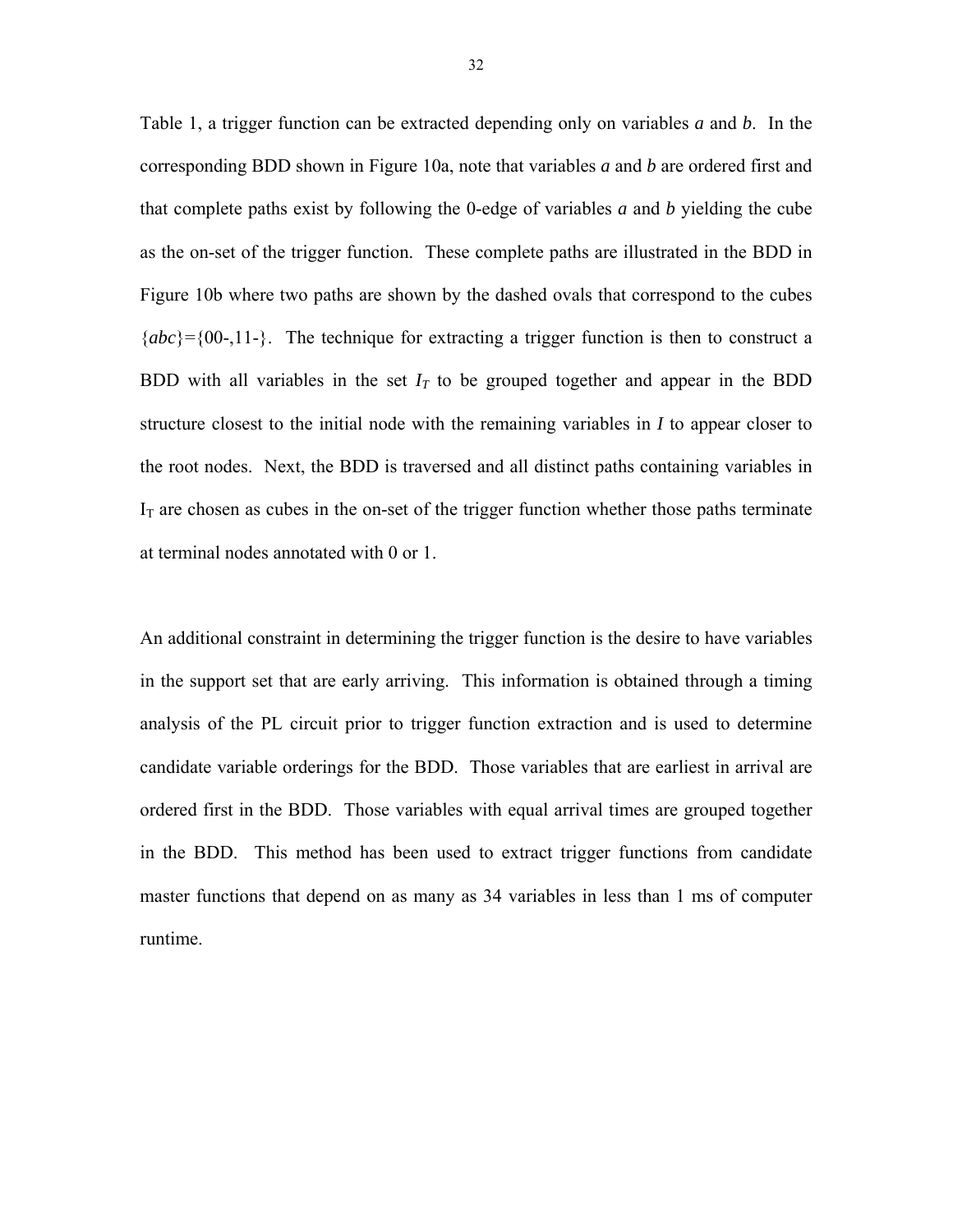## **VI. Other Performance Considerations in PL Circuits**

## **A. Performance of Timed Marked Graphs**

An elementary directed circuit in a MG is a directed circuit that contains no other circuits. A timed marked graph assigns delays to each transition in the MG; the MG model of a PL netlist is a timed MG. Assuming fixed delays for each transition, a lower bound on the cycle time of a timed MG can be found by computing the average cycle time D(C*i*) of each elementary directed circuit  $C_i$  of G in isolation, by summing the firing times of the nodes in  $C_i$  and dividing by the number of tokens present on  $C_i$ . The lower bound on cycle time is then  $max\{D(C_i)\}$  [31]. Figure 11 shows a simple PL netlist that is an unbalanced two-stage pipeline, where B1/B2 are barrier gates and T1-T4 are through gates. Recall that barrier gates and through gates are DFFs and combinational gates in the original clocked system. The elementary directed circuit in Figure 11a formed by B1>T1>T2>T3>B2>T4>B1 contains two tokens and forms the directed circuit with the maximum average cycle time. Assuming each node has a delay of 10 time units, then the average firing time of this directed circuit is  $60/2 = 30$  time units. Analysis shows that the firing pattern at each node is 20, 40, 20, 40, etc. for an average delay of 30 time units. In a clocked system, the cycle time of this system would be 40 time units if B1, B2 were DFFs, and T1-T4 were combinational blocks, as the cycle time of the clocked system is set by the maximum delay between DFFs.

The cycle time of a PL netlist without early evaluation gates is fixed and is independent of input vector value. The cycle time of a PL netlist with early evaluation gates can vary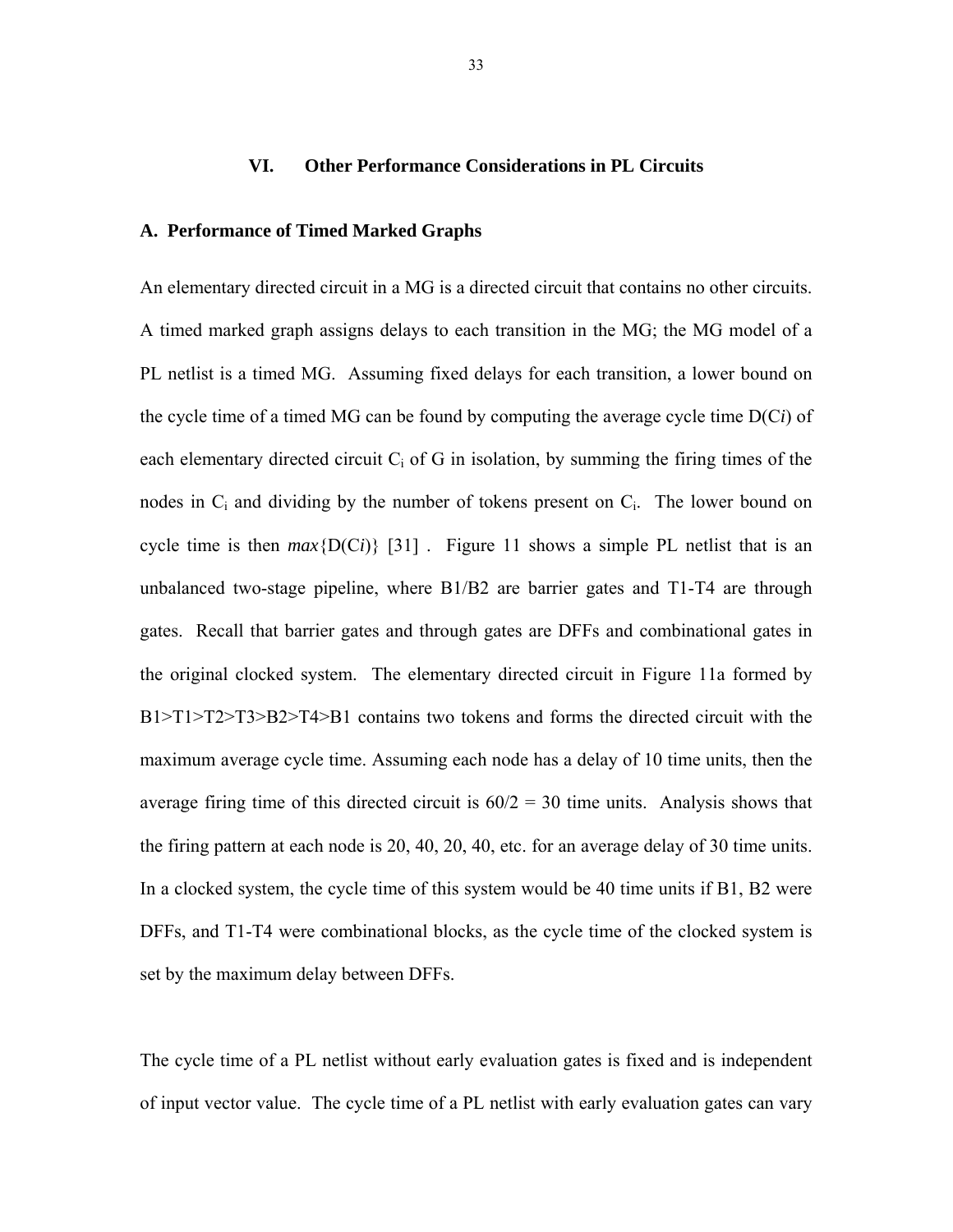from cycle to cycle based upon input vector values because the early or normal firing of an early evaluation gate is data-dependent. As such, the cycle times of PL circuits with early evaluation gates presented in Section VII are average cycle times measured over a range of different input vectors. There is a one-to-one correspondence between a firing cycle in a PL netlist and a clock cycle in the original clocked system. Thus, the cycle time of the PL netlist is analogous to the clock period of a clocked netlist.

A register-to-register path in a clocked circuit corresponds to a barrier gate to barrier gate path in the PL circuit. In a clocked circuit, only one computation can be in progress on the register-to-register path at any given time during a clock cycle, unless an asynchronous technique such as wave pipelining is used. However, in a PL circuit, it is possible to have more than one token in flight between barrier gates, which would correspond to more than one computation in progress between the barrier gates. This allows PL system performance to be somewhat tolerant of unequal delays between barrier gates. This is seen Figure 11a as the delays across the two stages of the pipeline in the PL system are averaged because the PL system can support two tokens in flight between B1 and B2; something that cannot occur in the clocked system.

#### **B. Feedback insertion and cycle time**

In a PL netlist, directed circuits occur either naturally via paths from the output of a barrier gate back to its input, or are created by the addition of feedback. Figure 11b is a minimal feedback solution to the circuit of Figure 11a. The directed circuit formed by B1>T1>T2>T3>B1 is now the circuit with the maximum average cycle time. This circuit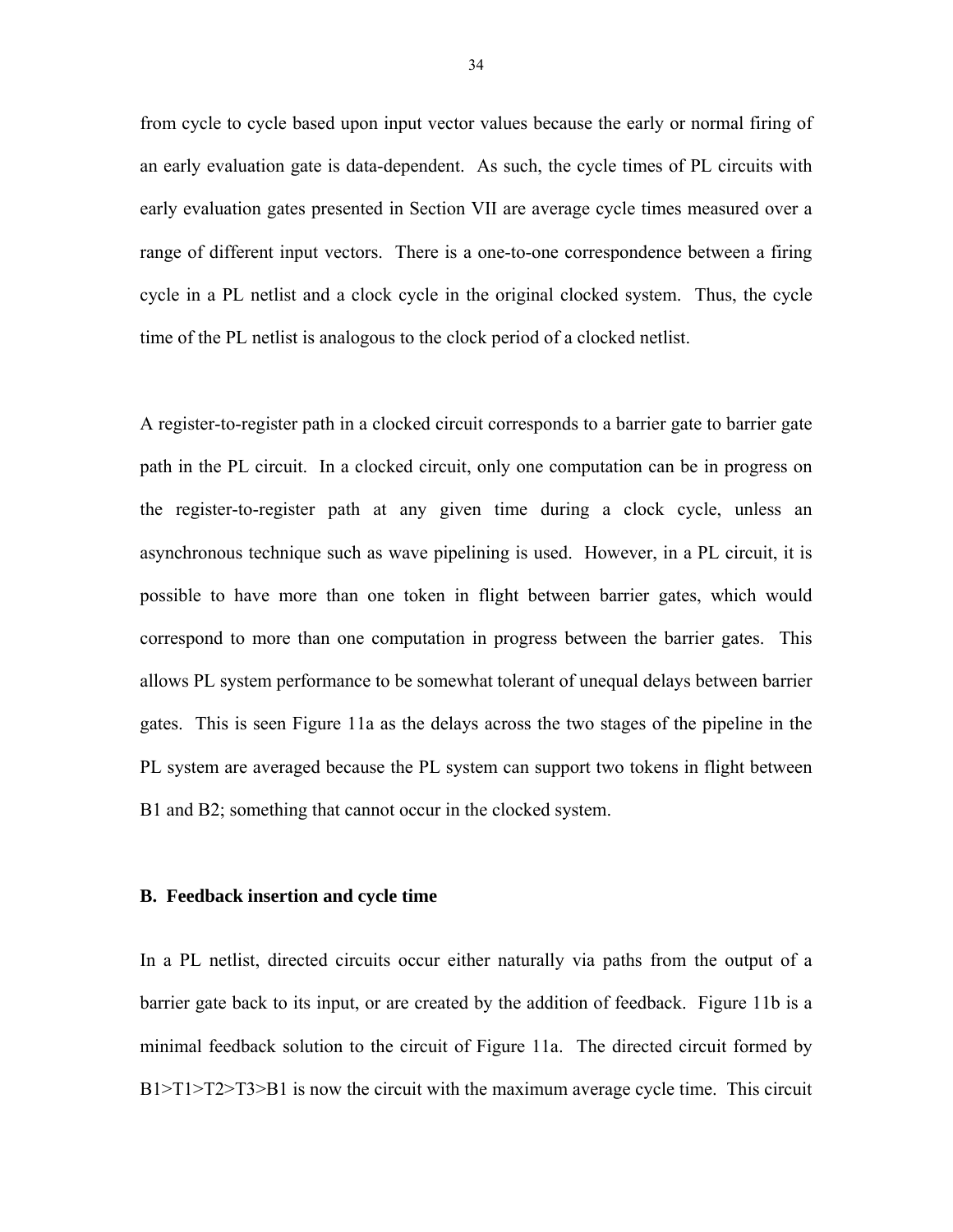has one token, with average cycle time of  $40/1 = 40$  time units. The firing pattern at each gate is now 40,40,40...etc. Analysis shows that the firing of gate B1 is caused by token arrival on the feedback input from T3, not by token arrival from T4. The firing of gate B1 is limited by token movement in the backwards direction along feedbacks, not by token movement in the forward direction along non-feedback inputs. This illustrates how feedback insertion can have an adverse effect on the performance of the final PL circuit. Long feedbacks (feedbacks that skip over multiple gate lengths) generate directed circuits with many gates, which can limit the performance of the PL netlist. To remove feedback path length as a performance factor, all circuit examples in Section VII use a feedback path length of 1 unless explicitly stated otherwise. This maximizes the number of feedbacks, but also maximizes circuit performance for our current mapping approach.

The original scoring function for feedback insertion in [2] is area-oriented, not performance-oriented. To create a performance-oriented feedback insertion algorithm, the effect on cycle time on the resulting PL netlist must be considered when feedback is inserted in the netlist. Unfortunately, identification of the elementary directed circuit with the maximum cycle time is an NP-complete problem [33]. A lower bound on the average cycle time of a timed marked graph can be computed in polynomial time using a linear programming approach [31]. Another approach for computing the cycle time of a marked graph involves the solution of a set of linear equations that use a special max-plus algebra [32]. The applicability of these approaches for computing cycle time in PL netlists with EEgates is questionable given that the number of nodes can be large and the token flow data-dependent.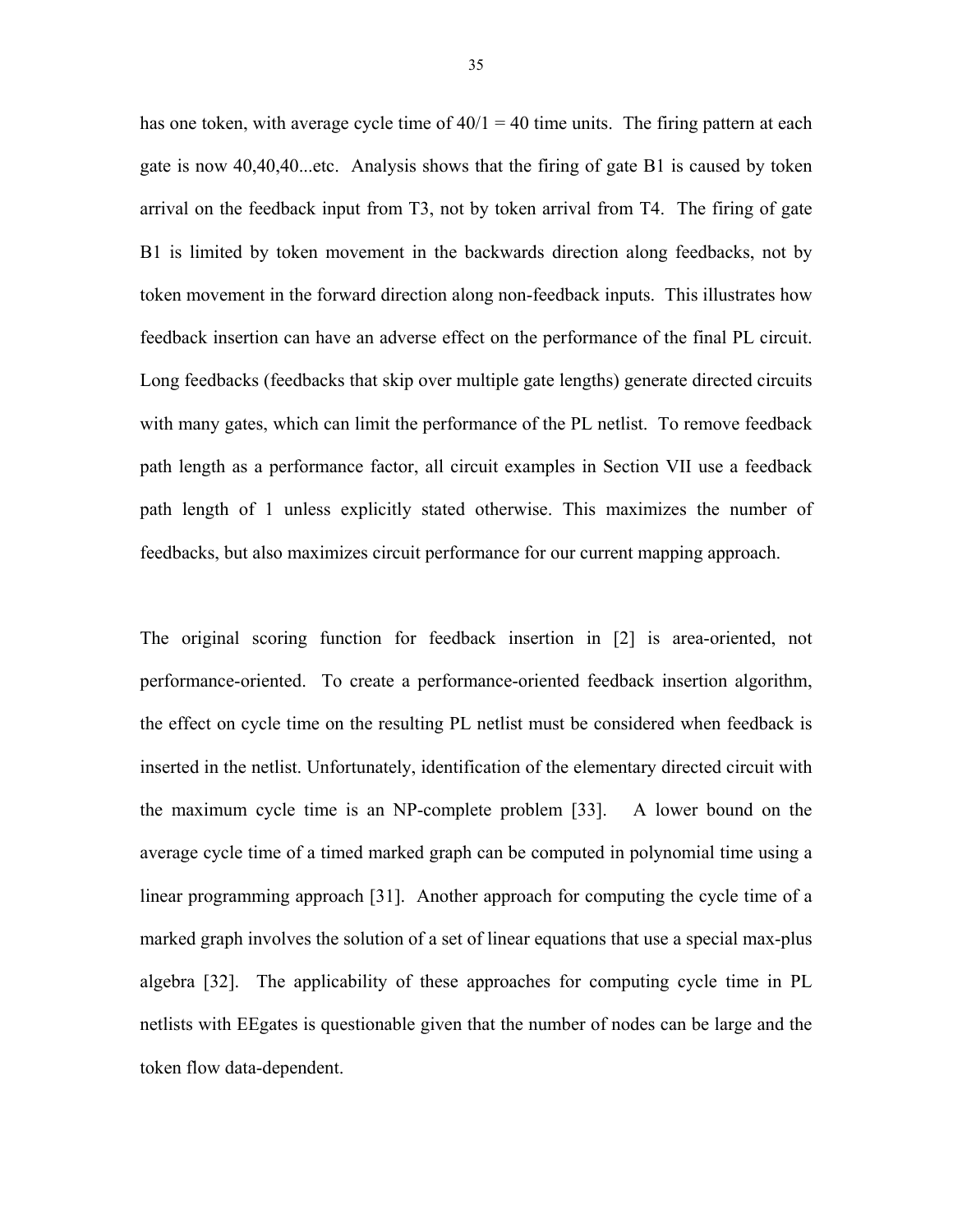We have implemented a performance-oriented algorithm for feedback insertion that uses a simulation-based approach for computing cycle time. We feel that a simulation approach is required because of the data-dependent cycle times in PL netlists with EEgates. The cycle time of the PL netlist is calculated via a timed MG simulator that is integrated into the mapping software. The MG simulator currently assumes that all EEgates always fire early; however we plan on extending it to use firing patterns for EEgates captured from an external gate level simulator. Our performance-oriented algorithm uses the MG simulator to iteratively identify gates fired by feedback arrival, and targets those feedbacks that have the most waiting time between the last nonfeedback arrival and the gate firing. These feedbacks are removed, and the resulting unsafe signals are covered by feedbacks restricted to half of the maximum path length of the deleted feedbacks. The goal is to have those gates previously fired by token movement in the backward direction (feedback arrival), to now be fired by token movement in the forward direction (non-feedback arrival). The performance-oriented algorithm for feedback insertion is:

- 1. Identify a target average cycle time *Tavg* for the final PL netlist. We currently find *Tavg* by creating a PL netlist where all feedbacks are restricted to path length =1. This gives the minimum achievable cycle time for this PL netlist using our current mapping approach.
- 2. Create a PL netlist using the area-oriented scoring function for feedback with no restriction on feedback path length. This creates a PL netlist with the minimum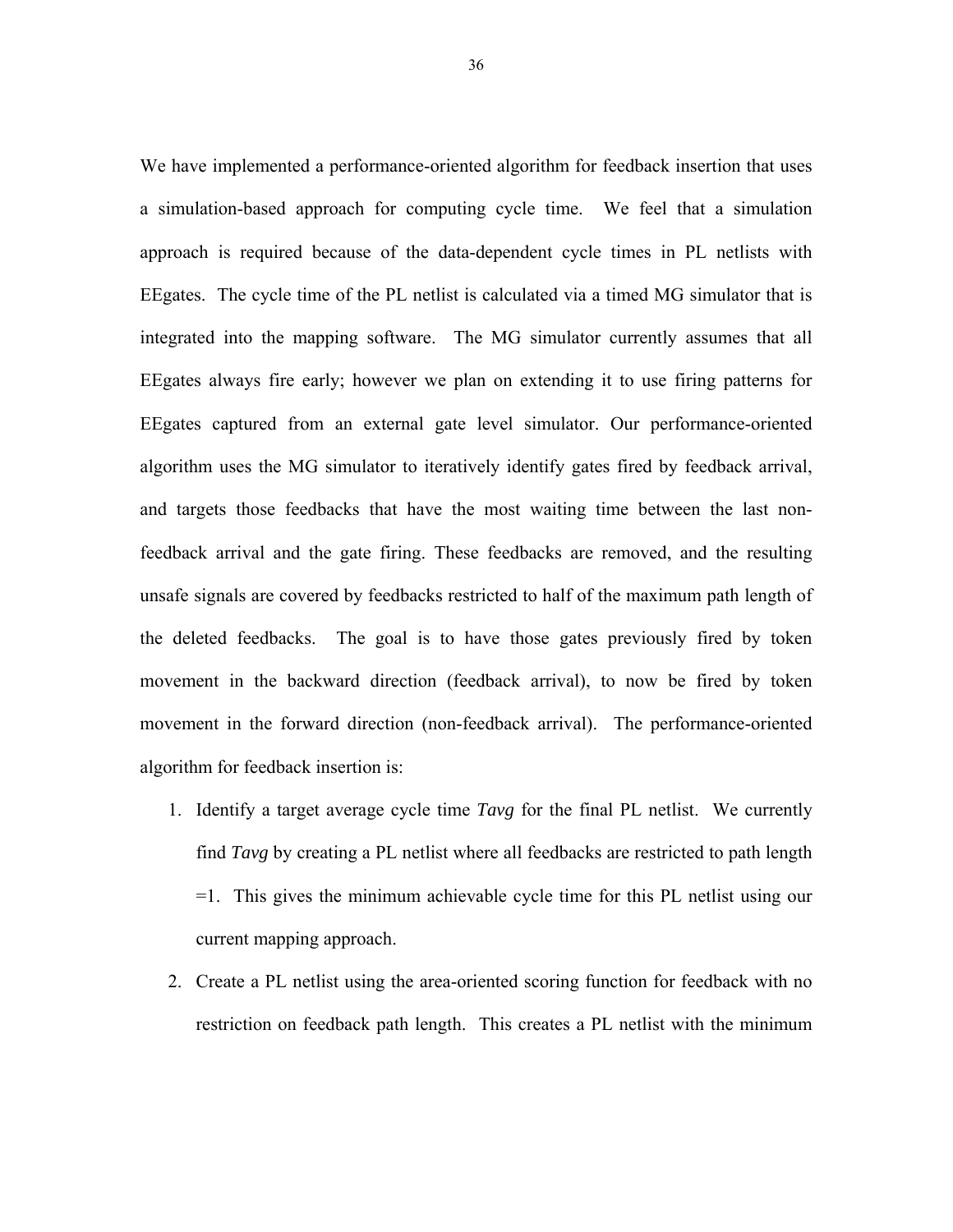number of feedbacks using our current search technique for feedback insertion. This netlist is used as the starting point for the optimization process.

- 3. Run the MG simulator until a stable average cycle time is reached where the average cycle time is computed as a running average over the last four cycles. This usually takes less than 10 simulation cycles. During the simulation, track gates that are fired by feedback arrival, and not by non-feedback input arrival. Time spent waiting for feedback is wasted time. We want gates to be triggered by data movement in the forward direction, as in the clocked system. If the target cycle time has been reached, then the mapping is finished.
- 4. Traverse the list of gates *Gl* fired by feedback arrival, and identify the gates *Glmax* that have the largest delta time between the last non-feedback arrival and the feedback arrival that fires the gate. For each of these gates, identify the feedback input *fi* that triggered the firing of the gate. If the path length of the feedback is the largest so far, record as *Pmax*. Place the feedback *fi* in a list *Fl*. After all gates *Glmax* have been processed, if *Pmax* = 1 then the mapping is finished as the length of the late arriving feedbacks cannot be further reduced.
- 5. For each feedback  $fi \in Fl$ , remove  $fi$  from the PL netlist and mark the signals covered by *fi* as unsafe.
- 6. Insert feedback to cover all unsafe signals created in step 5 using the area-oriented scoring function, restricting feedback length to *Pmax/2*. Go to step 3.

This algorithm is a greedy heuristic as no candidate feedbacks in step 4 are rejected. Results from using this approach are given in Section VII.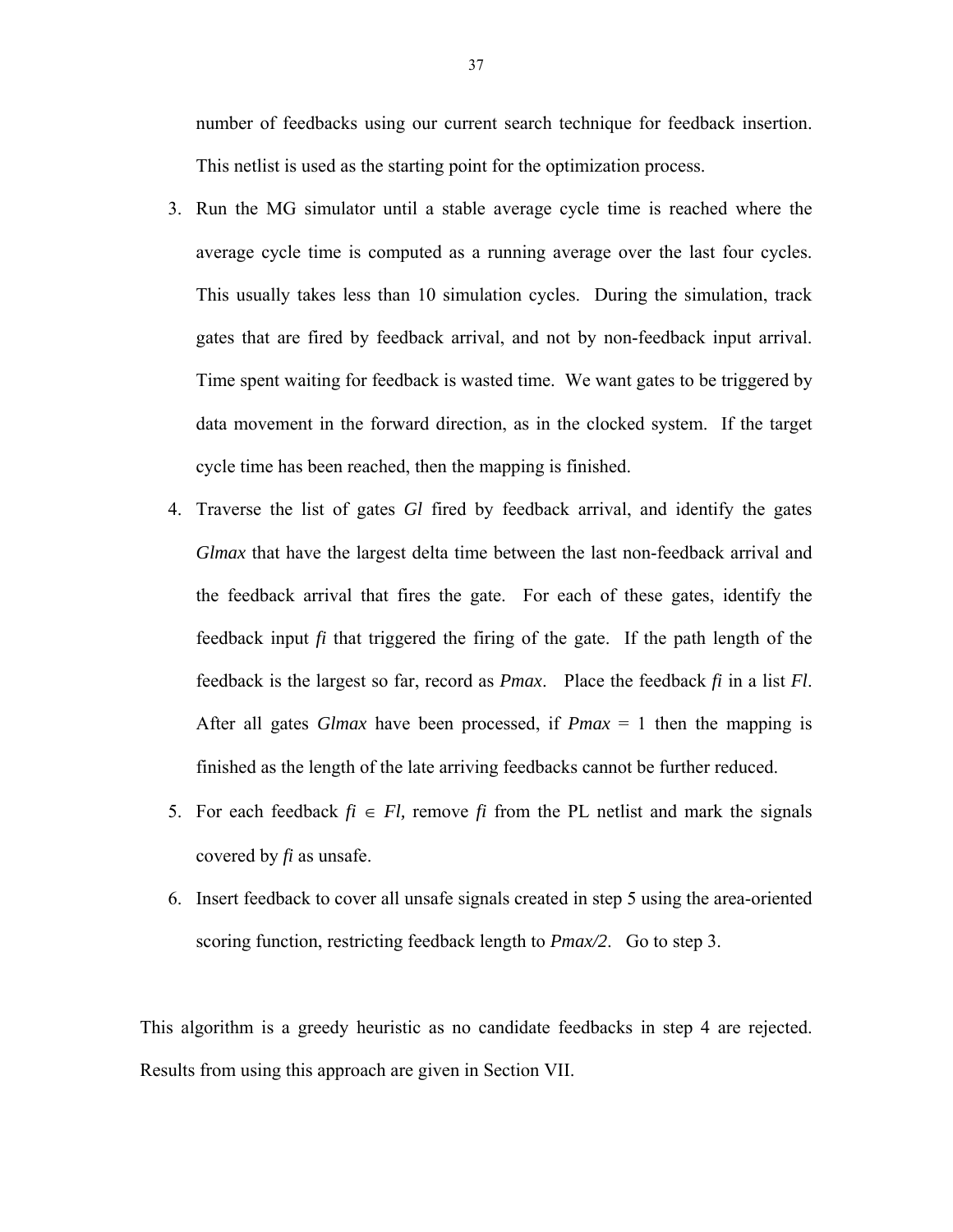## **C. Slack Matching Buffers**

Another method of improving the performance of the PL netlist involves adding extra buffers called slack-matching buffers [30] in order to alter the average cycle time of directed circuits within the netlist. Circuit A in Figure 12 is a modified version of the original two-stage pipeline found in Figure 11. The dashed lines are feedbacks of length 1. The directed circuit formed by B2>T1>T2>T3>B2 is now the circuit with the maximum average cycle time. This circuit has one token, with average cycle time of  $40/1 = 40$  time units. However, by adding the extra buffer T5 shown in Circuit B, the directed circuit with the maximum average firing time becomes  $B1 > T1 > T2 > B3 > T4$ , the same directed circuit found in Figure 11a. The firing pattern of each gate is changed to a repeating pattern of 40,20,40,20, etc, for an average cycle time of 30 time units, an improvement of 10 time units. In the examples in Section VII, any slack matching that has been done to improve performance is explicitly stated and is accomplished manually. An area of future work is to incorporate automatic insertion of slack matching buffers into our mapping tool.

#### **VII. Results**

## **A. The Clocked-to-PL mapping environment**

We evaluated the effectiveness of early evaluation for gates of 4 inputs or less, by synthesizing several benchmark circuits both with and without the use of early evaluation gates. The benchmark circuits were the *International Test Conference* 1999 (ITC99) suite [14], a 5-stage pipelined MIPS CPU[28], and the picoJava-II™ Floating Point Unit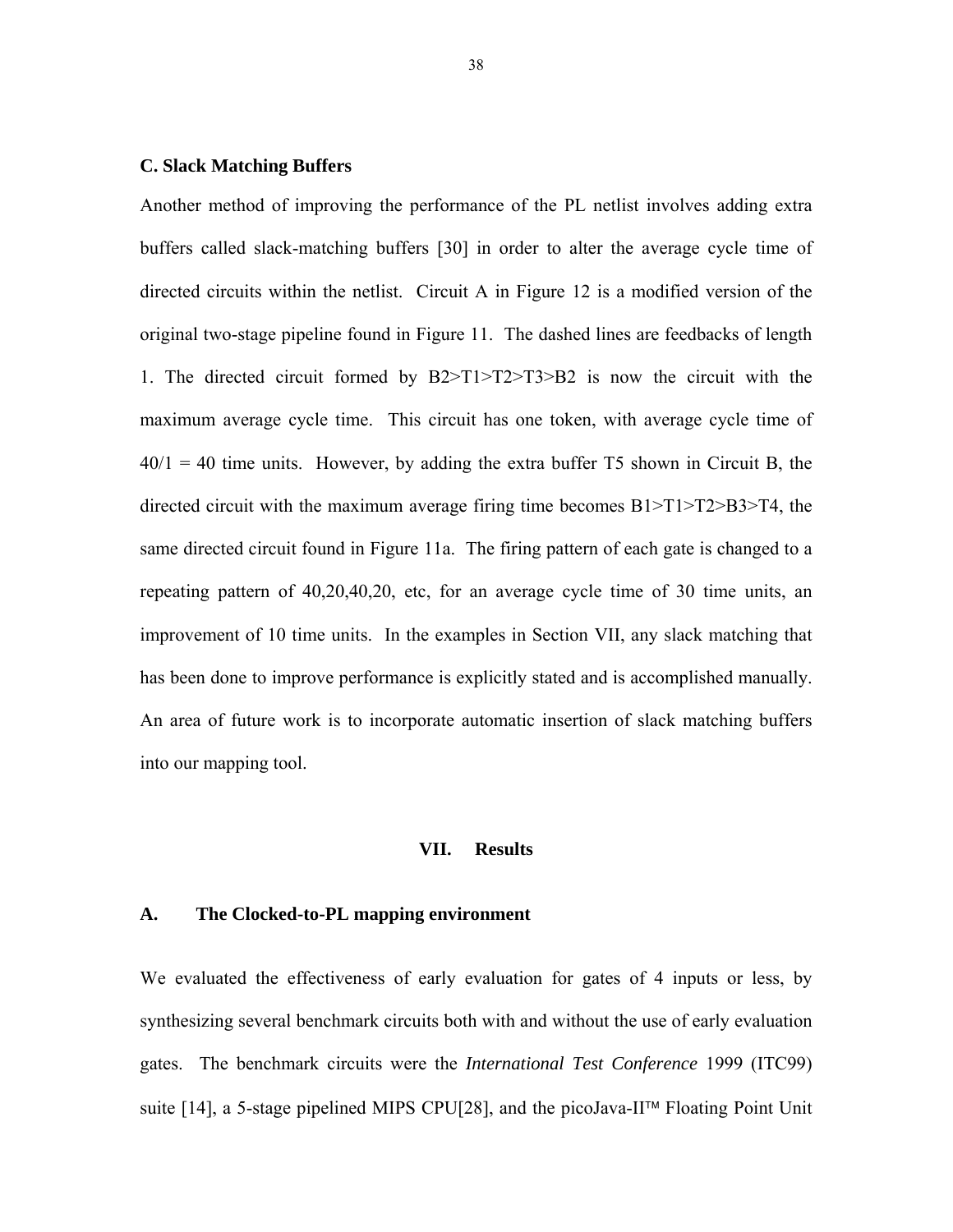[29]. Circuit sizes ranged from 4 gates to over 8500 gates and a variety of circuit structures are included. The circuits were specified in RTL-level VHDL and Verilog formats, and each test case was synthesized using the Synopsys© Design Compiler tool with a minimum delay constraint to an EDIF netlist of D-flip-flips and 4-input lookup tables (LUT4s). Early evaluation functions are extracted from this netlist using the techniques described in section V and are written to a separate file. The PL mapping program reads both the EDIF netlist and early evaluation function file, maps this to a netlist of normal and early-evaluation PL gates, inserts feedback signals using the algorithm described in Sections II and IV, and produces a VHDL netlist that is simulated via the Mentor Graphics Modelsim VHDL simulator. The complete mapping flow is shown in Figure 13. The logic synthesis via Design Compiler from RTL to a gate-level netlist has no knowledge of early-evaluation or PL in general. Logic synthesis constraints used to produce faster or slower clocked circuits will in general also produce faster or slower PL circuits. An area of future work is changing logic synthesis algorithms to be early-evaluation and PL aware, so that the resulting netlist has more opportunity for speedup.

A 4-input lookup table was chosen as the basic combinational element because one application of PL technology would be as the basis for a family of self-timed Field Programmable Gate Arrays (FPGAs). Circuit details for LUT4-based PL gates with early evaluation capability are presented in [8]. A summary of PL gate operation is presented here for completeness. Each PL gate has five inputs; four LEDR inputs for the logic function and one single-rail feedback input. The internal logic function is stored in a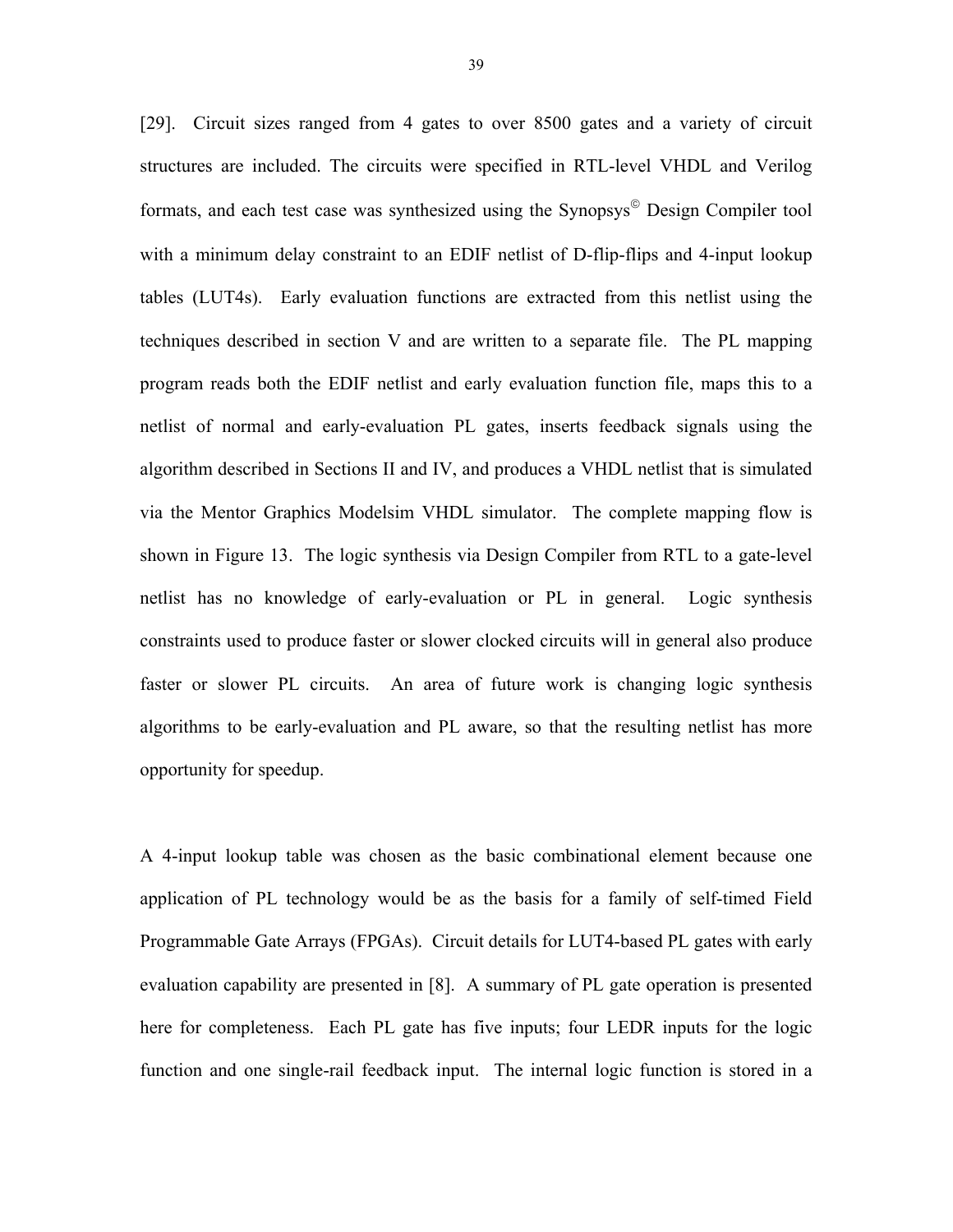LUT4, whose output is latched upon gate firing to produce a LEDR output. A Muller Celement is used to detect input arrival, and the state of the C-element determines the gate phase and the value of the feedback output. Unused logic inputs are either used as extra feedback inputs, or tied to the feedback output of the gate. Trees of four-input C-elements are used to concentrate feedback inputs to a gate if necessary. To remove technology dependence, all circuit performance results are normalized to LUT4 delays (one LUT4  $delay = 1.0$ ). A PL gate has delay equal to 1.4 because of the overhead of the output latch after the internal LUT4 that contains the gate function. A PL gate with early evaluation is implemented using two normal PL gates; one implementing the trigger function T(EIi) and early transition Et, as defined in section IV, and one implementing the normal function and transition Nt. Because of the extra complexity of this gating, a PL gate with early evaluation has delay of 1.6 LUT4 delays. The four-input Muller C-elements used for feedback concentration have delay of 0.6. Note that a PL system has a 40% gate-level delay penalty with respect to the clocked netlist because of the output latch latency. A PL gate is similar to a Sutherland micropipeline block [16], and a common feature of micropipelines is that output latch latency is in the critical path of the circuit. The performance boost from early evaluation can be used to overcome this latency penalty.

## **C.** *International Test Conference* **1999 (ITC99) Benchmarks**

Table 3 gives the performance results from mapping the *International Test Conference* 1999 (ITC99) benchmarks to PL netlist implementations. For the 15 benchmarks presented in Table 3, 11 cases demonstrated a performance improvement after insertion of early evaluation gates. Furthermore 11 of the 15 cases had less than the expected 40%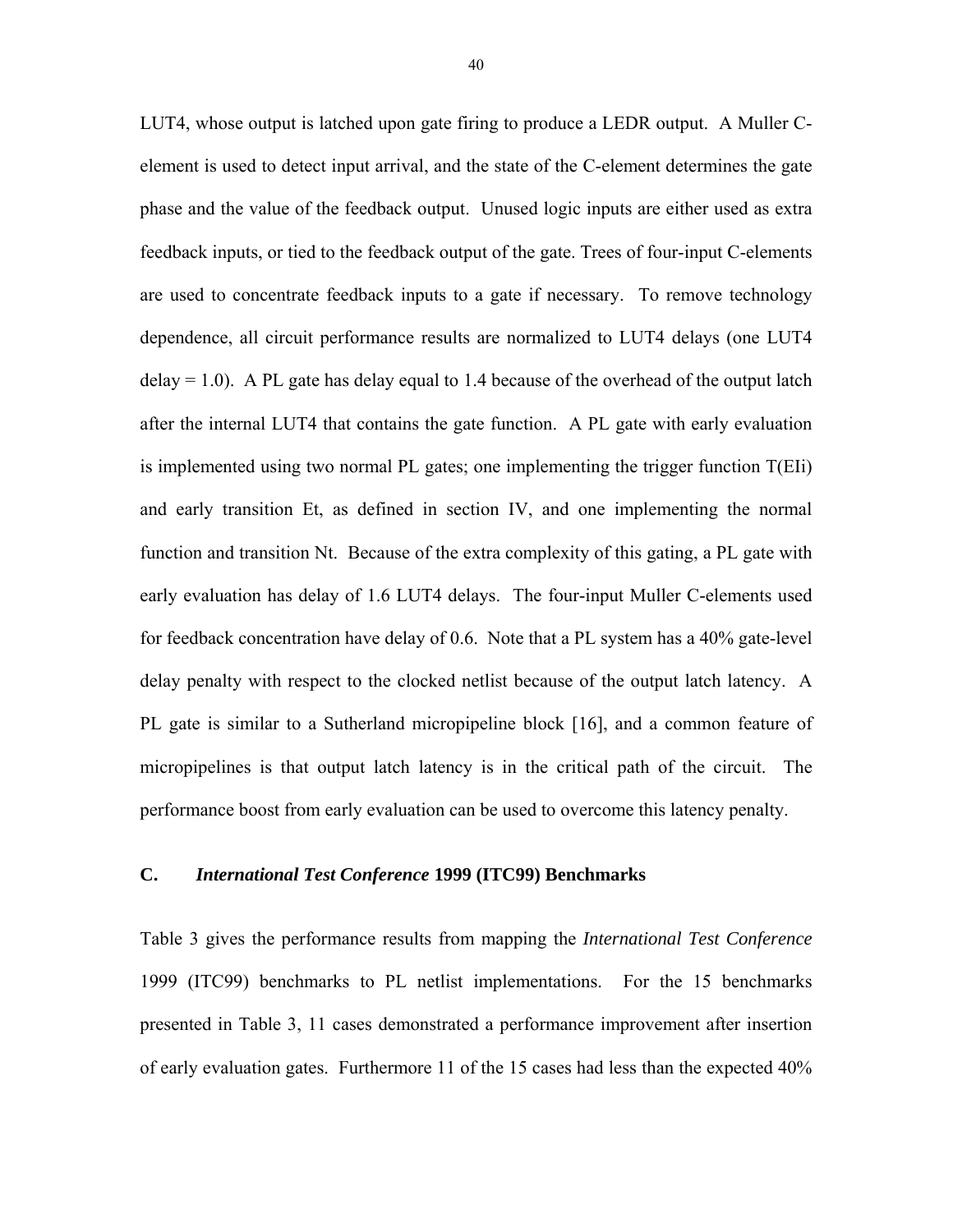performance degradation when compared to their clock counterparts, and three benchmarks had better performance than the clocked netlists. In these results, EE circuitry was added to all PL gates where a speedup was possible. No slack matching buffers were added to any of these circuits.

Table 3 contains columns representing the description of the benchmark circuit, total PL gates required without EE, total PL gates required with EE, the percent area increase in terms of additional gates when the EE algorithm is applied, the cycle time of the clocked design (longest register-to-register path), the average cycle times of the non-EE and EE PL netlists, the percent performance increase for non-EE versus EE, and the percent performance increase for clocked versus the PL EE netlist. Synopsys© Design Compiler was used to find the longest register-to-register path in the clocked design, with the delay of a DFF plus setup time equal to 1.0 LUT4 delay.

Because a PL gate with early evaluation has a longer delay than a non-EE PL gate, some benchmarks suffered a slight degradation in overall delay values when the EE algorithm was applied. Overall, the EE algorithm resulted in a speedup of the PL netlist for most of the benchmarks. Not surprisingly, those benchmarks with significant amounts of arithmetic circuitry benefited more from the EE algorithm since arithmetic circuits are frequently composed of addition circuits where EE techniques are known to perform well[20]. In the more complex examples (Viper and 80386 processors), the speedup gained from early evaluation was able to overcome the 40% gate-level penalty of PL gates and enable the PL system to have equivalent performance to the clocked system.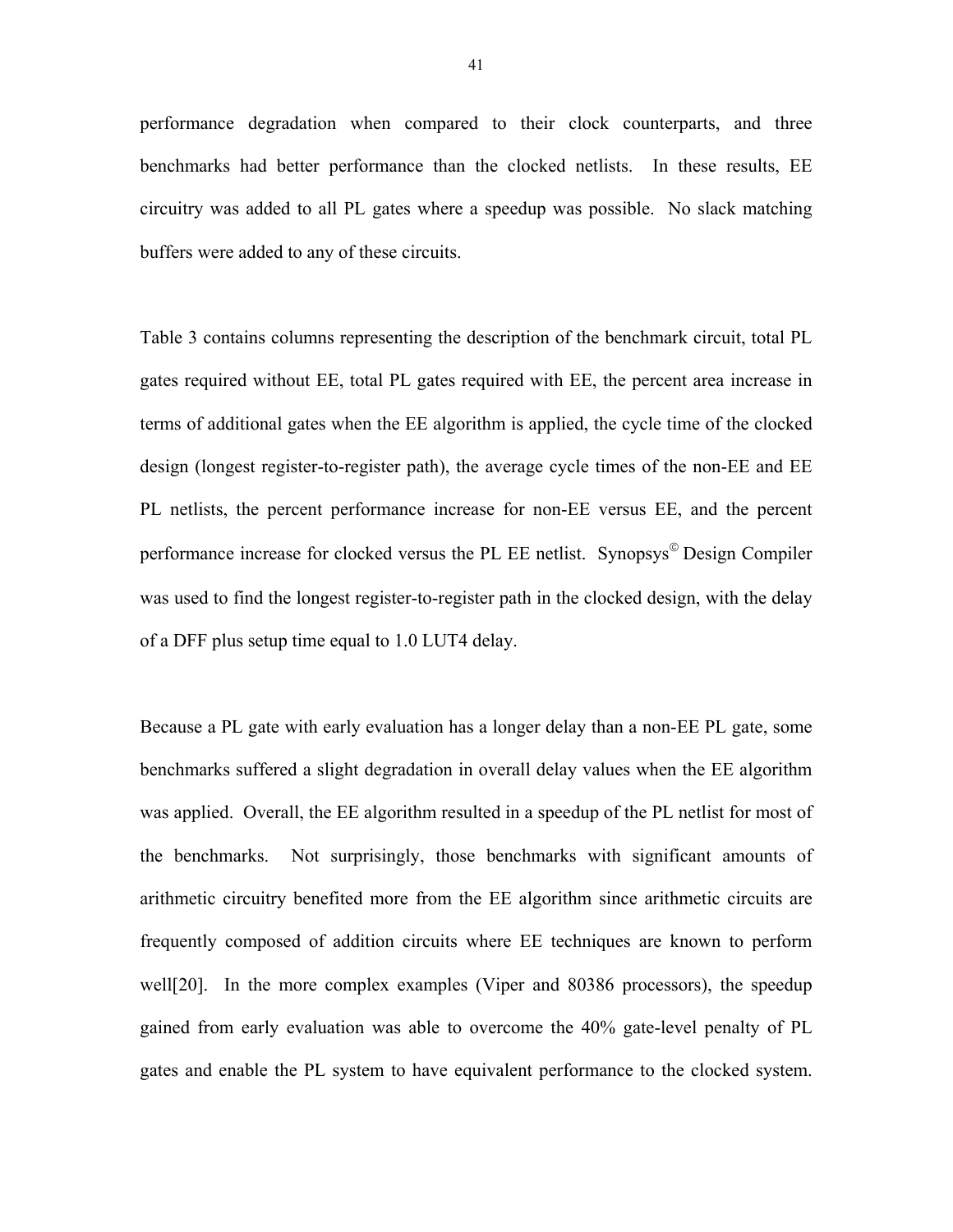Note that in the Viper and 80386 benchmarks, the PL netlist without EE had lower cycle time than the original clocked netlists; this performance boost is from delay averaging of unequal paths lengths between DFFs.

|                                                |         | Area  |          |                |          | Performance |          |             |
|------------------------------------------------|---------|-------|----------|----------------|----------|-------------|----------|-------------|
| Description                                    | PL      | EE    | % Area   | Clk            | PL Cycle | PL Cycle    | % Cycle  | % Cycle     |
|                                                | Gates   | Gates | Increase | Cycle          | (no EE)  | (w, EE)     | (noee vs | (clk vs ee) |
|                                                | (no EE) |       |          | time           |          |             | ee)      |             |
| <b>FSM</b><br>that<br>serial<br>compares       |         |       |          |                |          |             |          |             |
| flows                                          | 30      | 35    | 17%      | 7              | 9.2      | 8           | 13%      | $-14%$      |
| recognizes<br><b>FSM</b><br>that<br><b>BCD</b> |         |       |          |                |          |             |          |             |
| numbers                                        | 8       | 8     | $0\%$    | 2              | 4.0      | 4           | $0\%$    | $-100%$     |
| Resource arbiter                               | 96      | 111   | 16%      | $\mathcal{I}$  | 7.8      | 9           | $-10%$   | $-23%$      |
| Computer min and max                           | 341     | 456   | 34%      | 12             | 19.6     | 16          | 18%      | $-33%$      |
| Elaborate contents of memory                   | 304     | 410   | 35%      | 16             | 14.8     | 14          | 8%       | 15%         |
| Interrupt handler                              | 18      | 20    | 11%      | 5              | 7.0      | 8           | $-14%$   | $-60\%$     |
| Count points on a straight line                | 261     | 350   | 34%      | 10             | 12.6     | 12          | 8%       | $-16%$      |
| Find inclusions in sequences                   | 99      | 114   | 15%      | 11             | 11.2     | 12          | $-4\%$   | $-5\%$      |
| Serial to serial converter                     | 93      | 112   | 20%      | $\overline{7}$ | 8.6      | 8           | 2%       | $-20%$      |
| Voting system                                  | 121     | 157   | 30%      | 9              | 12.6     | 12          | 6%       | $-31%$      |
| Scramble string with a cipher                  | 379     | 585   | 54%      | 13             | 15.4     | 14          | 9%       | $-8%$       |
| 1-player<br>(guess)<br>games<br>a              |         |       |          |                |          |             |          |             |
| sequence)                                      | 584     | 766   | 31%      | 12             | 16.8     | 18          | $-6\%$   | $-48%$      |
| Interface to meteo sensors                     | 170     | 195   | 15%      | 7              | 9.2      | 8           | 15%      | $-11%$      |
| Viper processor (subset)                       | 3409    | 5789  | 70%      | 40             | 37.8     | 27          | 29%      | 33%         |
| 80386 processor (subset)                       | 5122    | 8035  | 57%      | 42             | 34.4     | 28          | 19%      | 34%         |

Table 3: Experimental Results Comparing the Use of EE in PL Synthesis

## **D.** *A 5-Stage Pipeline CPU*

A deeper exploration of the benefits of early evaluation was done via the mapping of a 5 stage pipeline CPU [28][34] that implements a subset of the MIPS ISA. Figure 14 shows a simplified diagram of the pipeline structure. The circled multiplexers indicate architectural-level application of early evaluation. One location for application of early evaluation is in the forwarding path from the ALU to decode stage; if this forwarding path is not needed for the current instruction, then this multiplexer fires early allowing the decode stage to begin execution before the ALU result is ready. Similarly, if the next PC value did not require the computed PC from the branch logic, then this multiplexer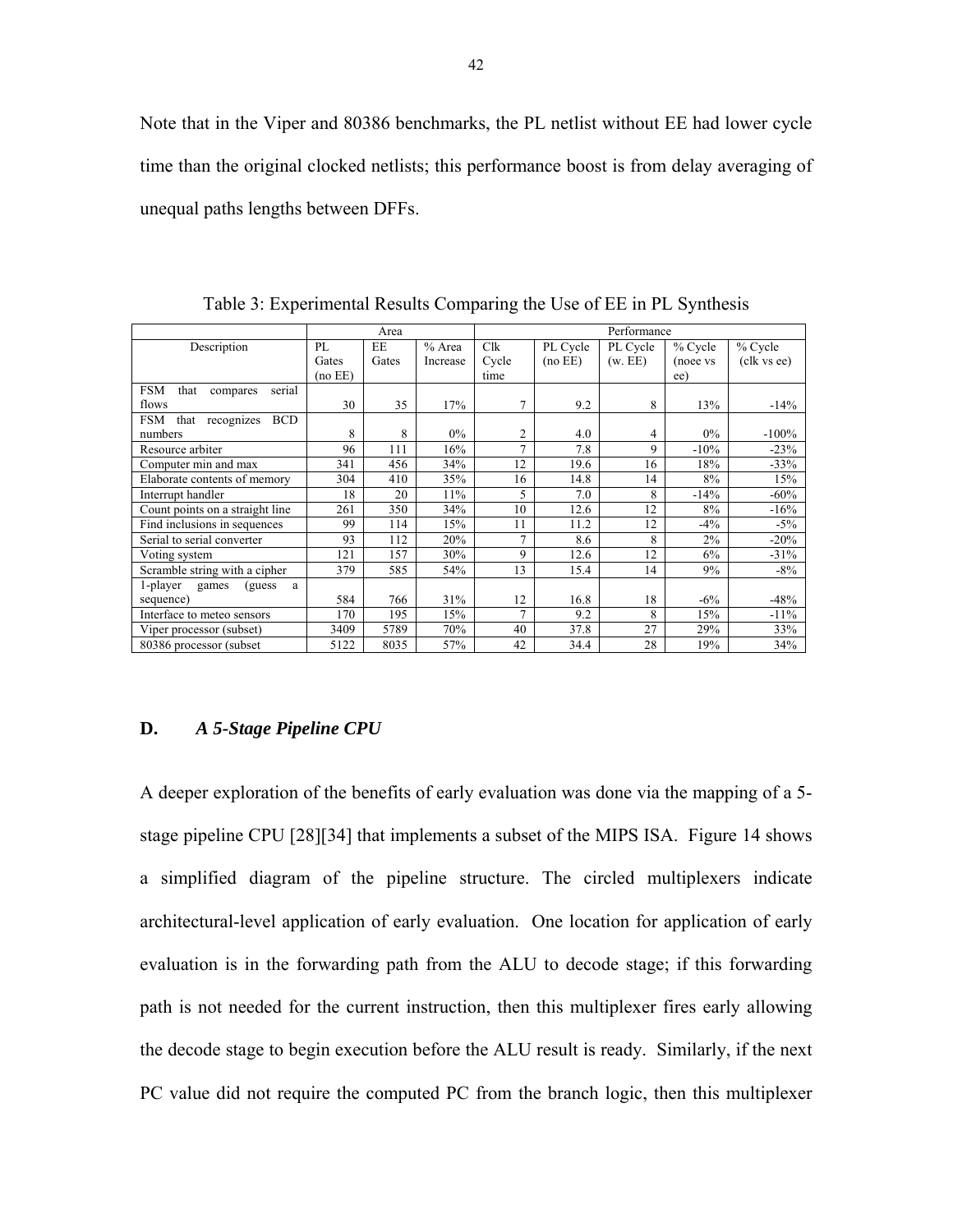fires early. The multiplexer that interfaced the external input databus to the rest of the CPU was also replaced with EE gates. If the instruction was not a load word (*lw*), this allowed the rest of the CPU to proceed without having to wait for the memory interface to fire. These EE gates were inserted manually into the architecture in order to observe their effect upon performance. Other CPU versions had additional EE gates that were inserted automatically into the netlist via the procedure in Section V. A limitation on our tool that performs automated insertion of EEgates is that we currently have no method for specifying delays of external inputs, so the early evaluation multiplexers for the external memory inputs have to be inserted manually; we plan on correcting this limitation in the future. Table 4 gives the different versions of the CPU that were generated to explore the benefits of early evaluation.

| PL Versions (clocked version had 6134 gates, delay path of       | Gates | $%$ Extra |
|------------------------------------------------------------------|-------|-----------|
| 24)                                                              |       | gates     |
| a) No EE gates, no slack matching buffering                      | 6231  | $0\%$     |
| b) Manually inserted EE gates, no slack matching buffering       | 6424  | 3.1%      |
| c) Version $(b)$ + slack matching buffering                      | 6453  | 3.6%      |
| d) Version $(c)$ + automated insertion of EE gates, with trigger | 7207  | 15.7%     |
| gates chosen by a cost function that weights signal arrival      |       |           |
| times with a trigger function coverage of 50% or better          |       |           |
| e) Version $(c)$ + automated insertion of EE gates on all LUTs   | 8252  | 32.4%     |
| with input signal arrival time differences of one LUT delay or   |       |           |
| better                                                           |       |           |

Table 4: MIPS CPU Implementations

Version (e) inserted early evaluation gates wherever a possible speedup could be obtained; the same as was done for the ITC benchmarks. Version (d) utilized userspecified constraints to the early evaluation trigger function extraction algorithm which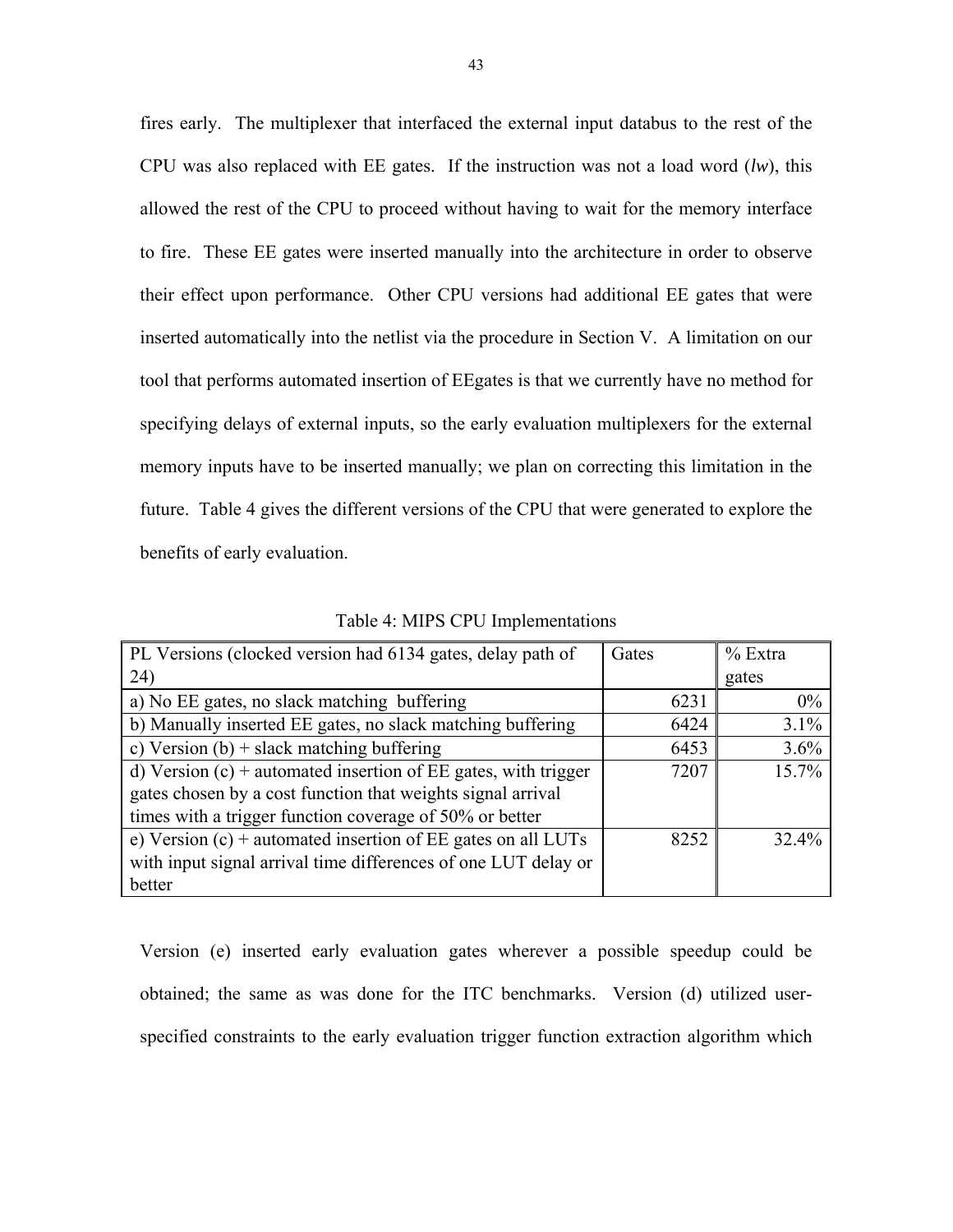limited trigger function choice based on signal arrival times and function coverage. Note that version (e) requires almost twice as many extra gates as version (d).

Five benchmark programs were used for performance measurement: (a) fibonacci (fib), a value of 7 was used, (b) bubblesort, an array size of 10 was used, (c) crc, calculate a CRC table with 256 entries, (d) sieve – find prime numbers, stopping point set to 40 (e) matrix transpose - a 20x30 matrix was used. Table 5 shows the PL cycle times in LUT4 delays for the various versions running the CRC benchmark. The register-to-register path of the clocked design was 24 LUT4 delays. The column marked as "CRC" is average cycle time of the PL system for the execution of the CRC benchmark using code produced by the *gcc* compiler with a compile optimization level of "-O". The small difference between versions (d) and (e) indicates the importance of limiting trigger function extraction, as there is a point of diminishing returns for performance gained versus gates added. As opposed to the ITC benchmarks, every version with early evaluation was less than the clocked cycle time of 24 LUT4 delays.

| Version | <b>CRC</b> | $%$ improvement | CRC(RO) | $\%$ improvement |
|---------|------------|-----------------|---------|------------------|
| (a)     | 25.2       |                 | 25.2    |                  |
| (b)     | 22.2       | 12%             | 21.6    | 14%              |
| (c)     | 18.9       | 25%             | 17.8    | 29%              |
| (d)     | 17.3       | 31%             | 16.1    | 36%              |
| (e)     | 17.6       | 30%             | 16.3    | 35%              |

Table 5: Performance for CRC Benchmark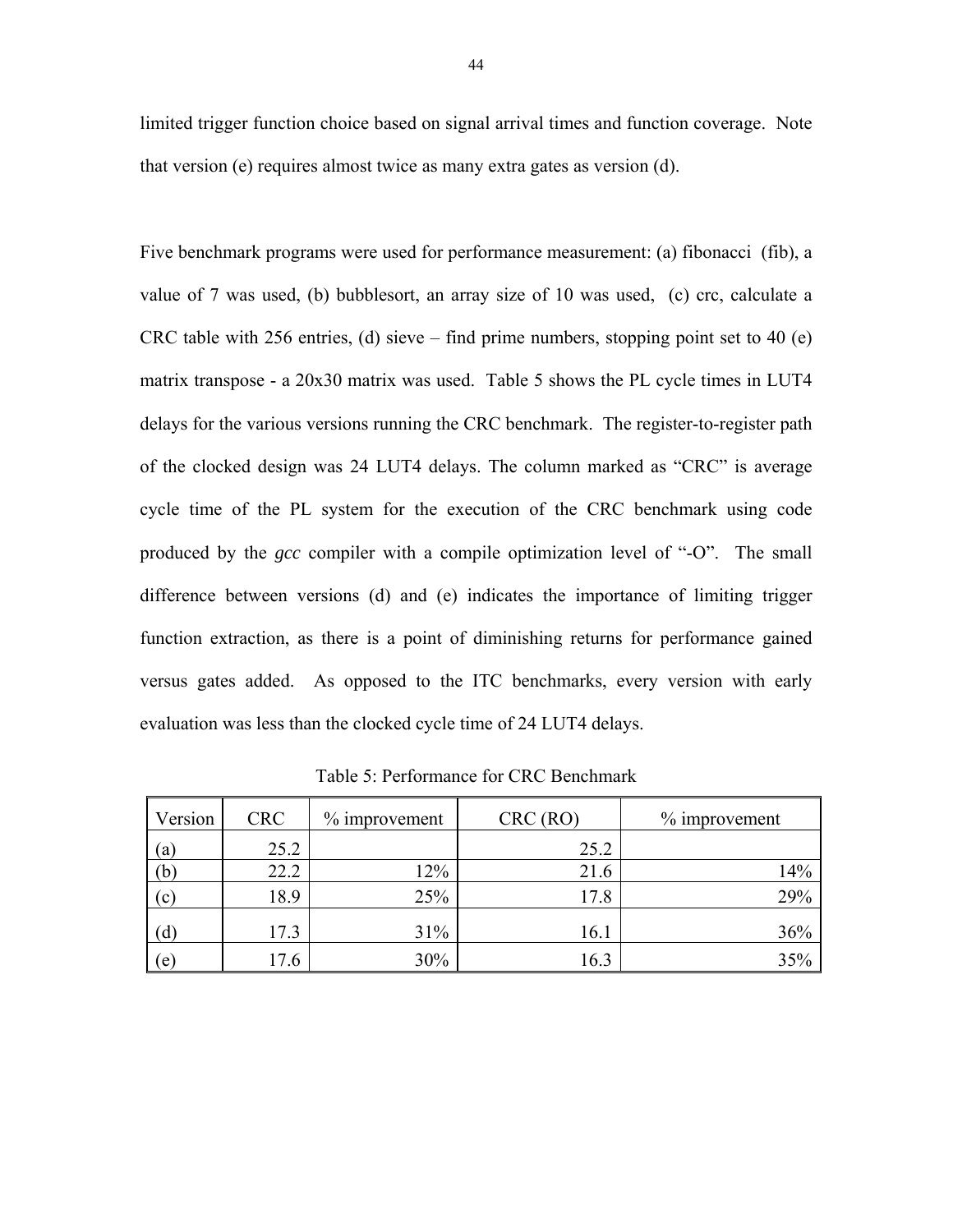The column marked as "CRC (RO)" is the CRC benchmark with the instruction stream as produced by the *gcc* compiler reordered so as to reduce ALU operand forwarding. For example, a typical code segment produced by *gcc* is shown below:

addi r4,r4,1 slti r2, r2, 8 bne r2, r0, L10

ALU forwarding is required for the *bne* instruction because *r2* is a destination in the *slti* instruction, and a source in the *bne* instruction. However, the instructions can be reordered as shown below:

| slti | r2, r2, 8   |
|------|-------------|
| addi | r4, r4, 1   |
| bne  | r2, r0, L10 |

Functionally, the two code streams are equivalent, but the second code stream does not require ALU forwarding for the *bne* instruction, which increases the number of early evaluation firings and hence the performance. Instruction reordering was done manually by examining the assembly code of the critical loops. Table 6 gives the performance for all benchmarks using reordered instruction streams. The CRC benchmark had the fastest average cycle time as it had the highest percentage of logical operations whose cycle time benefited the most from the insertion of early evaluation gates. The Fib benchmark was fast as it had the lowest amount of ALU operand forwarding. Instruction reordering is an example of an application-level modification to take advantage of the speedup offered by early evaluation.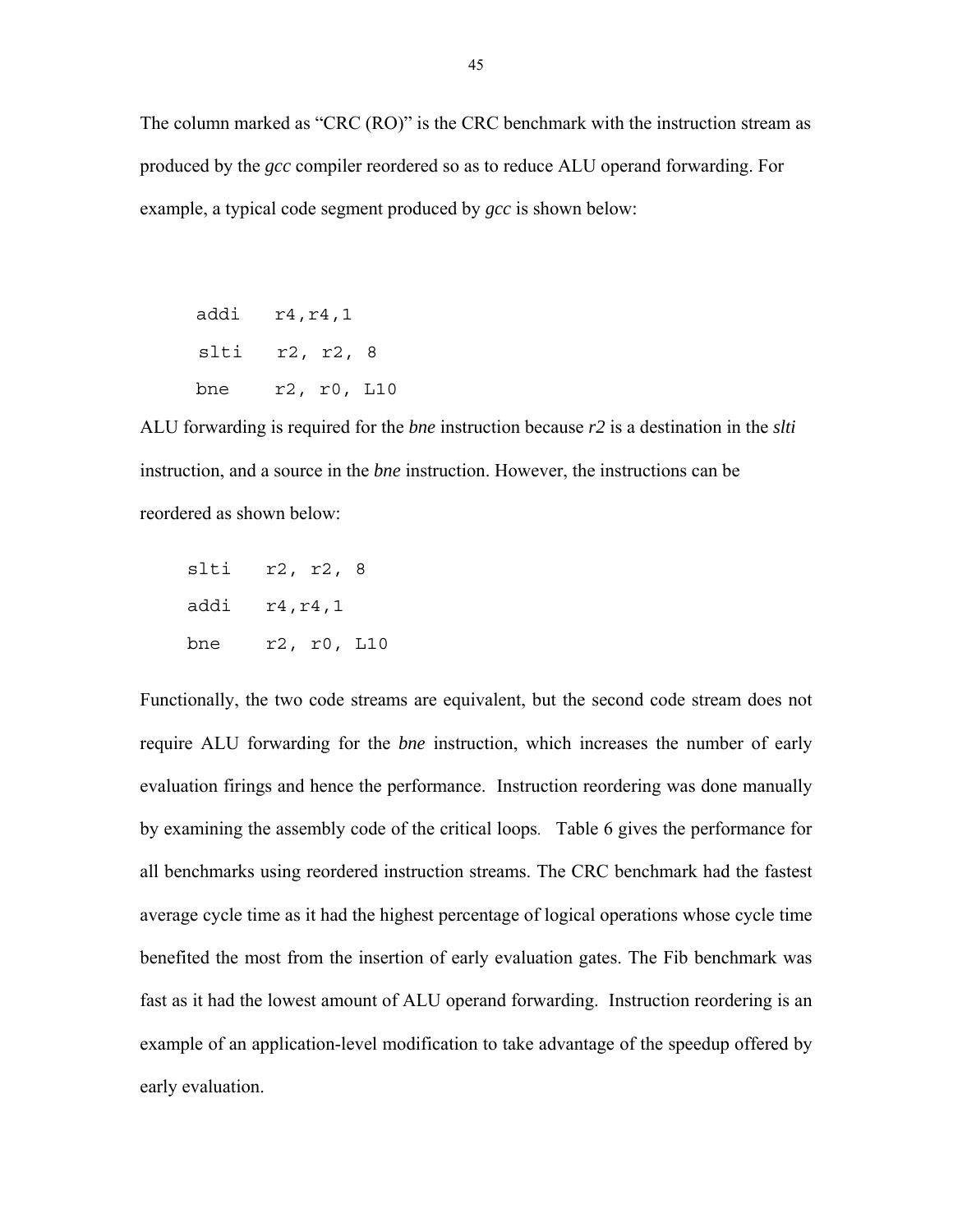|        | Fib     |     |       | <b>Bubble</b> | <b>CRC</b>           |     |      | Sieve |      | Tpose | Avg |
|--------|---------|-----|-------|---------------|----------------------|-----|------|-------|------|-------|-----|
| Ver a. | 25.2    |     | 25.2  |               | 25.2                 |     | 25.2 |       | 25.2 |       |     |
| Ver b. | 21.8    | 13% | 22.0  | 13%           | 21.6                 | 14% | 22.2 | 12%   | 22.0 | 13%   | 13% |
| Ver c. | .8<br>7 | 29% | 18.8I | 26%           | $\cdot$ 8<br>$17 \,$ | 29% | 19.0 | 24%   | 18.5 | 27%   | 27% |
| Ver d. | 16.6    | 34% | 17.5  | 30%           | 16.1                 | 36% | 17.5 | 30%   | 16.9 | 33%   | 33% |
| Ver e. | 16.8    | 33% | 17.8  | 29%           | 16.3                 | 35% | 17.5 | 30%   | 16.9 | 33%   | 32% |

Table 6: Performance for all MIPs Benchmarks

## **E.** *picoJava-II*™ *Floating Point Unit*

The floating-point unit in the picoJavaII CPU is a microcoded engine with a 32-bit datapath that performs single and double precision floating point operations in IEEE 754 format. The microcode is stored in two 160 x 54 bit ROMs. The FPU is available from Sun Microsystems as Verilog RTL. Before synthesis, the Verilog RTL was restructured to place the microcode ROMs external to the hierarchy so that a PL interface wrapper could be placed around them. The Verilog RTL was then synthesized to a netlist of DFFs and LUT4s and mapped to a PL implementation. The cycle time of the clocked netlist was 40 LUT4 delays and contained 8559 gates. Table 7 shows the PL cycle times for the individual FPU instructions. The EE version of the FPU was mapped using the same trigger function constraint options as for version (d) of the 5-stage pipelined CPU. Note that all of the instruction cycle times of the EE version of the FPU are lower than the clocked version. The increase in gates from the clocked version to the PL (none-EE) version is due to the insertion of through gates (splitter gates) between directly connected DFFs by the mapping program as mentioned in Section II. No slack matching buffers were added in the mapping of the FPU.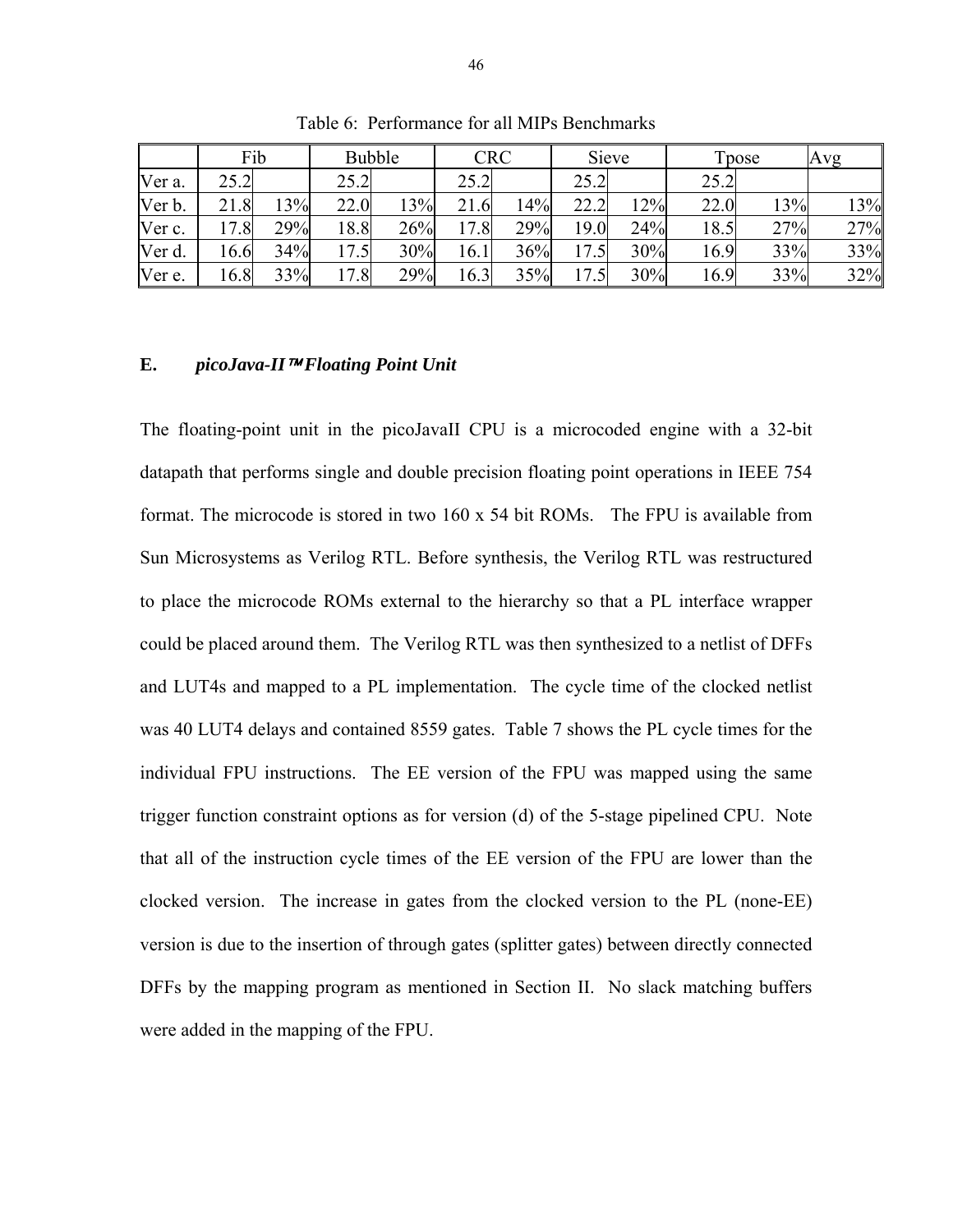| Clocked version | 8559 gates, cycle time = $40$                    |      |         |  |  |  |  |  |  |
|-----------------|--------------------------------------------------|------|---------|--|--|--|--|--|--|
| PL (None-EE)    | 8573 PLgates                                     |      |         |  |  |  |  |  |  |
| PL (EE)         | 12130 PLgates (42% increase over non-EE version) |      |         |  |  |  |  |  |  |
|                 | Cycle Time (LUT4 delays)                         |      |         |  |  |  |  |  |  |
| Instructions    | No EE                                            | EE   | %change |  |  |  |  |  |  |
| fadd/fsub       | 50.4                                             | 31.6 | 37%     |  |  |  |  |  |  |
| fcmpg           | 50.4                                             | 31.8 | 37%     |  |  |  |  |  |  |
| fcmpl           | 50.4                                             | 31.8 | 37%     |  |  |  |  |  |  |
| fdiv            | 50.4                                             | 35   | 31%     |  |  |  |  |  |  |
| fmul            | 50.4                                             | 31.6 | 37%     |  |  |  |  |  |  |
| frem            | 50.4                                             | 34.4 | 32%     |  |  |  |  |  |  |
| f2d             | 50.4                                             | 31.6 | 37%     |  |  |  |  |  |  |
| f2i             | 50.4                                             | 31.6 | 37%     |  |  |  |  |  |  |
| f2l             | 50.4                                             | 31.4 | 38%     |  |  |  |  |  |  |
| i2f             | 50.4                                             | 31.4 | 38%     |  |  |  |  |  |  |
| 12f             | 50.4                                             | 31.4 | 38%     |  |  |  |  |  |  |
| dadd/dsub       | 50.4                                             | 31.4 | 38%     |  |  |  |  |  |  |
| dcmpg           | 50.4                                             | 31.2 | 38%     |  |  |  |  |  |  |
| dcmpl           | 50.4                                             | 31.4 | 38%     |  |  |  |  |  |  |
| ddiv            | 50.4                                             | 36.2 | 28%     |  |  |  |  |  |  |
| dmul            | 50.4                                             | 31.4 | 38%     |  |  |  |  |  |  |
| drem            | 50.4                                             | 33.2 | 34%     |  |  |  |  |  |  |
| d2f             | 50.4                                             | 31.4 | 38%     |  |  |  |  |  |  |
| d2i             | 50.4                                             | 31.4 | 38%     |  |  |  |  |  |  |
| d21             | 50.4                                             | 31.4 | 38%     |  |  |  |  |  |  |
| i2d             | 50.4                                             | 31.6 | 37%     |  |  |  |  |  |  |
| 12f             | 50.4                                             | 31.4 | 38%     |  |  |  |  |  |  |
| Average         | 50.4                                             | 32.1 | 36%     |  |  |  |  |  |  |

Table 7: FPU Instruction Cycle Times

# **F.** *Mapping Performance*

Table 8 gives netlist results using different mapping constraints for the MIPS, CPU, ITC B14 and ITC B15 benchmarks. These tests were run on a 2.0 GHz P4 computer with 1 GB of main memory under RedHat Linux. Column meaning from left to right is:

• *FB Alg (PO Iter):* This indicates if the area-oriented (AO) or performanceoriented (PO) feedback insertion algorithm was used. For the PO algorithm, the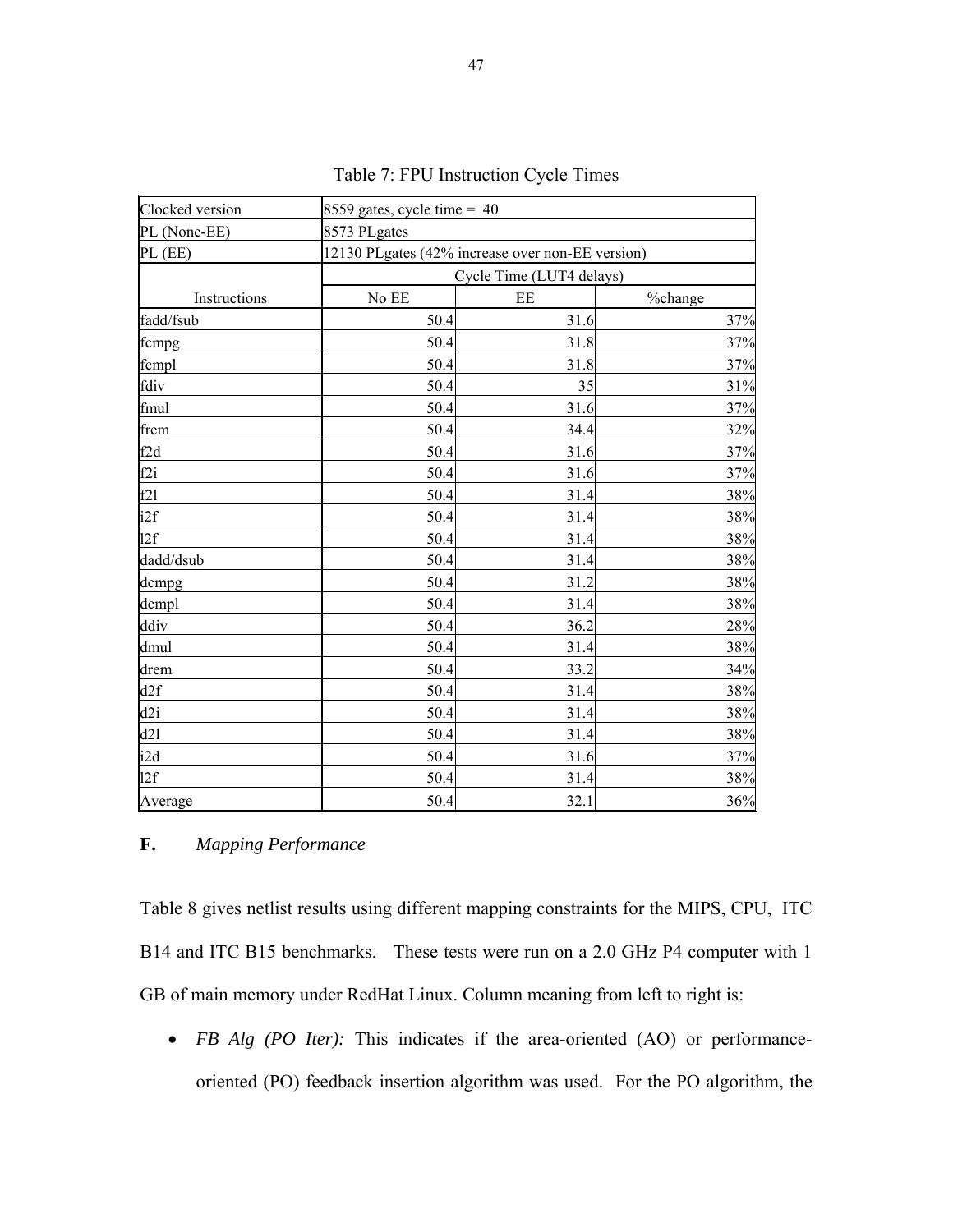number in parenthesis is the number of iterations of steps 3-6 required to meet the target performance.

- *PLgates:* number of PLgates in the equivalent MG for the PL netlist.
- *Signals*: number of signals in the equivalent MG for the PL netlist; each fanout from a gate is a separate signal.
- *Unsafe*: number of signals unsafe after initial safe net marking.
- *Max FB Len (Actual)*: This is restriction on the maximum feedback path length. The number in parenthesis is the actual maximum feedback length used in the netlist.
- *Fbacks*: number of feedbacks inserted
- *%chg*: percent change in number of feedbacks required from base case of FBlen=1.
- *Map Time (s)*: mapping time in seconds measured via Unix *time* utility.
- *EE trigger extract*: early evaluation trigger extraction time
- *MG Sim Cycle Time*: The cycle time in LUT4 delays as reported by the MG simulator contained within the mapping tool; this does not simulate the datapath.
- *VHDL Sim Cycle Time*: The cycle time in LUT4 delays as reported by the VHDL simulation of the PL netlist.
- *%chg*: percent change in the VHDL simulation cycle time from the base case of feedback length  $= 1$ .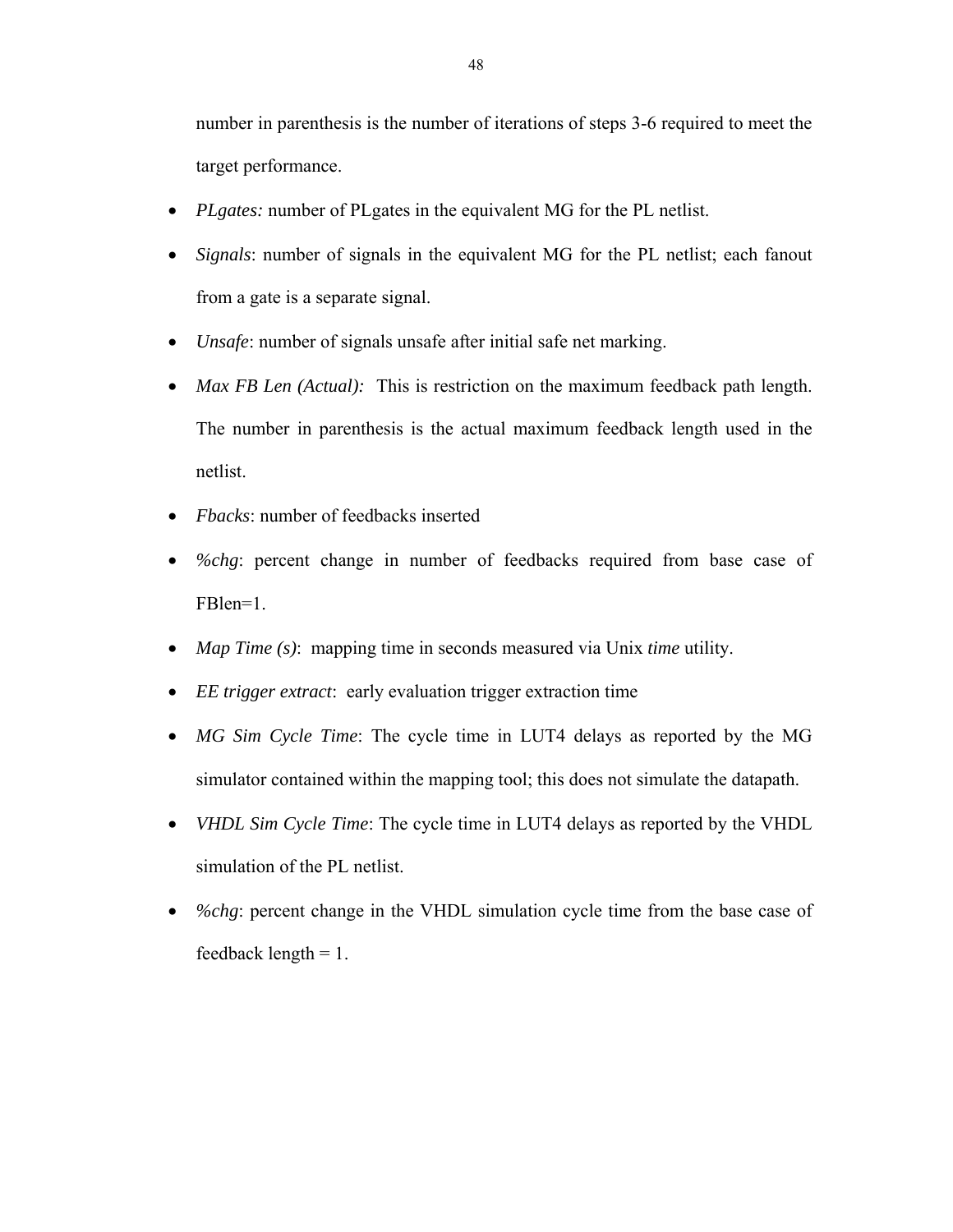|              |                 |                 |       |        |              |                              |     |      | EE      | MG    | <b>VHDL</b> |              |
|--------------|-----------------|-----------------|-------|--------|--------------|------------------------------|-----|------|---------|-------|-------------|--------------|
|              |                 |                 |       |        | Max FB       |                              |     | Map  | Trigger | Sim   | Sim         |              |
|              | FB Alg          |                 |       |        | Length       |                              |     | Time | Extract | Cycle | Cycle       |              |
|              | (PO Iter)       | PLgates Signals |       | Unsafe | (Actual)     | Fbacks <sup>%chg</sup> $(s)$ |     |      | (s)     | TIme  | Time        | %chg         |
| <b>MIPS</b>  | ao              | 6231            | 17170 | 12672  |              | 12572                        |     | 6.7  |         | 25.2  | 25.2        |              |
|              | ao              |                 |       |        | max(20)      | 6200                         | 51% | 52   |         | 32.2  |             | $31.8 - 26%$ |
|              | $a\sigma^2$     |                 |       |        | max(14)      | 7763                         | 38% | 30   |         | 25.2  | 25.2        | $0\%$        |
|              | po $(11)$       |                 |       |        | max(11)      | 6320                         | 50% | 68   |         | 25.2  | 25.2        | $0\%$        |
| MIPS/ee      | ao              | 7207            | 17614 | 14726  | $\mathbf{1}$ | 14626                        |     | 7.7  | 4.7     | 11.8  | 16.6        |              |
|              | ao              |                 |       |        | max(11)      | 9531                         | 35% | 25   |         | 16.5  |             | 21.4 -29%    |
|              | po (88)         |                 |       |        | max(6)       | 12012                        | 18% | 189  |         | 11.8  | 19.2        | $-16%$       |
| <b>FPU</b>   | ao              | 8573            | 27511 | 18197  |              | 17971                        |     | 91   |         | 50.4  | 50.4        |              |
|              | ao              |                 |       |        | max(24)      | 8227                         | 54% | 2062 |         | 50.4  | 50.4        | $0\%$        |
|              | $a\sigma^2$     |                 |       |        | max(31)      | 8159                         | 55% | 388  |         | 50.4  | 50.4        | 0%           |
| FPU/ee       | ao              | 11550           | 27511 | 25478  |              | 25350                        |     | 17   | 8.6     | 22.4  | 31.6        |              |
|              | ao              |                 |       |        | max(11)      | 13174                        | 48% | 103  |         | 23    | 31.6        | $0\%$        |
| <b>B14</b>   | ao              | 3409            | 11653 | 9392   | 1            | 9306                         |     | 30   |         | 37.4  | 37.4        |              |
|              | ao              |                 |       |        | max(19)      | 3177                         | 66% | 969  |         | 55.2  |             | 55.2 -48%    |
|              | $a\sigma^2$     |                 |       |        | max(24)      | 3211                         | 65% | 263  |         | 54.6  | 54.6        | $-46%$       |
|              | $po^2(212)$     |                 |       |        | max(16)      | 6344                         | 32% | 492  |         | 37.4  | 37.4        | $0\%$        |
| $B14$ /ee    | ao              | 5789            | 11653 | 10961  |              | 10890                        |     | 9    | 1.6     | 13.2  | 27          |              |
|              | ao              |                 |       |        | max(10)      | 6774                         | 38% | 52   |         | 20.2  | 27          | 0%           |
| <b>B</b> 15a | ao              |                 |       | 11409  | $\mathbf{1}$ | 11303                        |     | 955  |         | 33.9  | 34.4        |              |
|              | ao              |                 |       |        | max(22)      | 5321                         | 53% | 2889 |         | 56.6  |             | 56.6 -65%    |
|              | $a\sigma^2$     |                 |       |        | max(25)      | 5454                         | 52% | 1263 |         | 52.4  | 52.4        | $-52%$       |
|              | $po^2(162)$     |                 |       |        | max(17)      | 7026                         | 38% | 1445 |         | 33.9  | 34.4        | 0%           |
| B15b         | $a\sigma^1$     | 5122            | 16456 | 16456  | $\mathbf{1}$ | 16350                        |     | 10   |         | 33.9  | 34.4        |              |
|              | $a\sigma^{1,2}$ |                 |       |        | max(25)      | 7137                         | 56% | 280  |         | 54.4  |             | 54.4 -58%    |
|              | $po^{1,2}(232)$ |                 |       |        | max(17)      | 9591                         | 41% | 591  |         | 33.9  | 34.4        | 0%           |
| B15/ee       | ao              | 8035            | 16456 | 14603  |              | 14584                        |     | 11   | 1.9     | 16    | 28          |              |
|              | ao              |                 |       |        | max(13)      | 10455                        | 28% | 41   |         | 22.7  |             | 34.8 -24%    |
|              | po (65)         |                 |       |        | max(8)       | 11490                        | 21% | 156  |         | 16    | 30.2        | $-8%$        |

# Table 8: Netlist results under different mapping constraints

 $\frac{1}{2}$  initial safe net marking not performed,  $\frac{2}{2}$ : initial feedback destinations restricted

Some general observations based on Table 8 are:

1. The lowest cycle times were obtained for FBlen = 1. In most cases, having an unrestricted feedback length resulted in longer cycle times, but not for the FPU,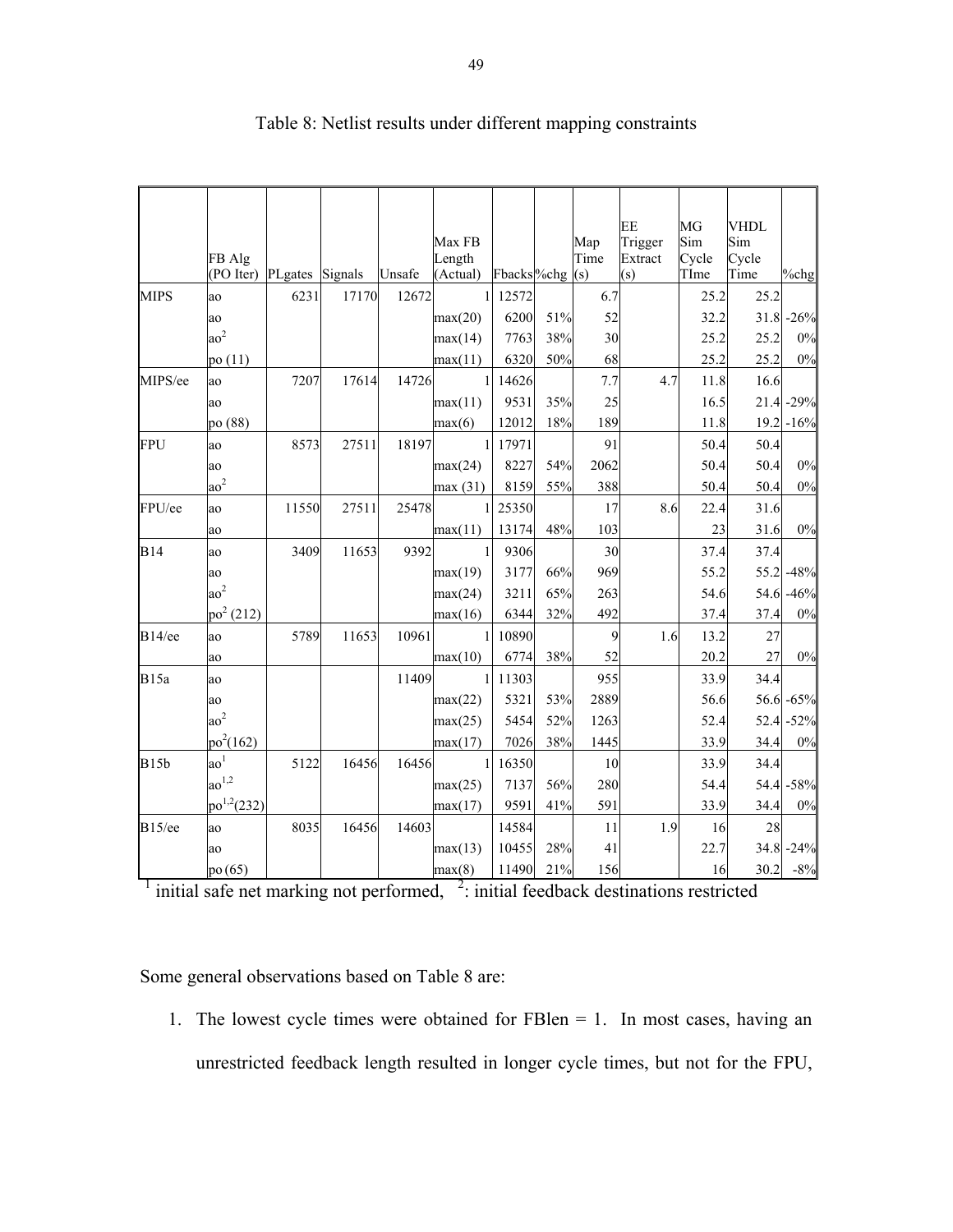FPU/ee or B14/ee cases. For these cases, the PO feedback insertion was not performed, as the AO feedback insertion did not affect performance.

- 2. The cycle time reported by the MG simulator is in good agreement with the cycle time reported by the VHDL simulator for the non-EE cases. However, the cycle time reported by the MG simulator is very optimistic for EE cases since it assumes that EEgates always perform an early fire.
- 3. The PO feedback insertion algorithm always met the target cycle time, with a reduction in the number of feedbacks required when compared to the FBlen= 1 case. However, meeting the target MG cycle time for the EE netlist cases does not guarantee that the VHDL cycle time will be the same as the case for FBlen =1 because of the optimistic cycle time of the MG simulator. The PO feedback insertion algorithm created netlists with lower performance for the MIPS/ee and B15/ee cases because the iteration terminates when the target performance is reached – more late-arriving feedbacks can still be removed, but these do not affect the MG simulation time, while they do affect the VHDL simulation time. This implies that a more accurate cycle time simulation is needed for netlists with EEgates. This could be achieved by using the actual EEgate firing sequences captured from the VHDL simulator. A firing sequence of early/normal fires for an EEgate does not change as long as the netlist is live and safe and thus will not change for different feedback arrangements. A firing sequence would only have to be captured once, using a representative set of input vectors.
- 4. The B15a, B15b cases illustrate that initial safe net marking can dominate the CPU time required for mapping if the combinational network has high fanout,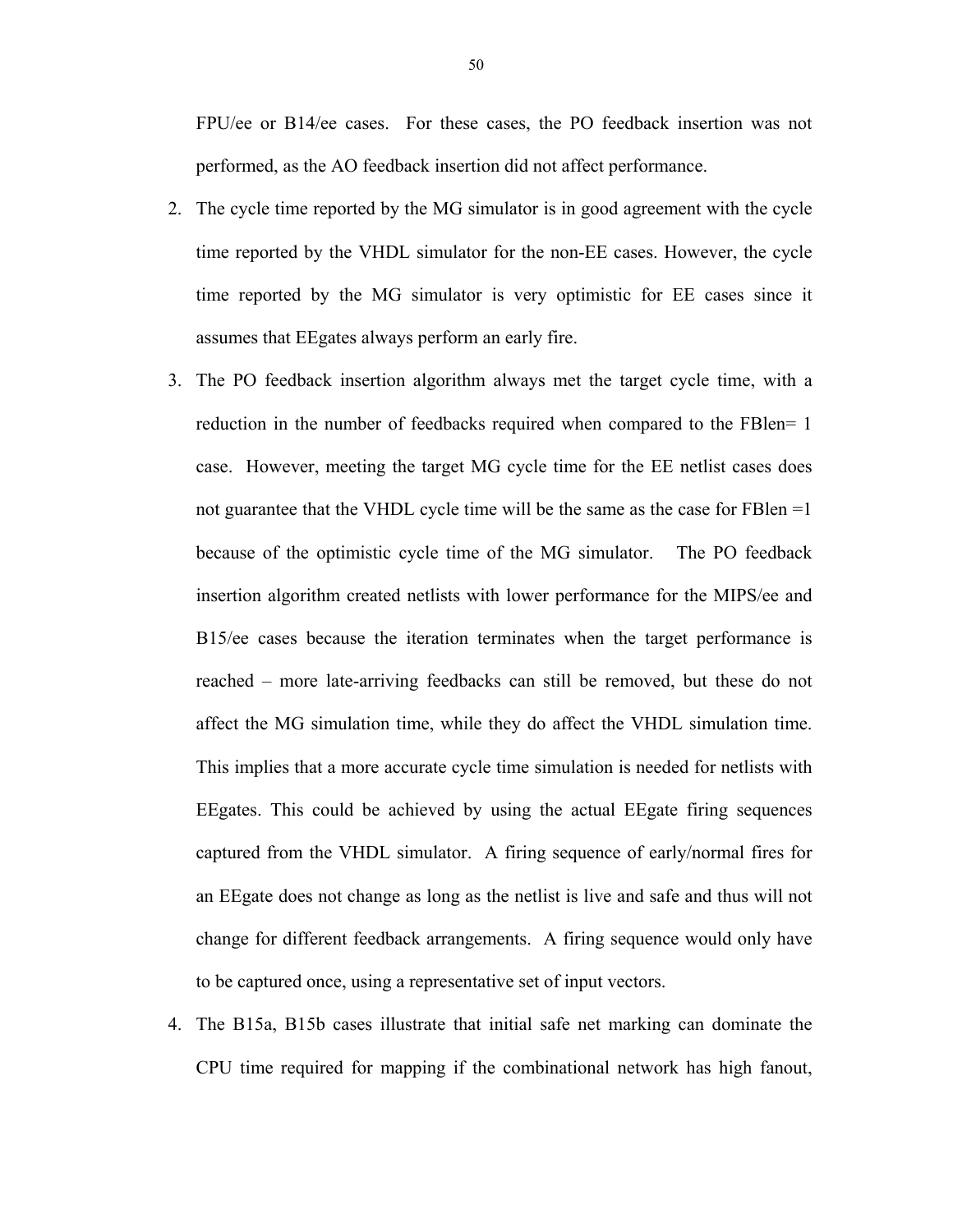increasing the number of paths to be traced. The B15b case disabled initial safe net marking, resulting in the insertion of more feedbacks.

5. High fan-in within a combinational network can cause the back tracing for feedback destination gates to dominate the mapping CPU time. To reduce execution time for complex netlists when there is no restriction on feedback path length, feedback insertion was divided into two passes. The first pass restricted starting points for back tracking to barrier gates and early evaluation gates. Barrier gates were chosen as the starting point because only output signals from barrier gates cannot be covered by feedback originating from a barrier gate. EEgates were chosen because the late arriving inputs must be covered by feedback from the EEgate. First pass feedback insertion was terminated when the number of signals covered by the next best choice feedback dropped below a user-specified threshold *Smin*. The second pass feedback insertion algorithm then proceeded normally, with feedback path length restricted to *Smin*. This two-pass approach was tested with for the non-early evaluation cases in Table 8 with *Smin* = 5. Except for the MIPS, the restricted-search feedback insertion algorithm significantly reduced the mapping time and came very close to matching the number of feedbacks inserted by the original search algorithm. For the FPU, the restricted search algorithm actually beat the original search algorithm by a small amount. The two-pass feedback insertion algorithm was not used with the early evaluation benchmark cases because feedback destination candidates are already limited as back tracing through EEgates is restricted to early inputs.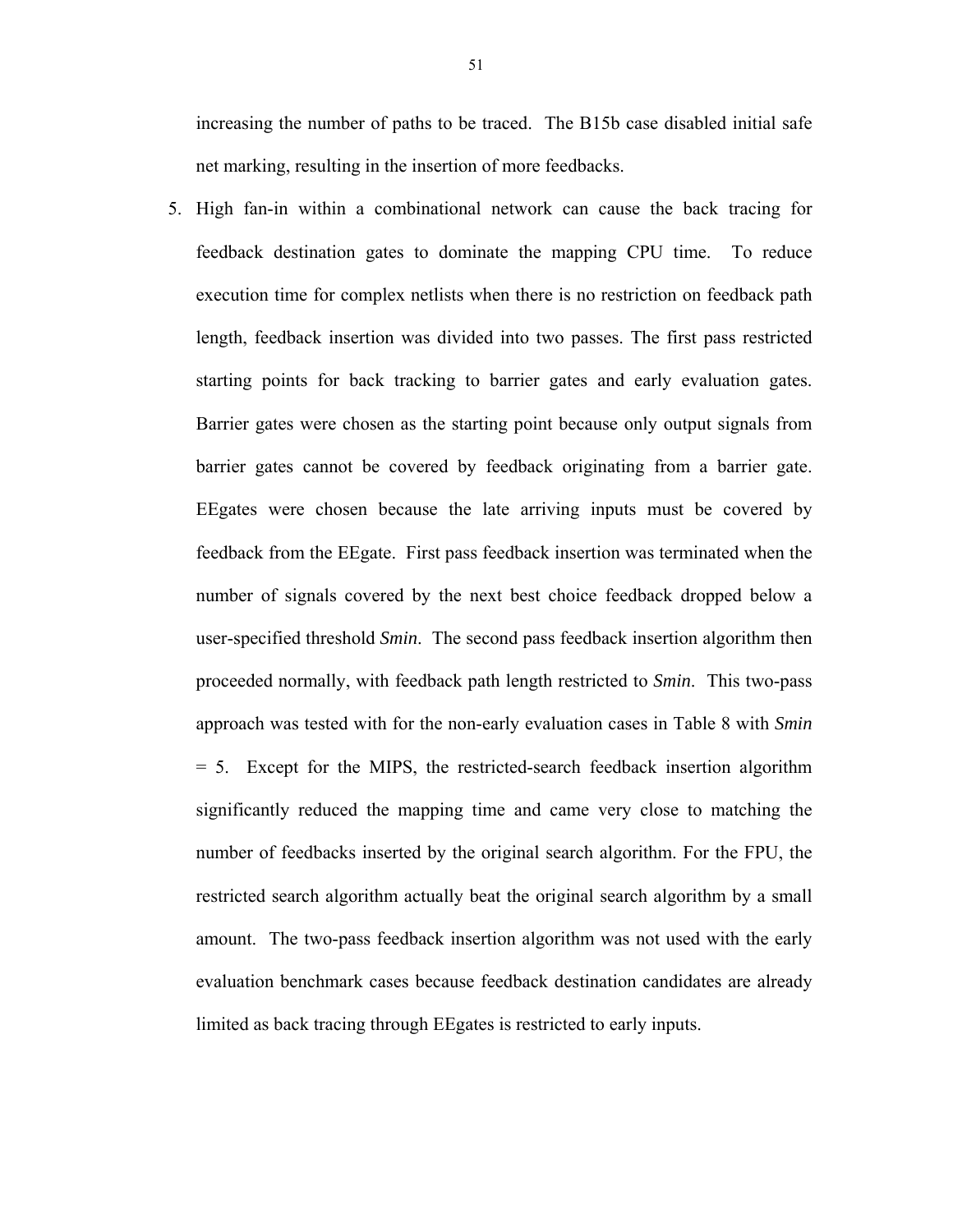We feel that the results justify the use of a simulation-based approach for a performancedriven feedback insertion for the non-EEgate test cases. Improvement of the cycle time estimation is needed with this approach for early-evaluation PL netlists, perhaps by including EEgate firing sequences captured from a gate level simulation.

## **VIII. Conclusion**

A technique called early evaluation has been described for improving the performance of phased logic circuits. An extension of a previously published translation algorithm has been shown by means of marked-graph theory to result in live and safe phased logic circuits. The inclusion of this technique in the phased logic design flow allows a designer to specify a circuit in VHDL or Verilog, synthesize it to a clocked netlist, translate it to a PL netlist, and then make tradeoffs between increased area and performance through the automated insertion of early evaluation gates. This technique has been shown to improve the performance of several benchmark circuits of various architectural types, including a pipelined integer CPU and a microcoded floating point unit.

## **REFERENCES**

- [1] M.E. Dean, T.E. Williams, and D.L. Dill, "Efficient Self-Timing with Level-Encoded 2-Phase Dual-Rail (LEDR)," *Advanced Research in VLSI*, 1991.
- [2] Daniel H. Linder and James C. Harden, "Phased Logic: Supporting the Synchronous Design Paradigm with Delay-insensitive Circuitry," *IEEE Transactions on Computers*, vol 45, no 9, September 1996.
- [3] Daniel H. Linder, *Phased Logic: A Design Methodology for Delay-Insensitive Synchronous Circuitry*, PhD thesis, Mississippi State University, 1994.
- [4] T. Murata, "Petri Nets: Properties, Analysis and Applications," *IEEE Proceedings*, vol. 77, pp. 541-580, April 1989.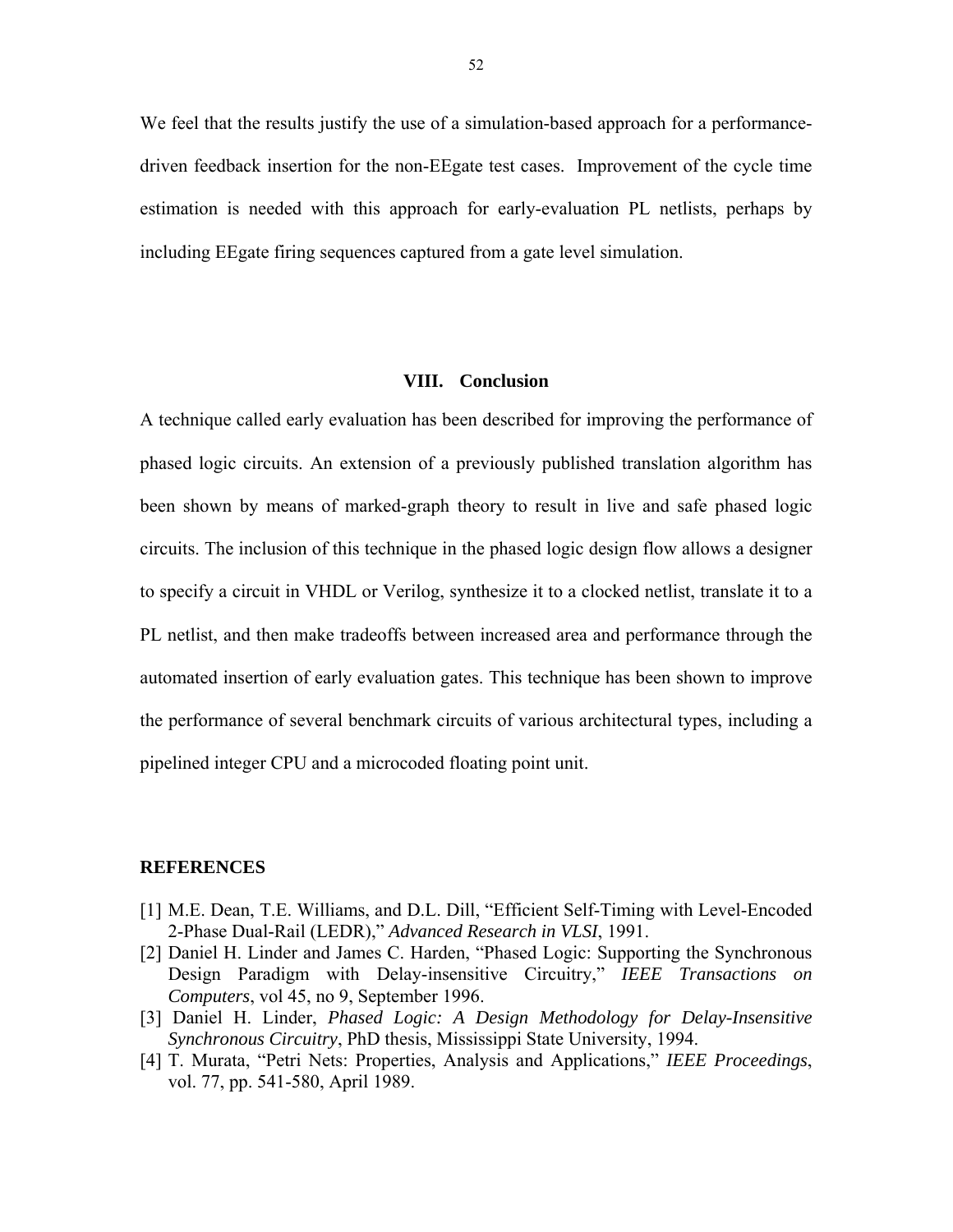- [5] A.Yakovlev, M. Kishinevskh, A. Kondratyev, L. Lavagno, "On the models for asynchronous circuit behavior with OR causality", Technical Report Series No. 463, Computing Science, University of Newcastle upon Tyne, November 1993.
- [6] F. Commoner, A. W. Holt, S. Even, A. Pneueli, "Marked Directed Graphs", *J. Computer and System Sciences*, vol. 5, pp. 511-523, 1971.
- [7] R. B. Reese, M. A. Thornton, and C. Traver, " Arithmetic Logic Circuits using Selftimed Bit-Level Dataflow and Early Evaluation", *Proceedings of the 2001 Conference on Computer Design*, pp 18-23, September 2001.
- [8] C. Traver, R. B. Reese, M. A. Thornton, "Cell Designs for Self-timed FPGAs", *Proceedings of the 2001 ASIC/SOC Conference*, pp 175-179, September 2001.
- [9] M.A. Thornton, K. Fazel, R.B. Reese, and C. Traver, "Generalized Early Evaluation in Self-Timed Circuits", *Proceedings of DATE 2002*, Paris France, March 4-8, 2002.
- [10] R. Reese, and C. Traver, "Synthesis and Simulation of Phased Logic Systems", Technical Report MSSU-COE-ERC-00-09, MSU/NSF Engineering Research Center, June 2000. Presented at International Workshop on Logic Synthesis (IWLS 2000), Dana Point, CA, June 2, 2000.
- [11] D.E. Muller and W. S. Bartky, "A Theory of Asynchronous Circuits", in *Proc. Int. Symp. on Theory of Switching*, vol. 29, pp.204-243, 1959.
- [12] Tzyh-Yung Wuu and Sarma B. K. Vrudhula, "A Design of a Fast and Area Efficient Multi-Input Muller C-element", *IEEE Transactions on Very Large Scale Integration (VLSI) Systems*, vol 1, no. 2, June 1993.
- [13] Dana L. How, "A Self Clocked FPGA for General Purpose Logic Emulation", in proceedings of *IEEE 1996 Custom Integrated Circuits Conference*, pp. 148-151, 1996.
- [14] Electronic CAD and Reliability Group, ITC99 Benchmark Set-Politecnio di Torino, http://www.cad.polito.it/tools/itc99.html, 1999.
- [15] R.E. Bryant, Graph-based Algorithms for Boolean Function Manipulation, *IEEE Transaction on Computers*, vol. C, no. 35, pp. 677-691, 1986.
- [16] I. Sutherland, "Micropipelines", *Communications of the ACM*, vol 32, no. 6, pp. 720-738, June 1989.
- [17] M.R. Greenstreet, T.E. Williams, and J. Staunstrup, "Self-Timed Iteration", *VLSI '87*, C. H. Sequin (Ed.), Elsevier Science Publishers, pp. 309-322, 1988.
- [18] Michiel Ligthart, Karl Fant, Ross Smith, Alexander Taubin, Alex Kondratyev, "Asynchronous Design Using Commercial HDL Synthesis Tools", In *Sixth Int. Symp. on Advanced Research in Asynchronous Circuits and Systems (Async 2000)*, Eilat, Israel, April 2000.
- [19] A. DeGloria and M. Olivera, "Completion-detecting Carry Select Addition", *IEE Proceedings-Computer and Digital Techniques*, vol. 147, no. 2, pp. 93- 100, 2000.
- [20] S. M. Nowick, K. Y. Yun, P. A. Beerel and A. E. Dooply, "Speculative Completion for the Design of High-performance Asynchronous Dynamic Adders", *Proceedings of Advanced Research in Asynchronous Circuits and Systems*, pp. 210- 223, 1997.
- [21] S. C. Smith, R. F. DeMara, J. S. Yuan, M. Hagedorn and D. Ferguson, "Speedup of Delay-insensitive Digital Systems Using NULL Cycle Reduction", *Notes of the International Workshop on Logic and Synthesis*, pp. 185-189, 2001.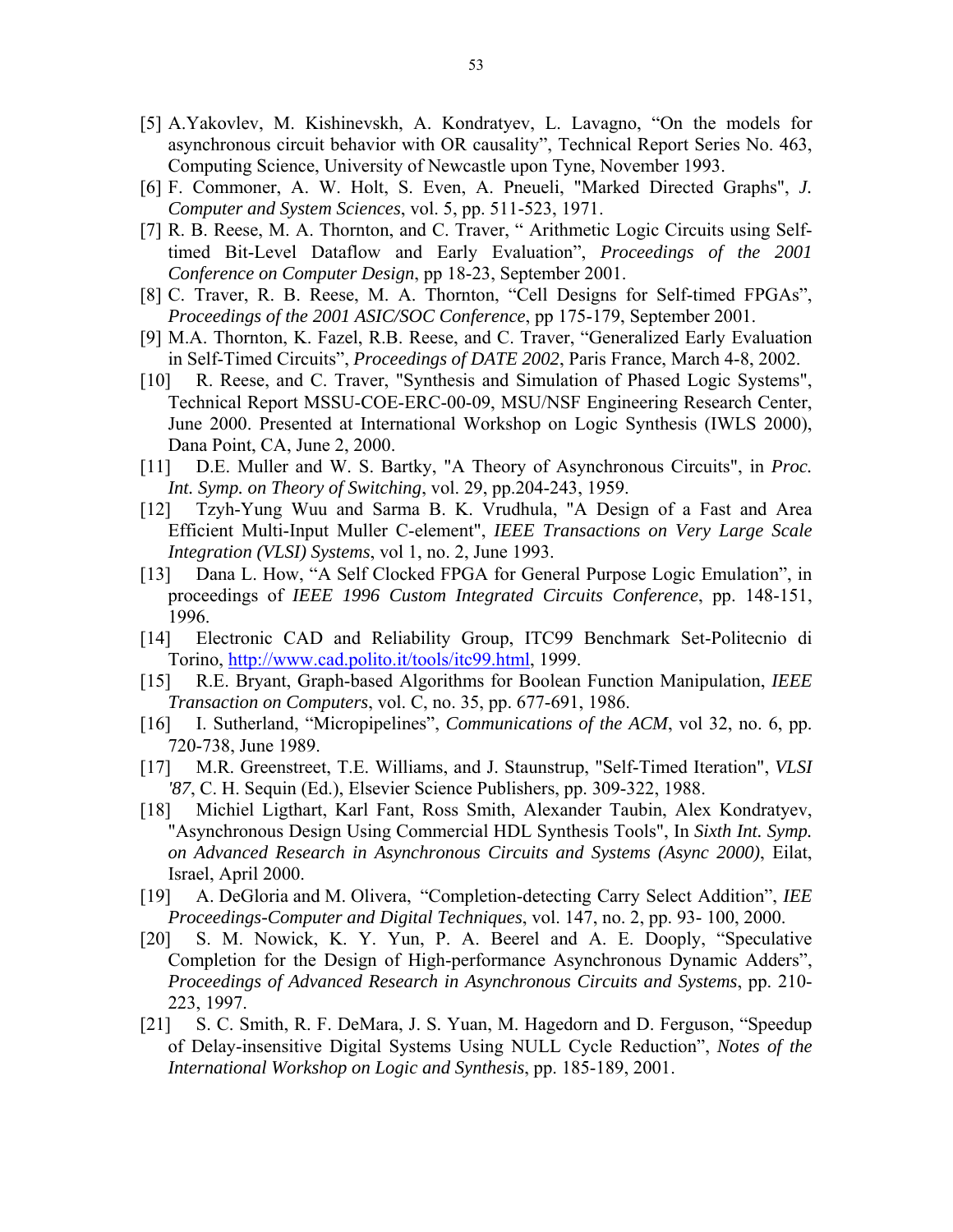- [22] S. C. Smith, "Speedup of Self-Timed Systems Using Early Completion", *Proceedings of the IEEE Computer Society Annual Symposium on VLSI (ISVLSI 2002),* Pittsburgh, Pennsylvania, pp. 107-113, 2002.
- [23] L. Benini, E. Macii and M. Poncino, "Telescopic Units: Increasing the Average Throughput of Pipelined Designs by Adaptive Latency Control", *Proceedings of the Design Automation Conference*, pp. 22-27, 1997.
- [24] L. Benini, G. De Micheli, A. Lioy, E. Macii, G. Odasso and M. Poncino, "Automatic Synthesis of Large Telescopic Units Based on Near-Minimum Timed Supersetting", *IEEE Transactions on Computers*, vol. 48, no. 8, pp. 769-779, 1999.
- [25] L. Y. Rosenblum, A. V. Yakovlev, "Signal graphs: from self-timed to timed ones", *Proceedings of International Workshop on Timed Petri Nets,* IEEE Computer Society Press, Torino, Italy, pp. 199-207, 1985.
- [26] Anthony J. McAuley, "Four State Asynchronous Architectures", *IEEE Transactions on Computers*, vol. 41, no. 2, February 1992.
- [27] James L. Peterson, "Petri Nets", *Computing Surveys*, vol. 9, no. 3, September 1977.
- [28] Anders Wallander, "A VHDL Implementation of a MIPS", Project Report, Dept. of Computer Science and Electrical Engineering, Luleă University of Technology, http://www.ludd.luth.se/~walle/projects/myrisc.
- [29] "picoJava-II™ Microarchitecture Guide", Sun Microsystems, Inc, Part No.:960- 1160-11, March 1999, http://www.sun.com/processors/communitysource/index.html.
- [30] A. J. Martin, A. Lines, R. Manohar, M. Nystrom, P. Penzes, R. Southworth, U. Cummings, Tak Kwan Lee, "The Design of an Asynchronous MIPS R3000 Microprocessor", *Proceedings of the 17th Conference on Advanced Research in VLSI*, pp. 164-181.
- [31] J. Campos, G. Chiola, J. Colom, M. Silva, "Properties and Performance Bounds for Timed Marked Graphs", IEEE Transactions. Circuits and Systems, vol. 39, pp. 386-401, May 1992.
- [32] F. Baccelli, G. Cohen, G. Olsder, J. Quadrat, *Synchronization and Linearity: Algebra for Discrete Event Systems*. New York: John Wiley & Sons, 1992.
- [33] J. L. Chen, *Analysis of Distributed System Software in Maintenance Phase Based on Timed Petri Net Model.* Ph.D. dissertation, Northwestern University, 1987.
- [34] R. Reese, M. Thornton and C. Traver, "A Fine-grained Phased Logic CPU", *IEEE Computer Society Annual Symposium on VLSI (ISVLSI 2003)*, Tampa, Florida, February, 2003, pp. 70-79.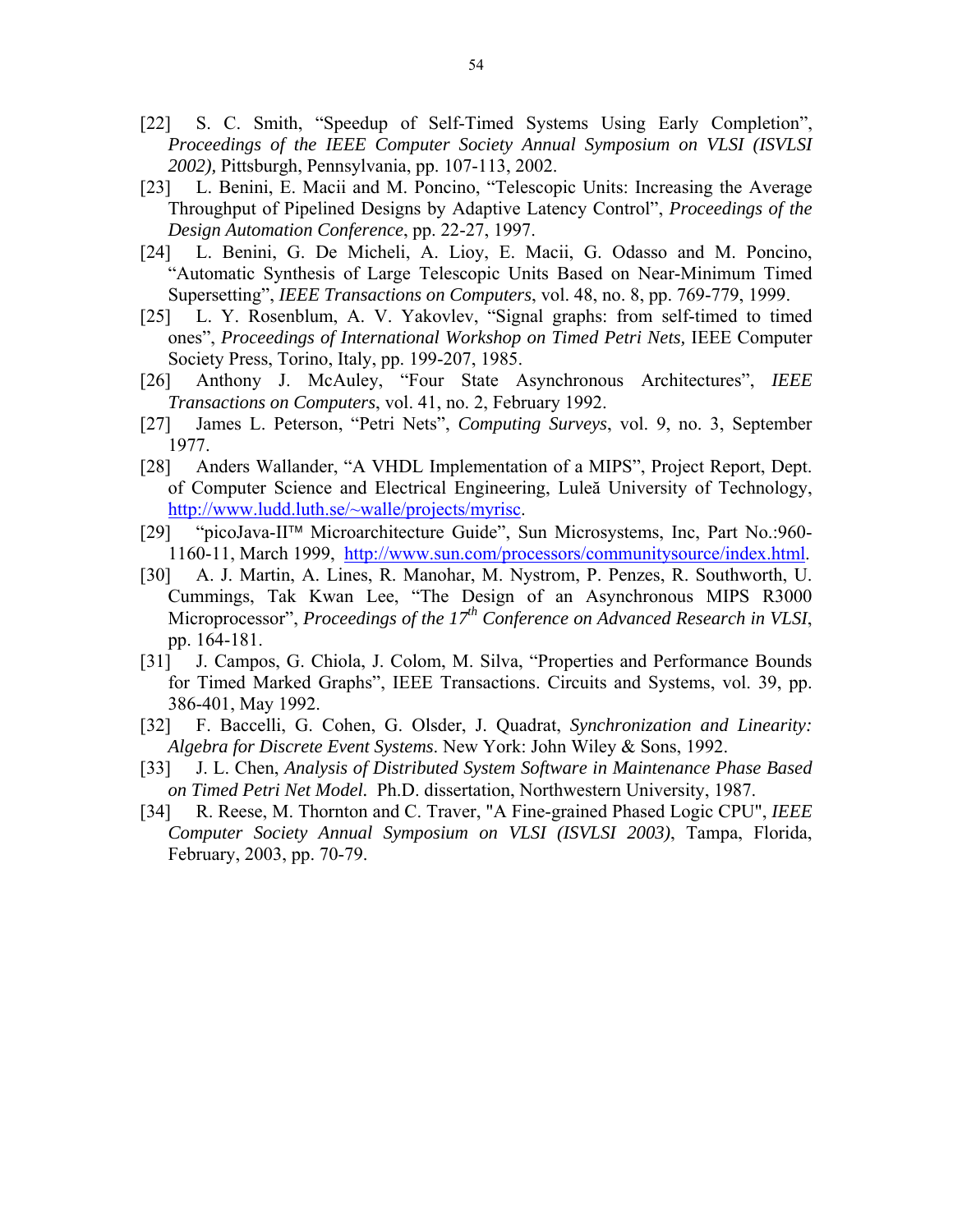# Figures



a. LEDR encoding



Figure 1**.** LEDR Encoding and PL Gate Firing



Figure 2. Token abstraction (input signals)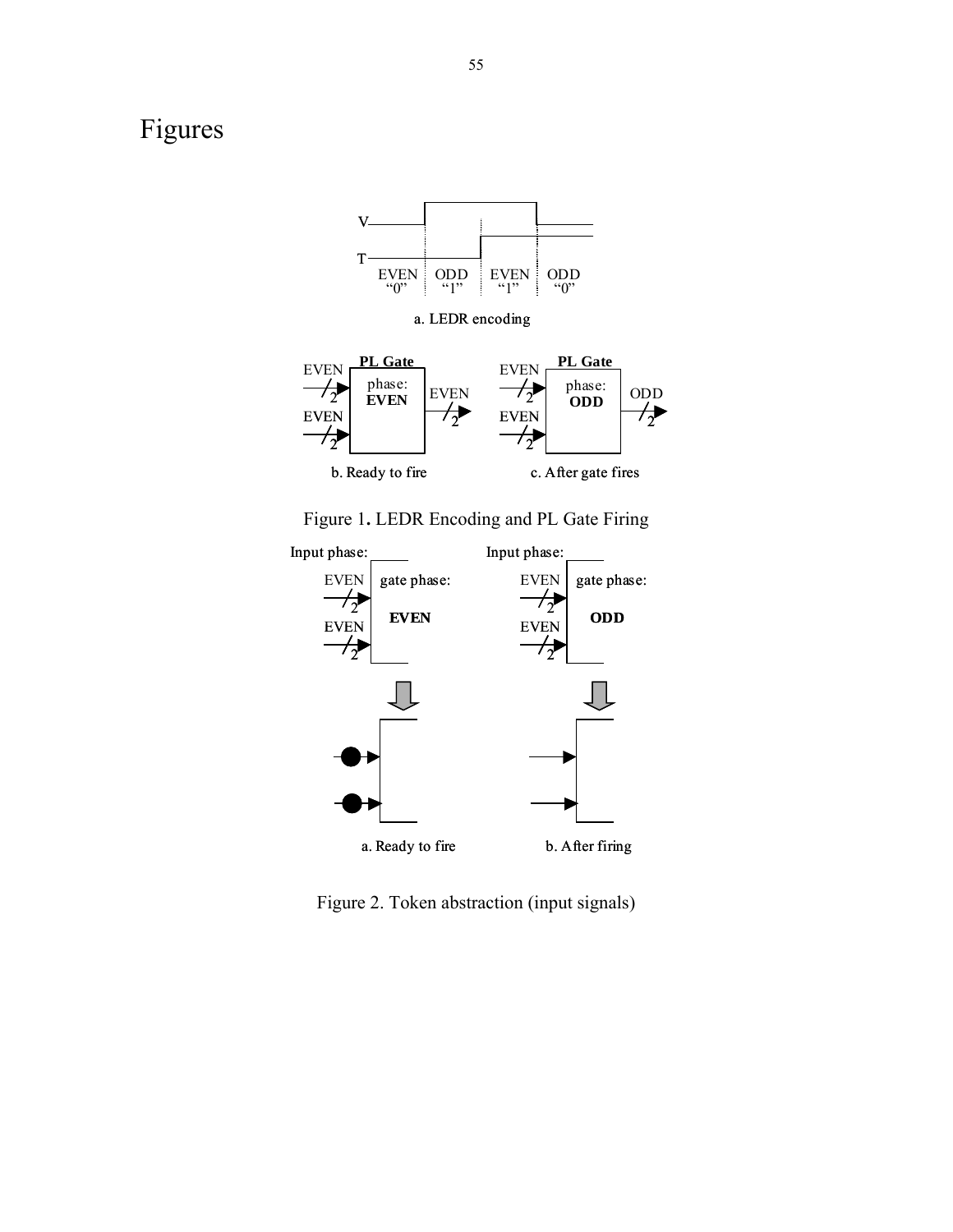

Figure 3. Token abstraction (outputs)



Figure 4. Initial token marking is a wiring choice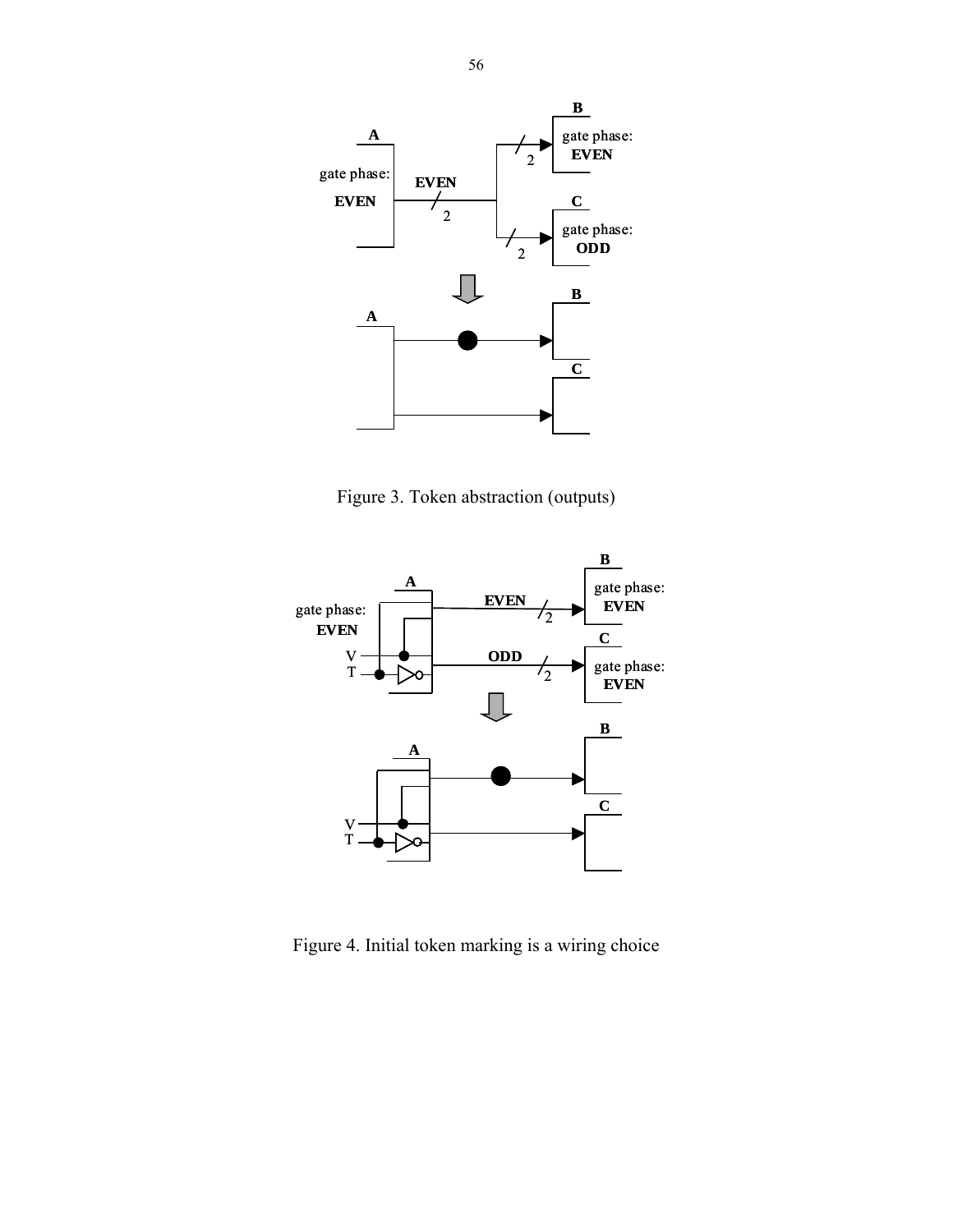

a) Clocked circuit



b) PL circuit before splitter gate insertion



c) PL circuit after splitter gate insertion, s*i*\* indicates an unsafe signal in initial marking



d) After feedback insertion, circuit is live and safe.

Figure 5: Example translation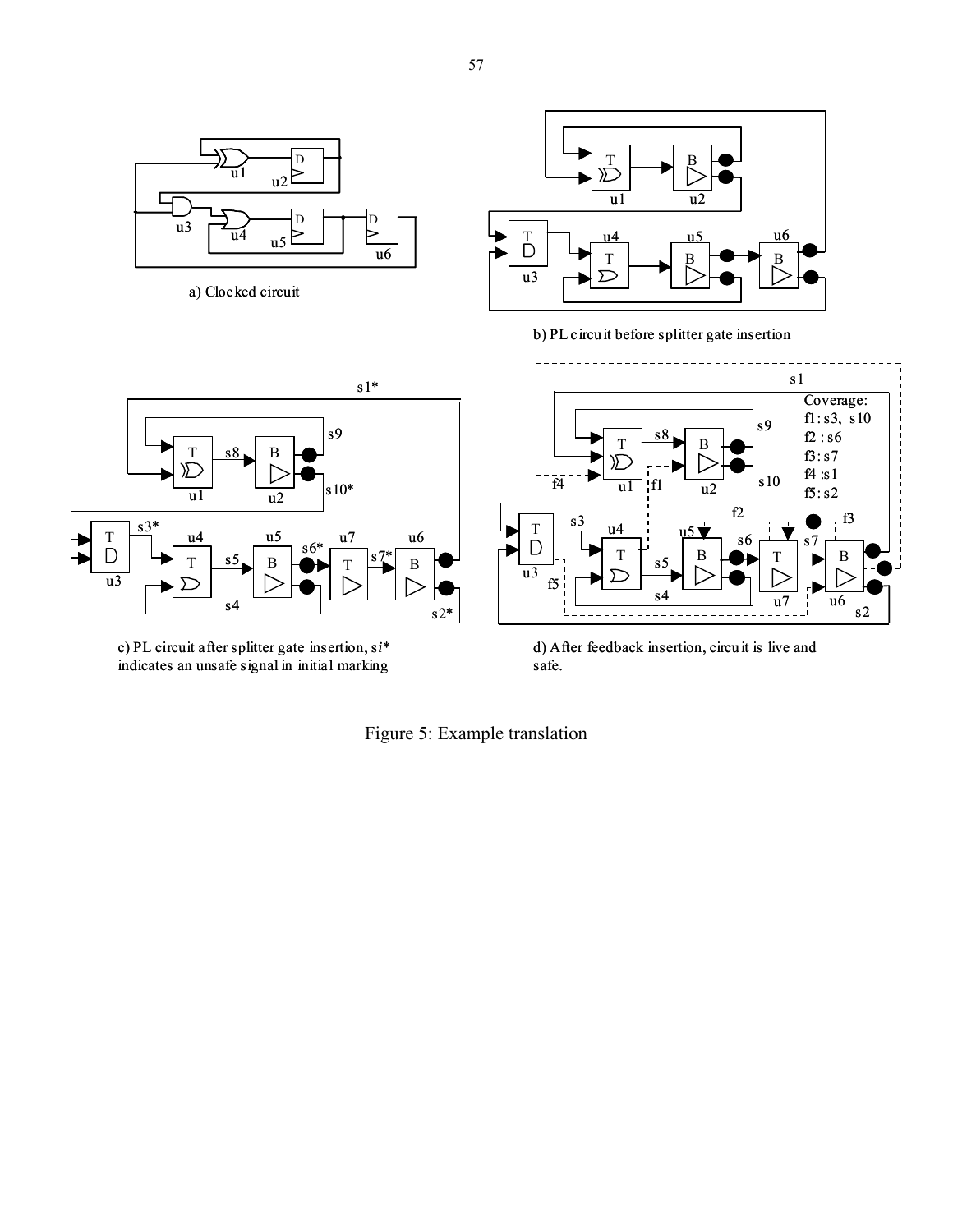

Figure 6: Token marking, feedback insertion, splitter gate insertion rules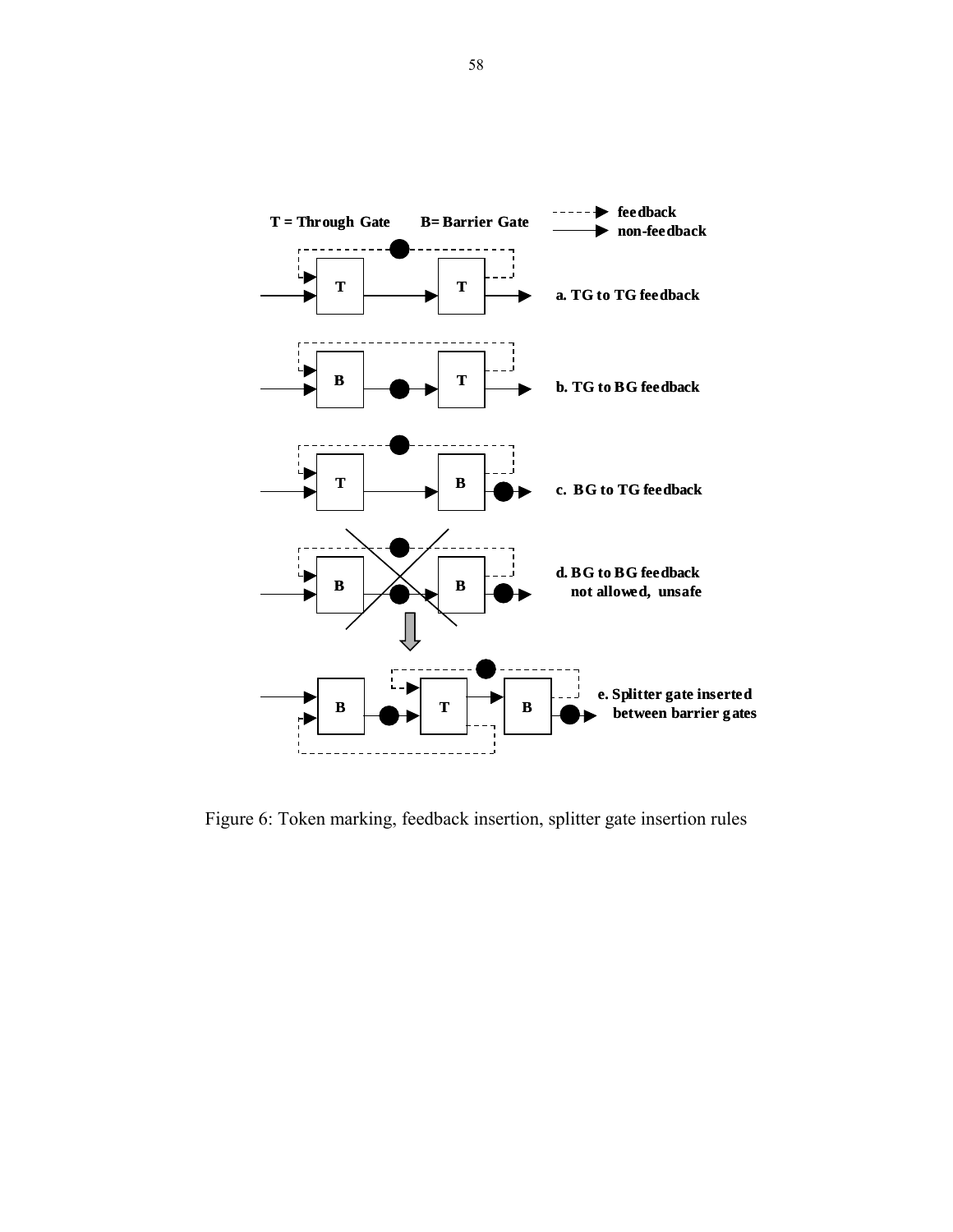

Figure 7. Petri Net models of EEgate early and normal fire behaviors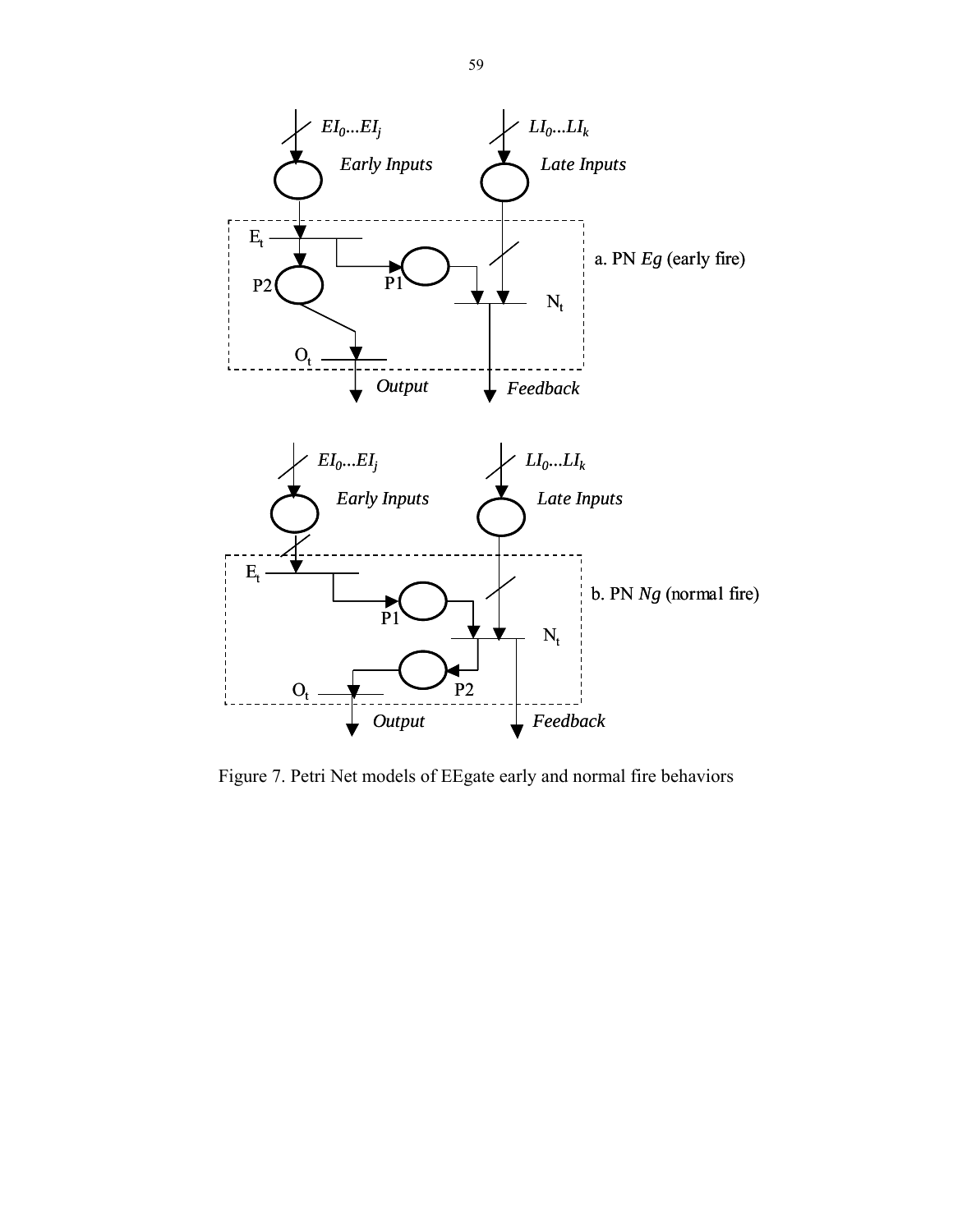

Figure 8. *Eg* and *Ng* within live/safe MGs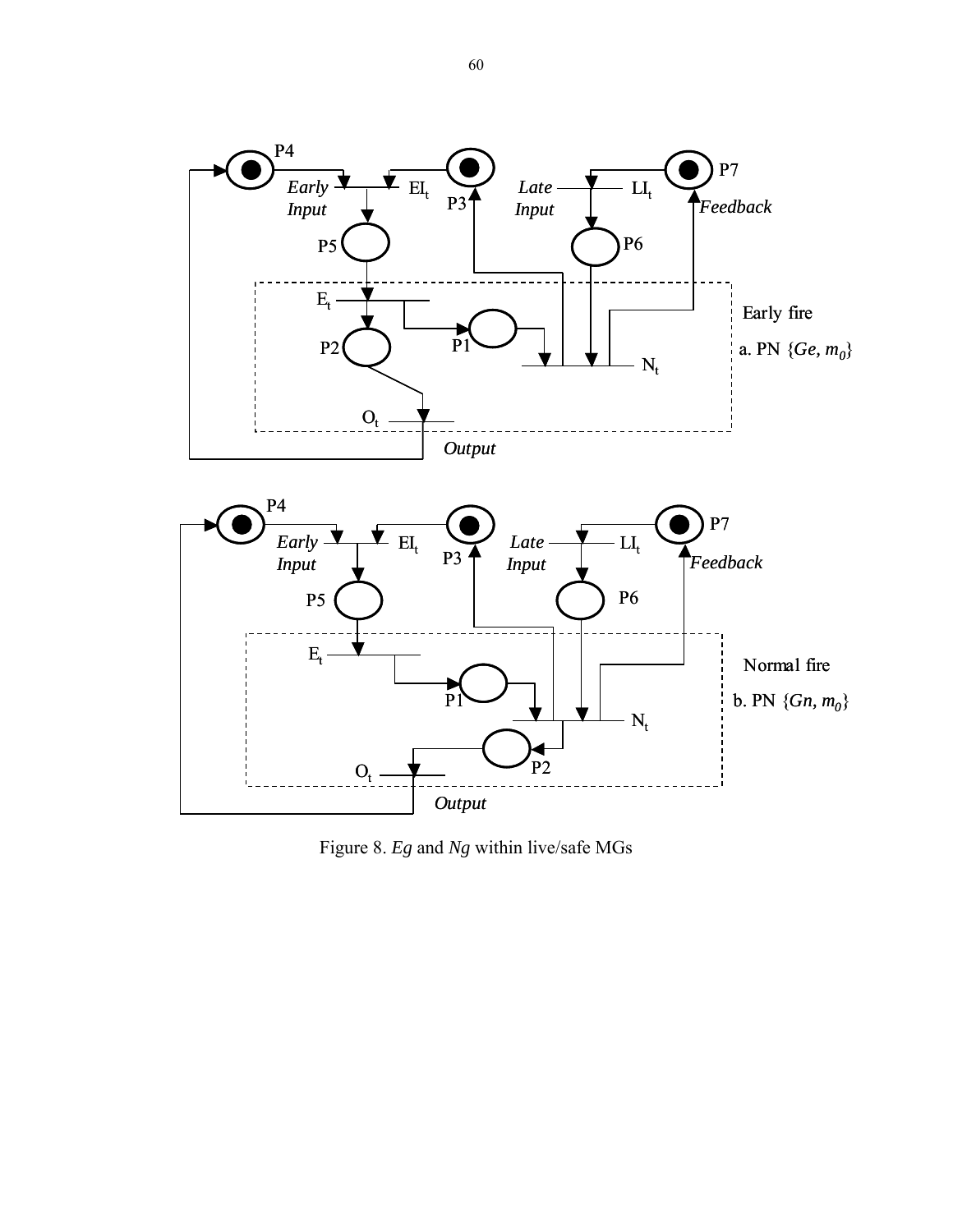

a) Early Fire b) Normal Fire



c) Configuration change arcs

Figure 9. Coverability graphs for EEgate early fire and normal fire marked graph models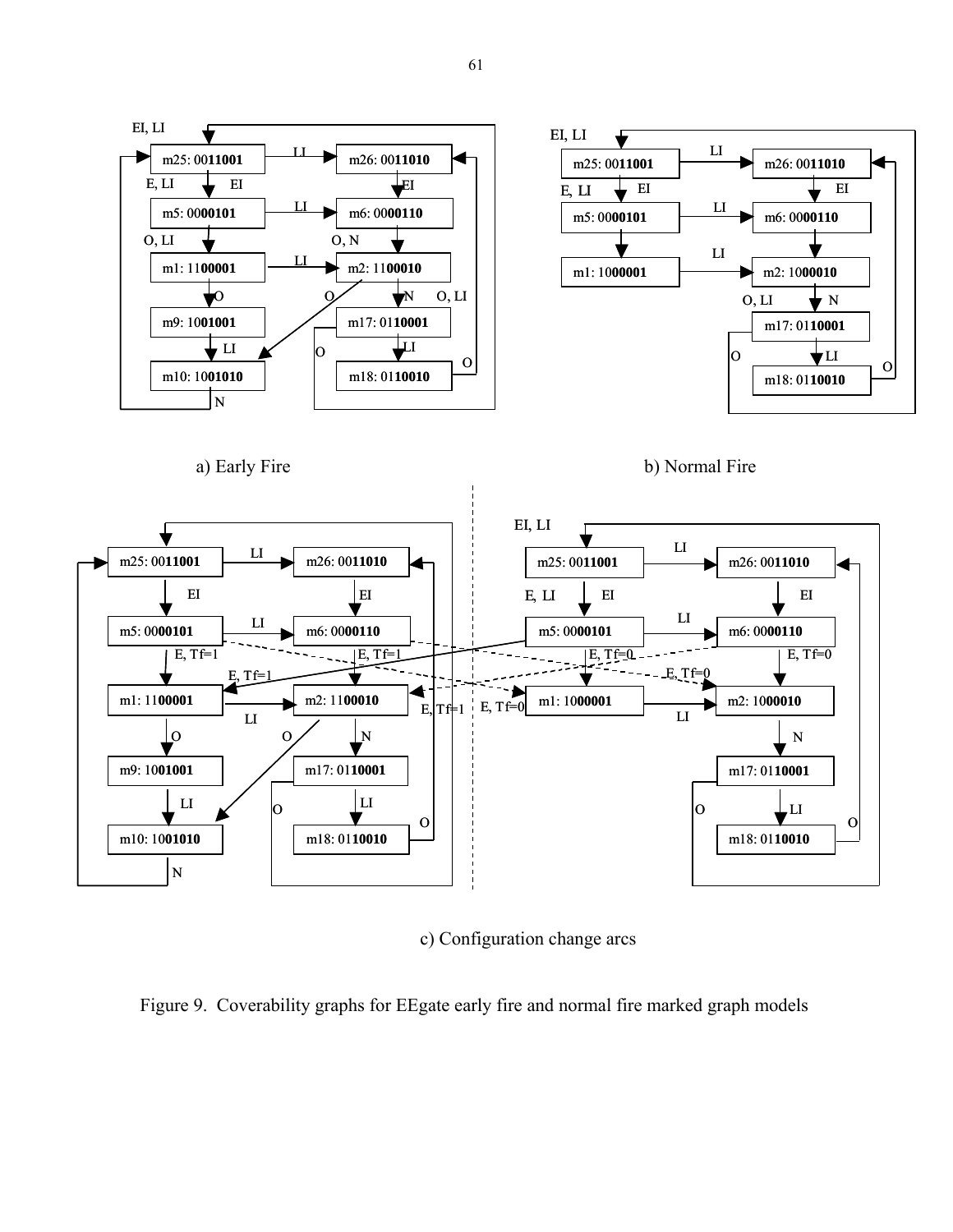

Figure 10. Example BDD for Master Function in Table 1



a. Block delay = 10 units, Firing pattern at B1 =  $20,40,20,40...$  for average = 30



b. Block delay = 10 units, Firing pattern at B1 = 40, 40, 40... for average = 40

Figure 11. Performance Example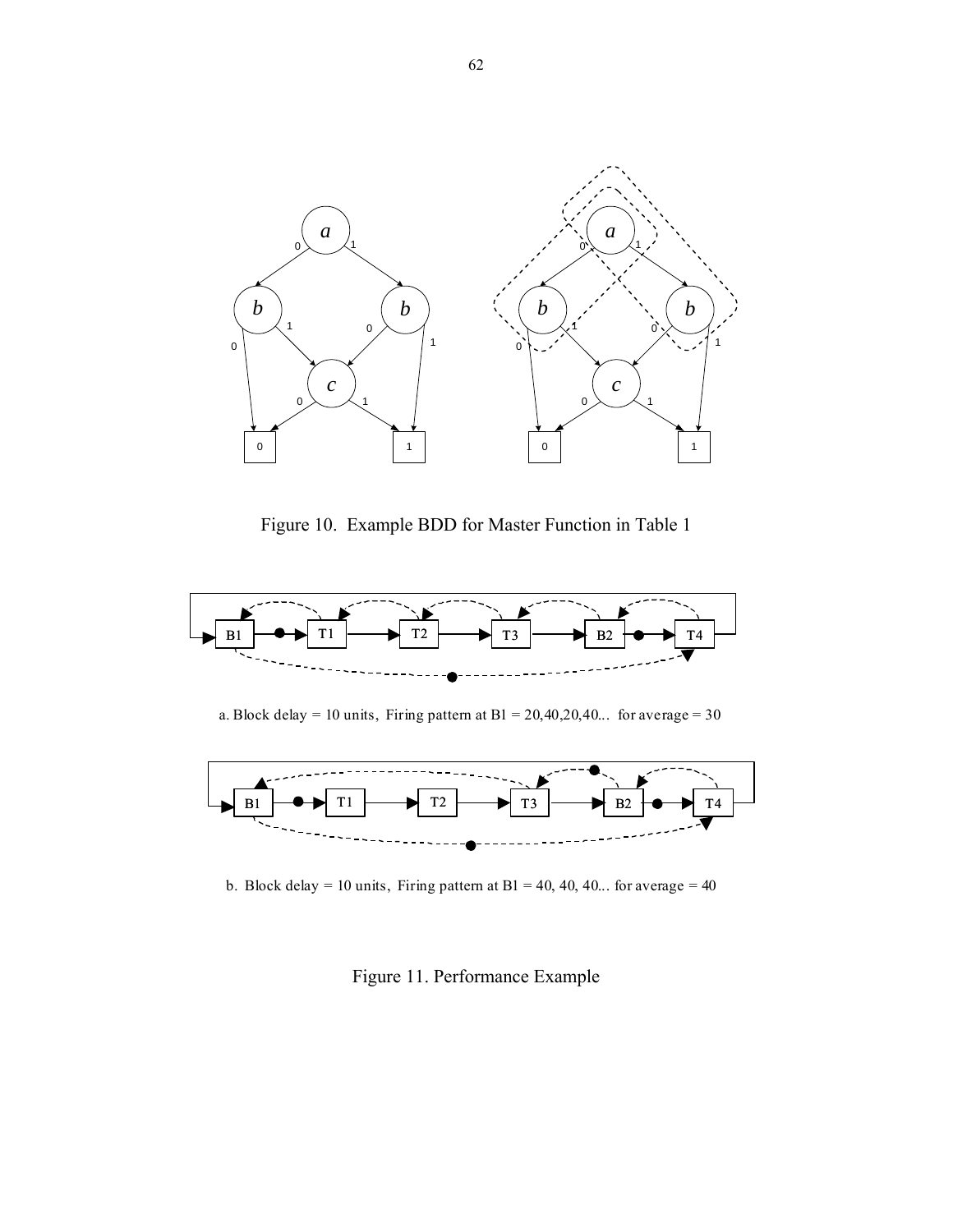

Figure 12. Slack Matching Buffer Insertion



Figure 13. Tool Flow